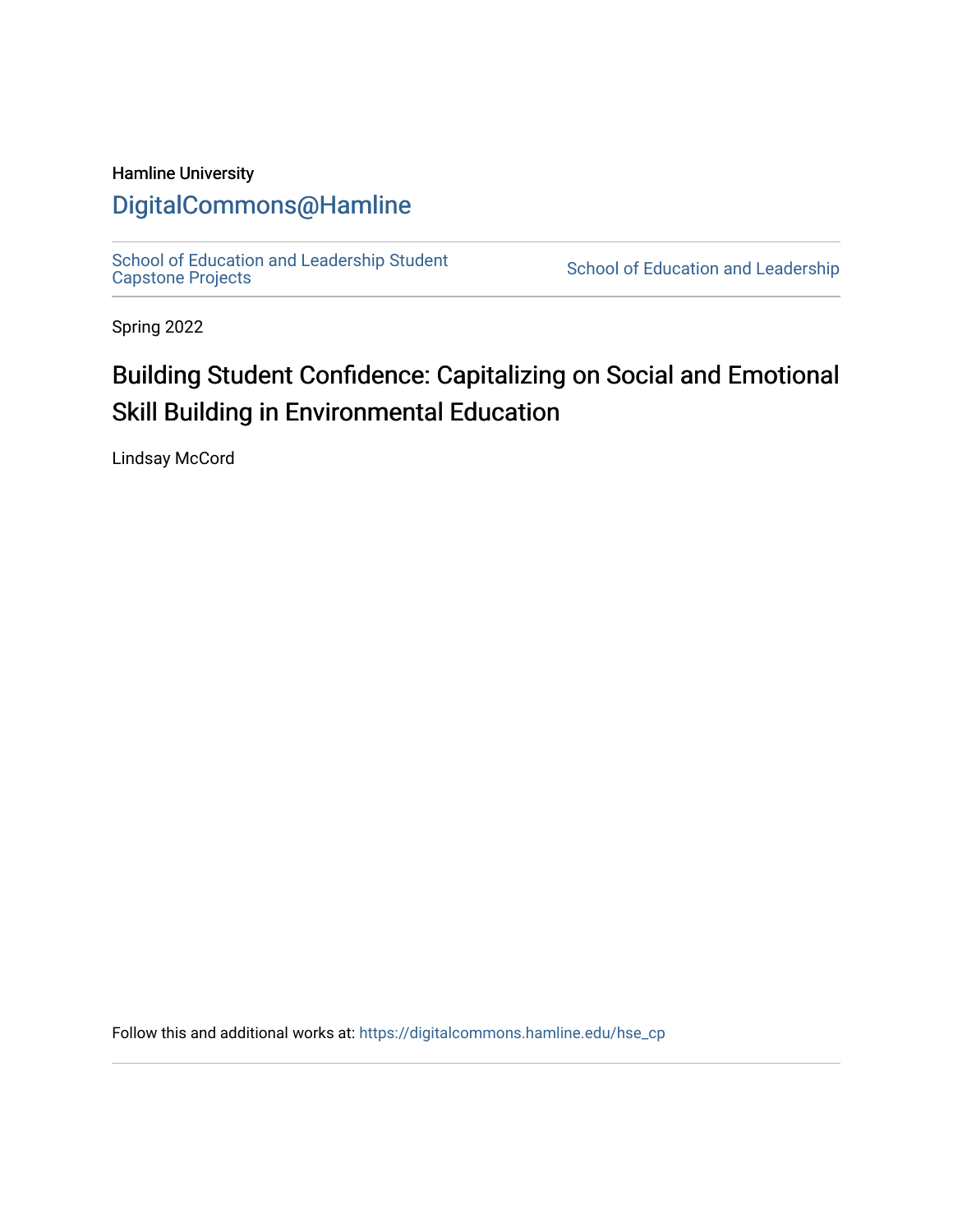### Building Student Confidence: Capitalizing on Social and Emotional Skill

Building in Environmental Education

by

Lindsay Elizabeth McCord

A capstone submitted in partial fulfillment of the requirements for the degree of Master of Arts in Education: Natural Science and Environmental Education.

> Hamline University Saint Paul, Minnesota May 2022

Primary Advisor: Professor Julia Reimer

Content Reviewer: Alexa Brandt

Peer Reviewer: Claire Dobie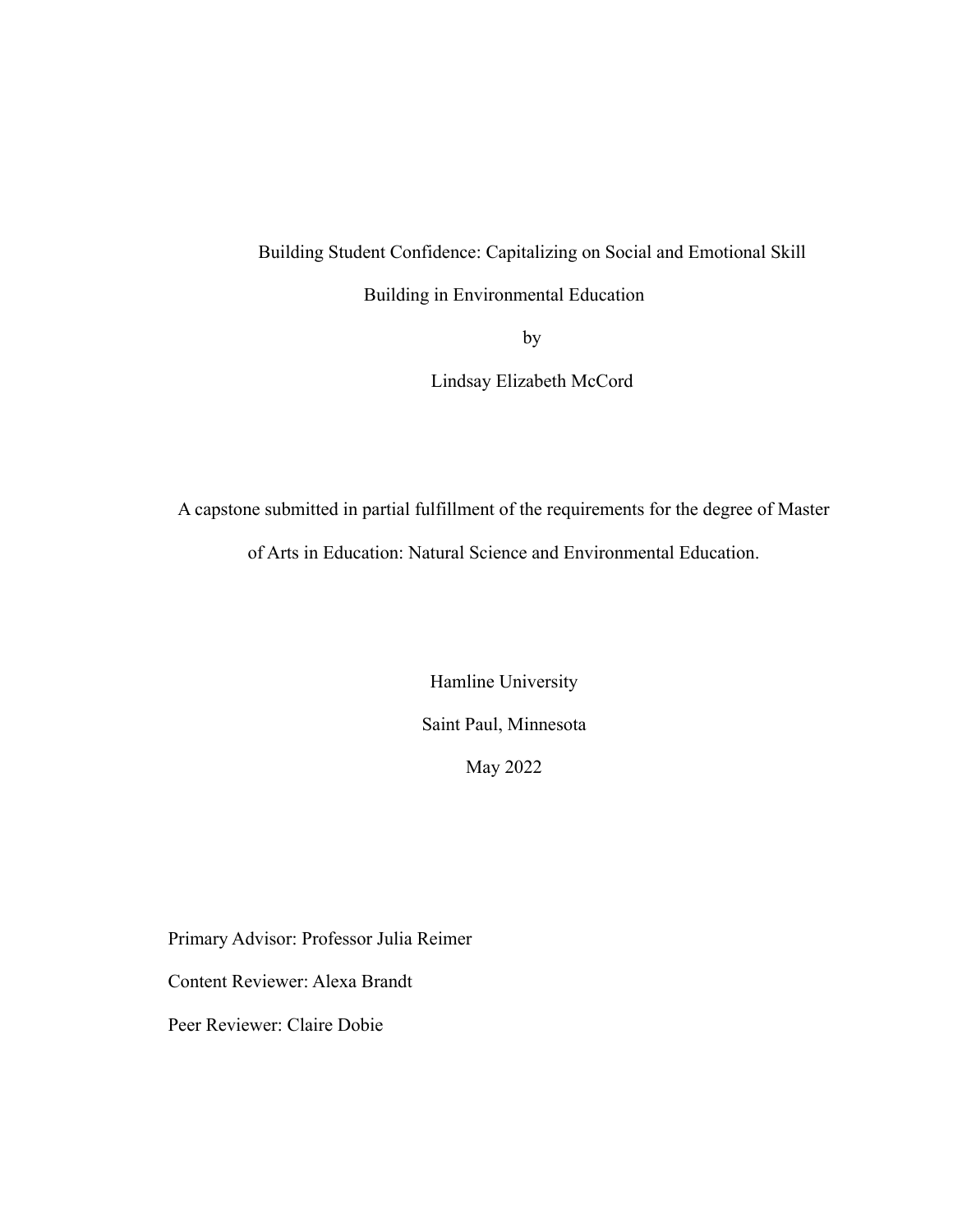## TABLE OF CONTENTS

| Observed and Documented Impact of Environmental Education3 |    |
|------------------------------------------------------------|----|
|                                                            |    |
|                                                            |    |
|                                                            |    |
|                                                            |    |
|                                                            |    |
|                                                            |    |
|                                                            |    |
|                                                            |    |
|                                                            |    |
|                                                            |    |
|                                                            |    |
|                                                            |    |
|                                                            |    |
|                                                            | 52 |
|                                                            |    |
|                                                            |    |
|                                                            |    |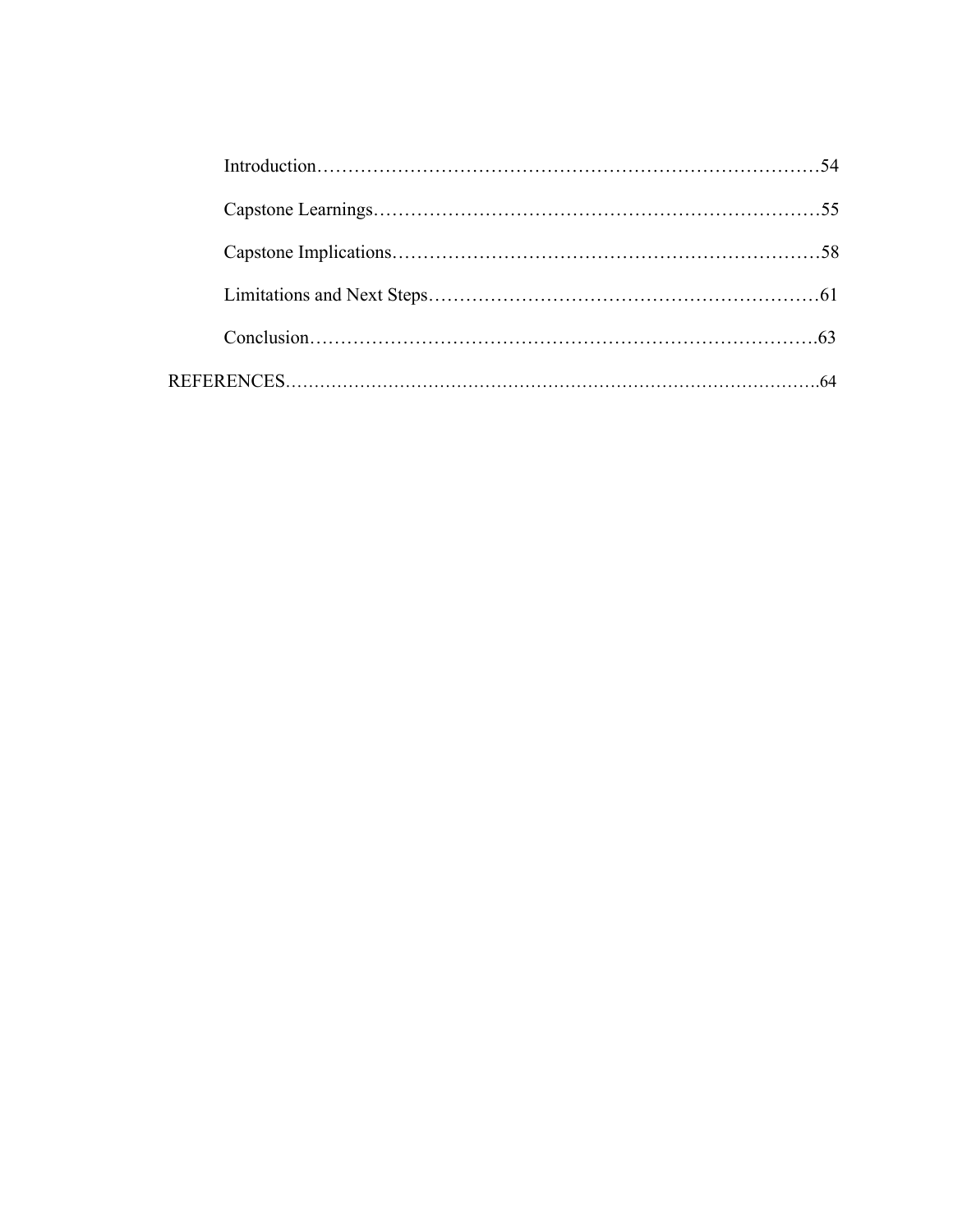## LIST OF FIGURES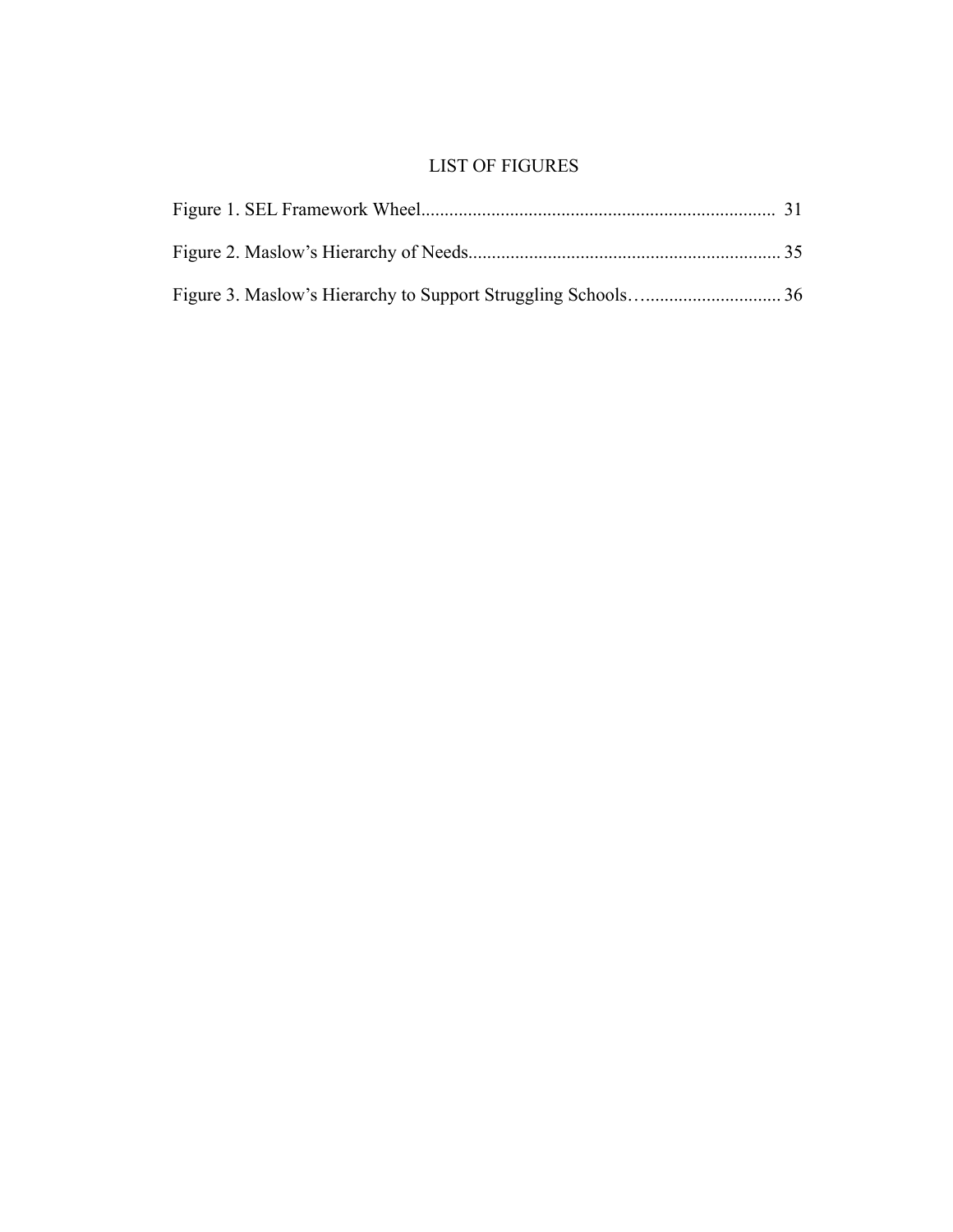#### **CHAPTER ONE**

#### **Introduction**

#### <span id="page-5-1"></span><span id="page-5-0"></span>**Introduction**

In a culture of screens, social media, risk-aversion, and helicopter parenting, our society is faced with a crisis of how to raise our children to be adequately prepared to succeed in our fast-changing world. Education is tasked with the role of helping youth learn academically, socially, and emotionally in order to prepare them adequately for being a contributing member of society. As educators, our job is to recognize the obstacles our students face and create learning opportunities and environments that allow students to grow past those obstacles.

Students and youth are struggling more than ever with self-esteem, anxiety, and building independence. This capstone seeks to address some of these challenges through the role of outdoor environmental education by answering the question: *how can environmental education best facilitate outdoor learning environments that foster the social and emotional skills necessary for building healthy self-esteem in students?*

This chapter outlines my personal journey into discovering the impact and importance that outdoor experiential learning opportunities have for students. It describes how through teaching in residential environmental education programs I came to develop an interest in supporting the growth of the whole student, not just academically, but socially and emotionally, and how impactful outdoor learning opportunities are in this realm. It then briefly discusses the impact of environmental education programs broadly. This chapter also discusses the current social and emotional challenges that students and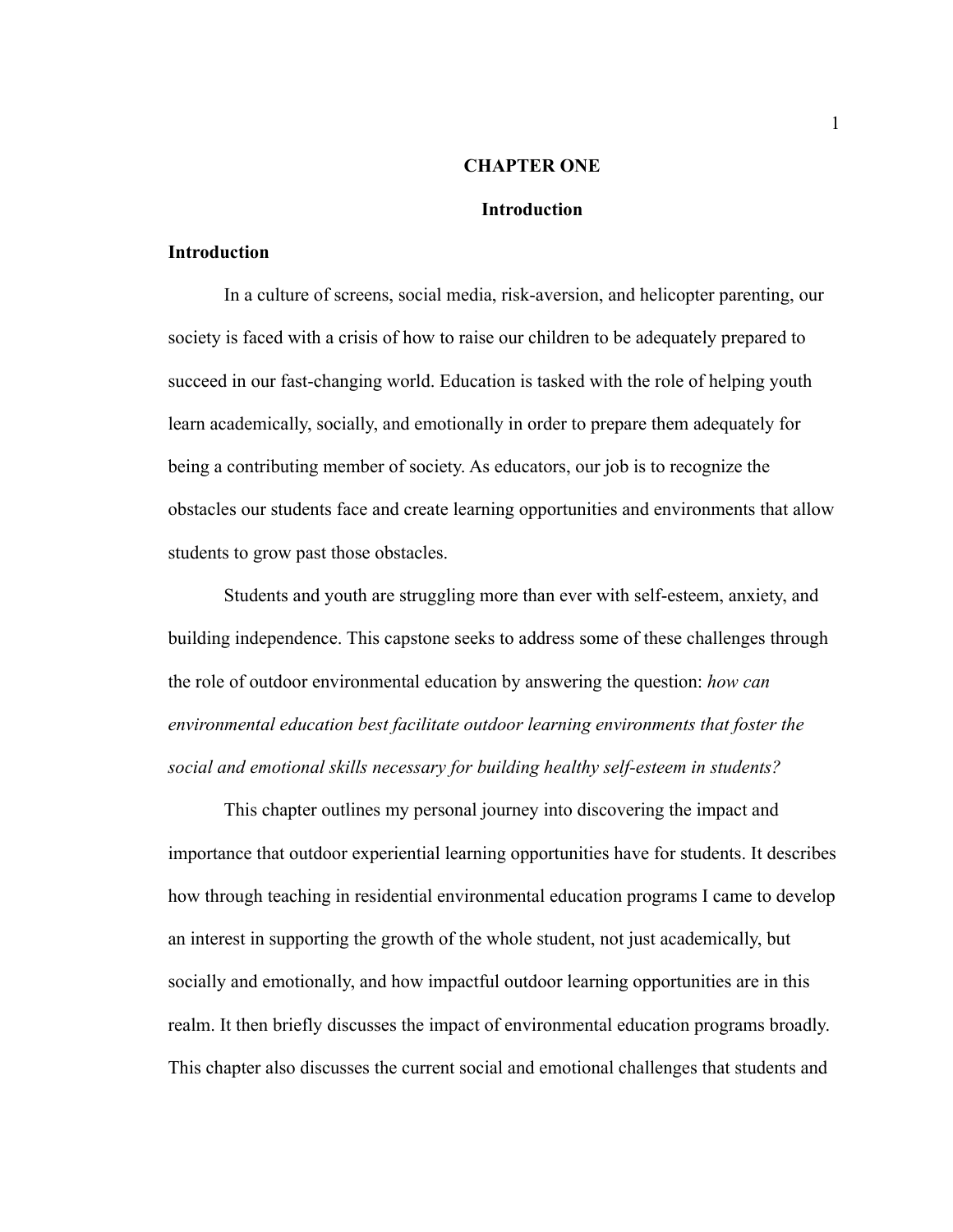youth today are facing and the need for educational opportunities to bolster social and emotional learning. Finally, this chapter will summarize this chapter and the following chapters.

#### <span id="page-6-0"></span>**Building Towards a Career in Environmental Education**

My passion for being and learning outdoors was probably inevitable. By the time I was six months old, I had already floated across a lake in a canoe and fallen asleep to a lullaby of frogs through the thin walls of a tent. My childhood was filled with outdoor exploration, hiding in the woods, making potions of crushed leaves and flowers, and swimming in the river. My parents solved any complaint of boredom by telling me and my brother to go play outside. While I did not appreciate having time limits on screen time as a child, as I got older I learned to thank my parents for teaching us that wonder, discovery, and joy existed outside in a way that could never be replicated on a screen.

In school, I was quite academically driven, but I struggled to take interest in my science classes. Memorization has never been my strong suit and my science classes were structured around learning to recall the names of things and processes. I had a hard time finding connection and interest in memorizing the names and functions of all the parts of a cell or the steps of mitosis and meiosis. Perhaps it was the classes I took -- biology, chemistry, physics, and anatomy and physiology -- or perhaps it was the teachers that I had, but I think the largest barrier for me was the lack of connection, experiential learning, or the ability to see, hear, touch, and connect with these concepts.

It was not until the second semester of my sophomore year of college that I took my first college science course with some trepidation. I was required to take two science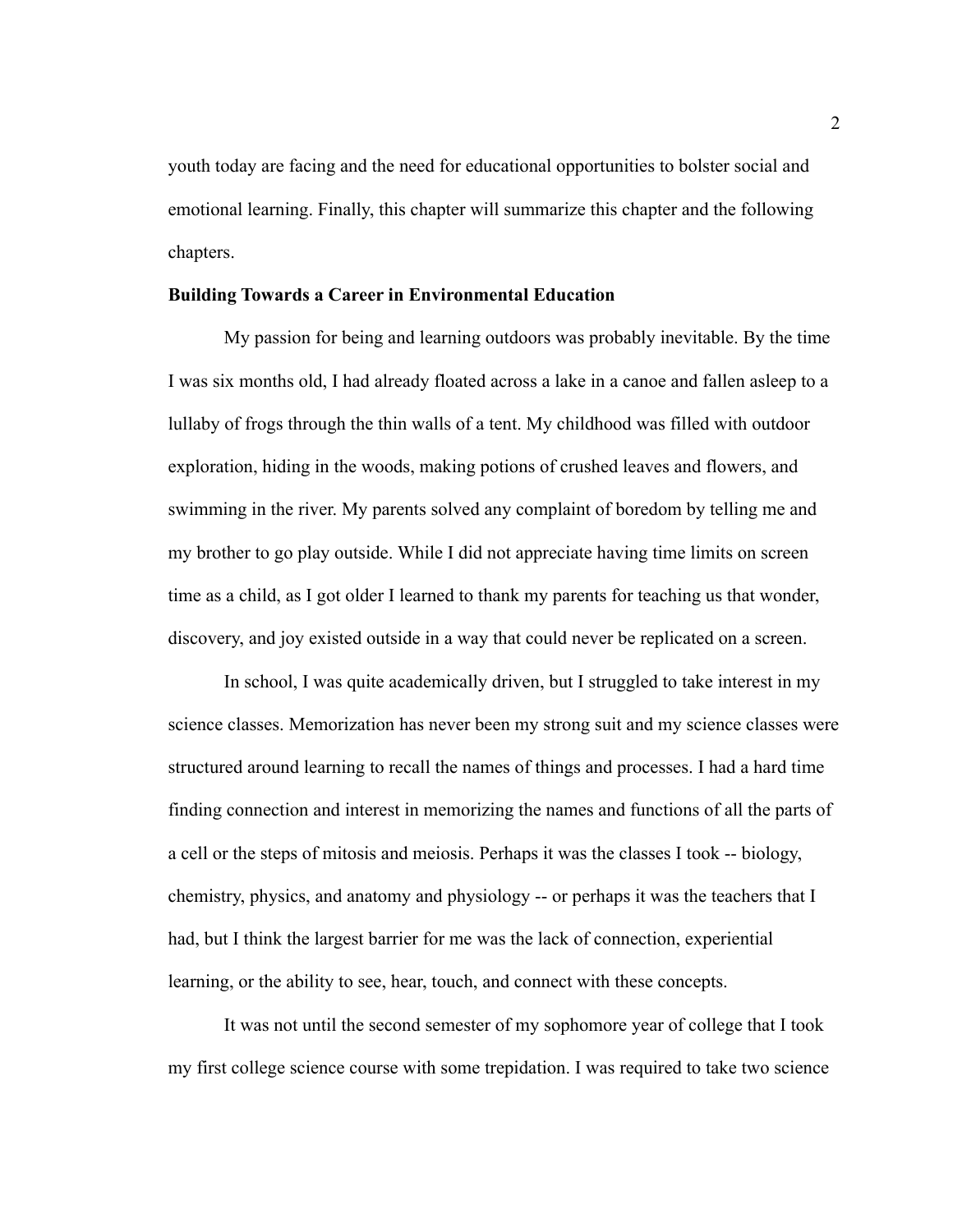courses for my degree in environmental analysis. It was here that I discovered a passion and interest in science, especially physical sciences. I finally had a science learning environment that was hands-on, experiential, and helped me to make connections with the big picture. It wasn't that science wasn't for me, it was that the way that I had learned science in high school did not click with how I learn. After focusing my environmental analysis degree in science and society for the rest of my undergraduate, I decided to take a job in environmental education, teaching science, cultural history, and outdoor adventure for a residential environmental learning center through a fellowship program.

#### <span id="page-7-0"></span>**Observed and Documented Impact of Environmental Education**

I was drawn to environmental education because of the experiential nature of the science education that happens at outdoor learning centers. I wanted to give students the opportunity to discover science in the way that I had, much earlier in their education. I moved to south-eastern Minnesota to work for Eagle Bluff Environmental Learning Center where I taught for 3 years. It was at Eagle Bluff that I first delved into different teaching styles, theories of learning, and experiential education. In a typical week, I taught eight classes to different groups of 15 to 20 students, grades 3 through 12. I taught a mixture of environmental science, cultural history, and adventure/team-building in a residential school setting where students came and stayed for 3 days.

Consistently, one of the most common observations from teachers and parent chaperones was " \_\_\_ is normally never this engaged in the classroom" or "It is great to see so engaged; he's normally so reserved in the classroom" or "I've never seen participate this much". I began to start picking up that it was common for students who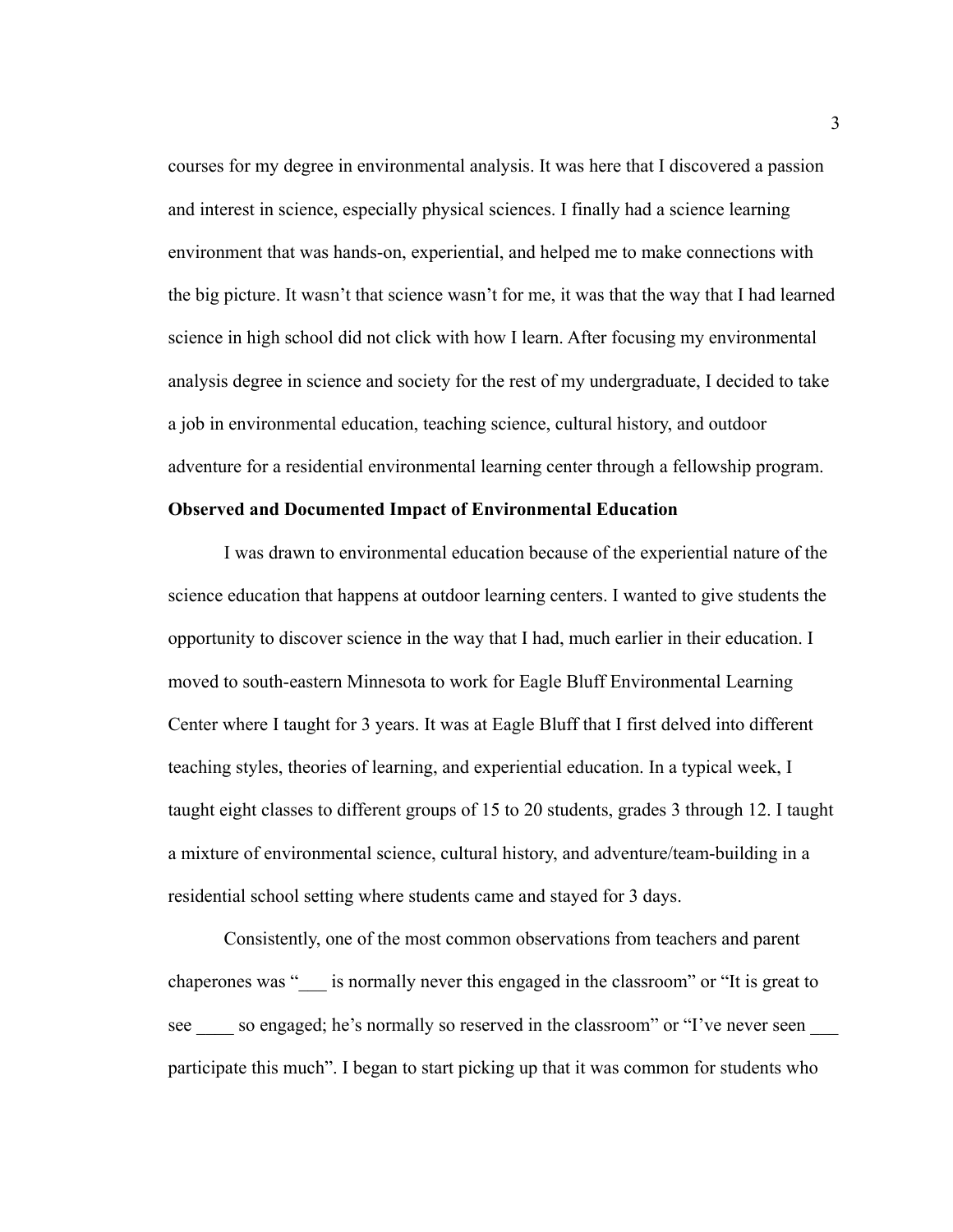struggle to succeed in a traditional classroom to thrive in an experiential outdoor learning environment. Clearly environmental education was filling a need for students that was not being met in a traditional classroom.

There were also moments in classes themselves that stood out. Students from the city who had never been in the woods before transitioned from uncertain to eager as they stepped outside their comfort zone and discovered new information, skills, and interests. Students who shied away from getting their boots wet at the start of class ended up breathless and laughing, covered in mud, excited about catching their first frog, fear of getting dirty -- forgotten. Students who trembled and said they could not do it finished a high ropes course with pride written on their faces, thanking us for pushing them to do something they thought they could not.

After 3 years of teaching at Eagle Bluff, I moved out to Washington to teach for the North Cascades Institute for their Mountain School Program that brings up fifth-grade students from local schools for 3-5 day residential environmental learning programs in North Cascades National Park Complex. While the structure of the program, physical location, and the students were all different from my experience teaching in Minnesota, I noticed the same trends of what impact these types of programs were having on students. Again, I noticed students getting outside their comfort zones, having a new experience, and gaining a new sense of pride and accomplishment in themselves.

At Mountain School, on the last day, we had students write postcards to themselves describing their Mountain School experiences and what they wanted to remember most about the field trip. While some students remarked about things they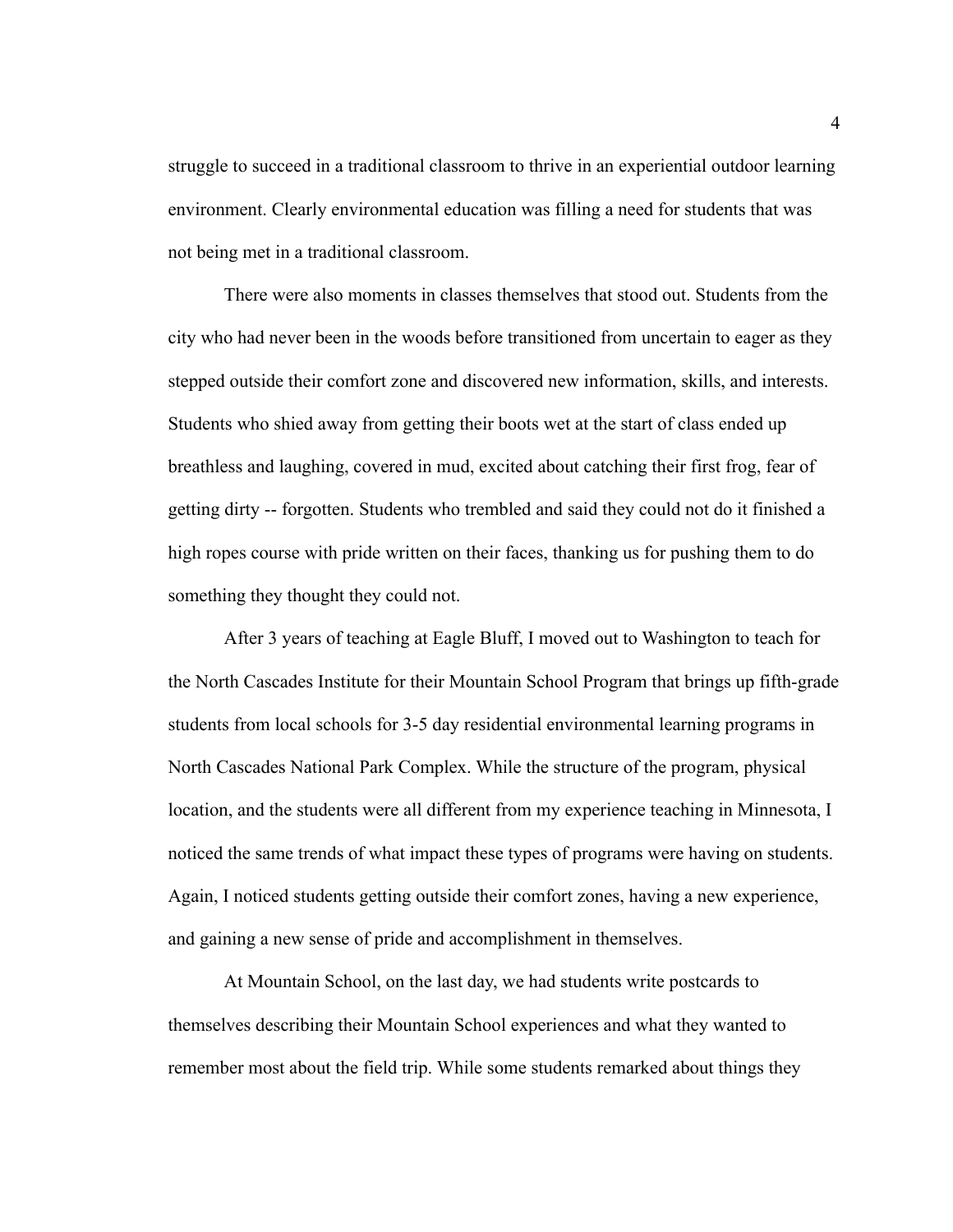learned and wanted to remember, most students wrote about a new experience they had, a new friend they made, or something they did that they thought was challenging. For example, commonly students wrote about their solo hike and how they were scared and nervous, but proud that they did it. Many remarked how they would like to go on a solo hike again. I had started my career in environmental education wanting to teach students outside so that they could find a passion for science. However, through my teaching experiences, I was learning that perhaps the greater impact of outdoor learning experiences was in the social and emotional learning, the gained confidence, the increased self-esteem, the experience of running through "the scary forest full of bears" for the first time, and discovering they could do more than they thought they could.

While my first-hand experience with teaching environmental education has shown me the impact of outdoor learning experiences, these impacts have also been extensively documented through research. Environmental education and outdoor learning opportunities have a significant positive impact on the social and emotional learning of students (Heras et al., 2020; Humberstone & Stan, 2011; Tiplady & Menter, 2021). Spending time outdoors, specifically in nature, has been shown to increase concentration and attention for both students with or without attention disorders (A. F. Taylor et al., 2001). Children who spend more time outdoors show increases in creative thinking (A. F. Taylor et al., 1998). Time in nature is associated with an increase of social and community values as well as self-growth (Weinstein et al., 2009). Simply spending more time outdoors and in nature has been shown to reduce stress and depression and to increase self-esteem, self-efficacy, overall mental health, resilience, and quality of life in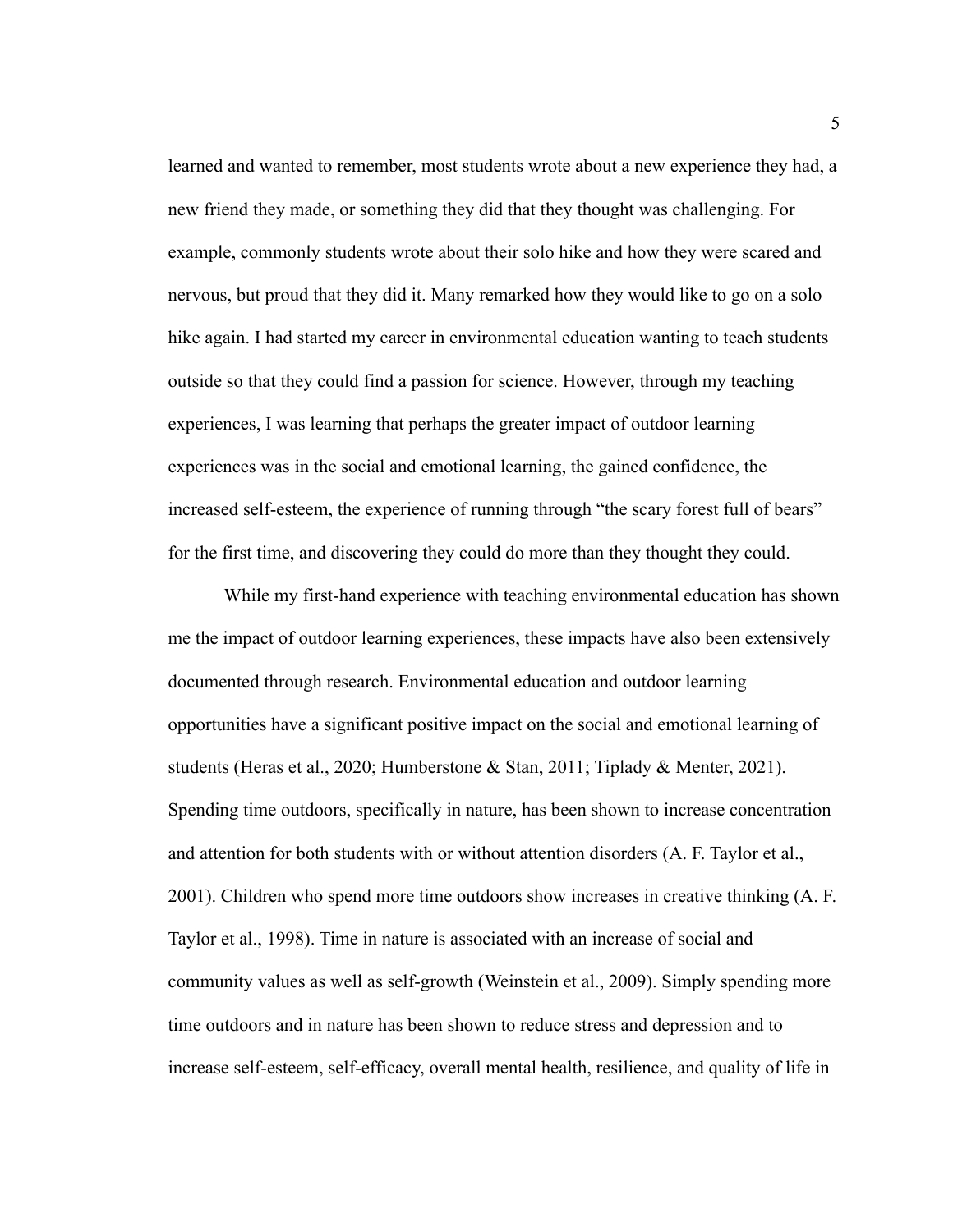children and young adults (Kemple et al., 2016; L. Mygind et al., 2019; Tillmann et al., 2018). The outdoor learning experiences that environmental education provides enables youth to tap into avenues to grow emotionally and socially.

#### <span id="page-10-0"></span>**Growing Need for Social Emotional Learning**

Now, more than ever, our youth need learning experiences that encompass social and emotional learning. Anxiety and depression have been increasing in youth since their parents' generation (Bitsko et al., 2018; Parodi et al., 2021; Twenge, 2000; Twenge & Campbell, 2001)**.** The development of social media has had significant impacts on youth mental wellbeing, especially self-esteem (Richards et al., 2015). Suicide is now the second leading cause of death for teens in the United States and has been rising every year for the last decade (Curtin, 2020). Mental health challenges have an adverse impact on the academic learning of students as well as their ability to form social connections (Reicher & Matischek-Jauk, 2019). Experiencing these mental health challenges as children increases the risk that these children will continue to face these challenges as adults (Copeland et al., 2013). As a result, our students are increasingly in need of learning opportunities that support social emotional learning to help build self-esteem, independence, and resilience. However, our risk-averse culture, in prioritizing safety, has led to children who are less independent, more sheltered, and less confident (Farmer et al., 2007; Stover, 2013).

It has never been safer to be a child in the United States. Mortality rates compiled by the United States Center for Disease Control (CDC) show significant decreases in child mortality in the past 20 years (National Center for Health Statistics, n.d.) and the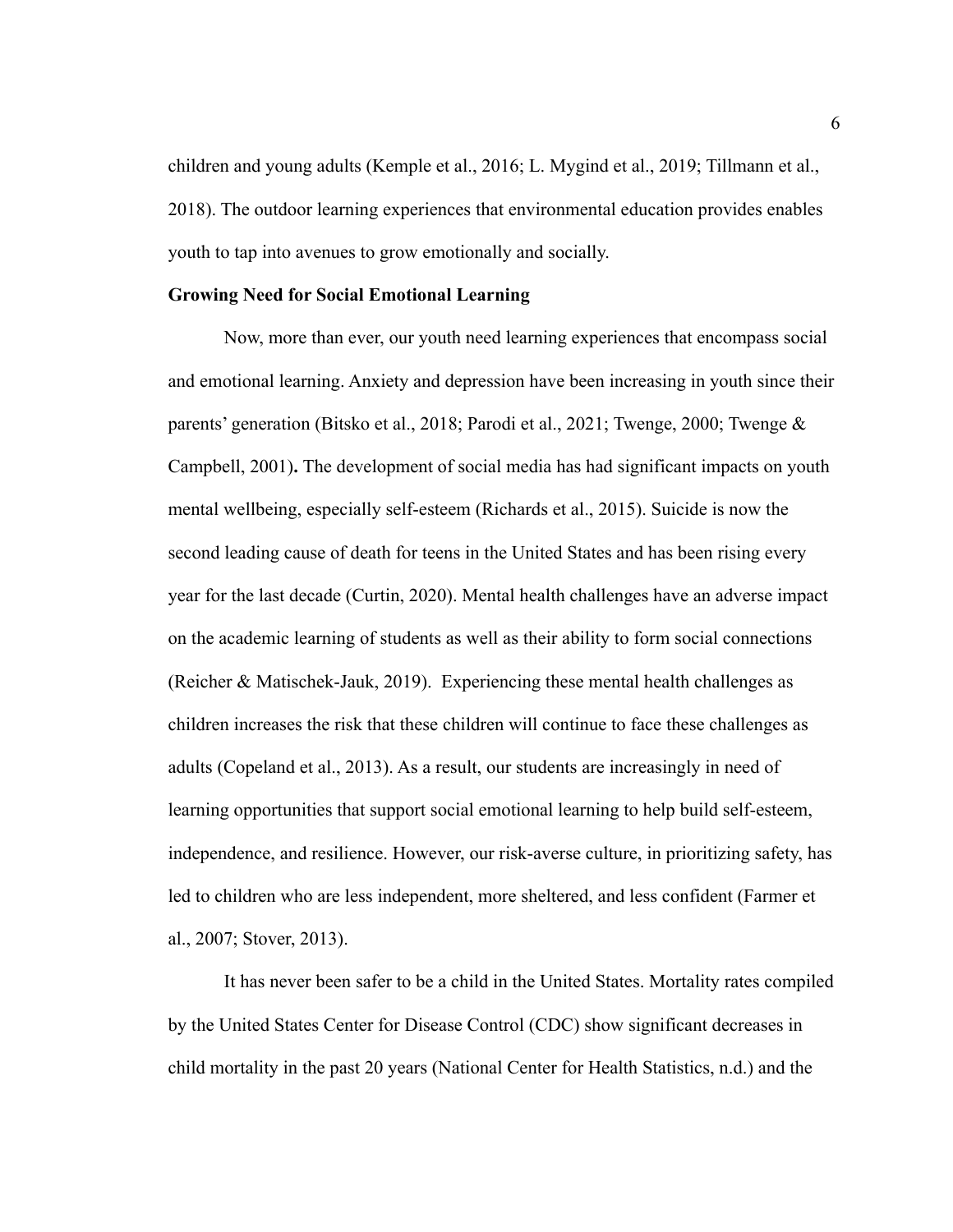National Child and Youth Well-Being Index (2013) found large declines in all safety and risky behavior indicators since 1975, including victimization in crime, involvement in crime, and drug and alcohol use (Foundation for Child Development, 2013). According to Vincenten et al. (2005), traffic is the number one safety concern of parents for their children, despite widespread increases in pedestrian safety, yet from 1994 to 2019, the Department of Transportation recorded a decrease in pedestrian deaths of children under 14 from 280 to 181 and injuries from 15,000 to 8,000, even without adjusting for increases in population and population density (National Highway Traffic Safety Administration, 1995, 2021).

Despite significant and continued gains in child safety and risk reduction, both regulatory actions and societal practices have centered risk avoidance in relation to shaping the environment that children grow up in, what activities they engage with, how they engage with activities, and what restrictions are imposed on them (Little  $\&$  Wyver, 2008)**.** Increases in population density have created less safe spaces for children to freely play and the increase of time by parents spent working has decreased the amount of time parents spend supervising or participating in play. This has resulted in a significant decrease in the amount of time children spend playing outside in recent decades (Rivkin, 1995; Vincenten et al., 2005). This has been compounded by increasing parental fears for children's safety. Parental fears, stoked by media hype, increased parenting pressure, and a market for child-safety products, have resulted in more restrictions being placed on children's independent activity, helping to build a trend of overparenting, sometimes referred to as helicopter parenting (Children's Play Council, 2002; Little & Wyver, 2008;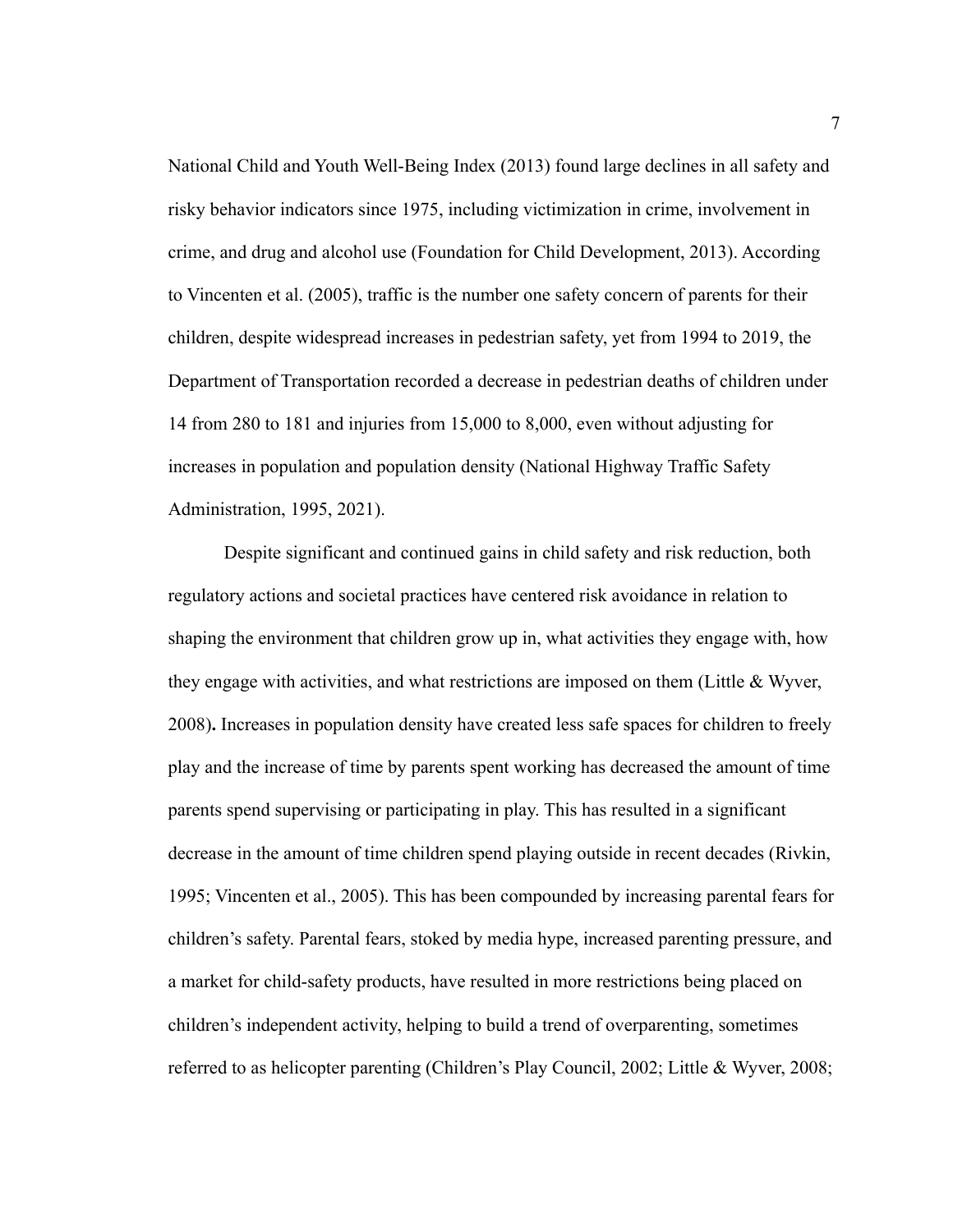Skenazy, 2021). This lifestyle of safety has resulted in large amounts of children's time being spent in structured play and school and with higher engagement in technology (Pellegrini & Bjorklund, 2004)**.** In a study looking at perception of neighborhood safety and its impact on childhood obesity, researchers found that as a child's and parent's perception of neighborhood safety went down, children spent more time on screens and less time outside (Côté-Lussier et al., 2015). Helicopter parenting has been associated with children having lower levels of self-efficacy and more social challenges (Ingen et al., 2015) as children operate with less independence in their lives. While extreme risk prevention and over perception of risk operates with the intention of protecting children, it can also have the adverse effect in its inhibition of opportunities for children to learn important social, emotional, and physical skills that are important for the development of independent and confident individuals.

Children need access to educational opportunities that provide them with the opportunity to experience and learn the social, emotional, and physical skills they need to grow into healthy adults. Education has always been an environment where children learn the knowledge and skills they need to succeed in life. Environmental education plays a unique role in education, because it is centered around experiential, student-centered, outdoor learning. The learning environment that environmental education is able to provide enables students to play, learn, and try new things outdoors, presenting a ripe opportunity to capitalize on the much needed social and emotional skill building of students, such as building independence and self-confidence.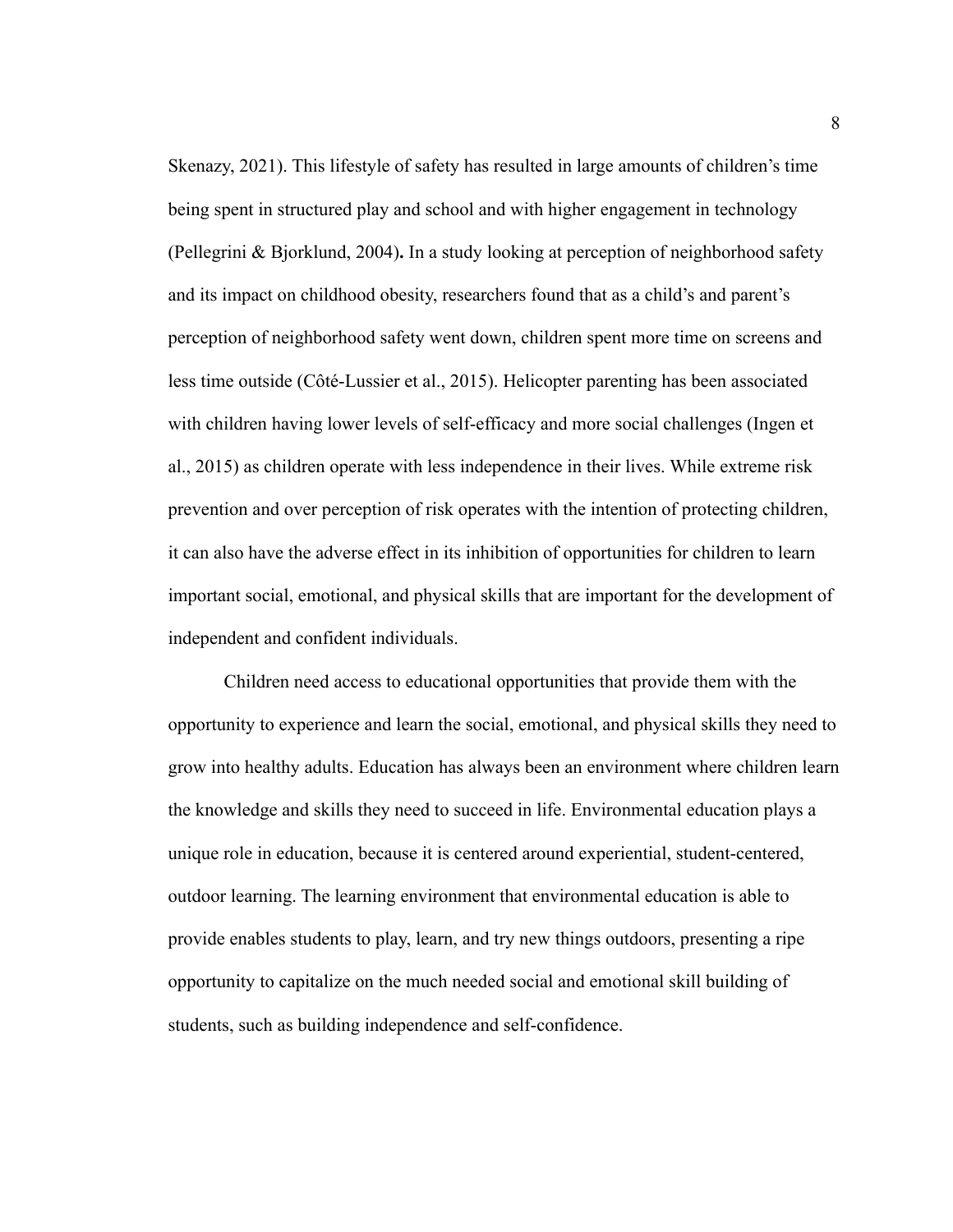#### <span id="page-13-0"></span>**Summary**

This chapter describes the development of my interest in the research question, the rationale behind why it is important to study, and the greater context that this question resides in. My love of spending time outdoors and my struggle to find a passion for science led me to a career in environmental education. Through 4 years of teaching in residential outdoor school programs, I noticed the impact that outdoor learning can have on the social and emotional learning of students, most notably building self-esteem, confidence, and independence through succeeding at new experiences outside of their comfort zones. Outdoor education has been shown through numerous studies to have a positive impact on social and emotional learning. Youth are increasingly struggling with issues of social and emotional wellbeing.

This capstone seeks to explore *how environmental education can best facilitate outdoor learning environments that foster the social and emotional skills necessary for building healthy self-esteem in students.* Chapter Two will synthesize the existing body of research around environmental education, childhood mental health, and identified approaches that strengthen social and emotional learning in youth. Chapter Three will describe the capstone project, including the process, context, and framework for developing the culminating professional development materials for environmental educators addressing how to apply approaches to building student confidence and independence within environmental education. Chapter Four will reflect on the capstone project, examining its potential impact, implications, limitations, as well as discuss how this project could be built upon or supplemented with additional works.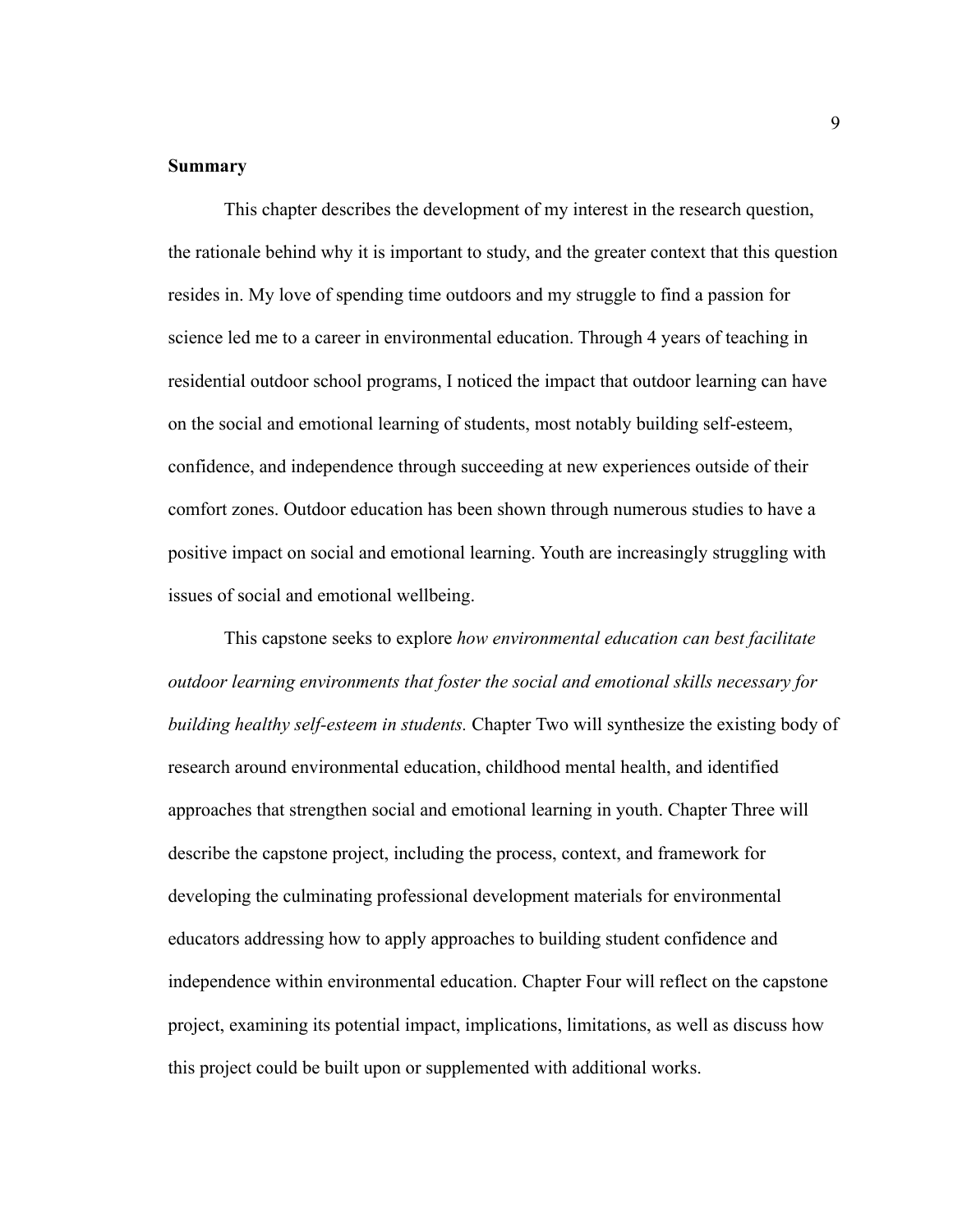#### **CHAPTER TWO**

#### **A Review of the Literature**

#### <span id="page-14-1"></span><span id="page-14-0"></span>**Introduction**

Even with substantial and sustained gains in child safety and risk reduction, risk avoidance has been a primary tool for shaping how children interact with the world, through both regulatory actions and societal practices (Little & Wyver, 2008)**.** While children today are exposed to less risk than previous generations, it has come at the cost of children spending time outside, engaging in independent activities, and having unstructured play time (Children's Play Council, 2002; Côté-Lussier et al., 2015; Little & Wyver, 2008; Pellegrini & Bjorklund, 2004; Rivkin, 1995; Skenazy, 2021; Vincenten et al., 2005). This chapter seeks to build a connection between risk-taking, positive mental health, and environmental education by delving into various realms of literature in order to provide context on the question: *how can environmental education best facilitate outdoor learning environments that foster the social and emotional skills necessary for building healthy self-esteem in students?*

First this chapter will provide a brief review of the literature surrounding environmental education in order to provide the lens that this capstone is being applied to. It will then provide a review of the literature surrounding childhood mental health and the connections between positive mental health and good social and emotional skills in children. Finally, this chapter will review the literature around four identified approaches to building good social and emotional skills that can be applied to the environmental education learning context.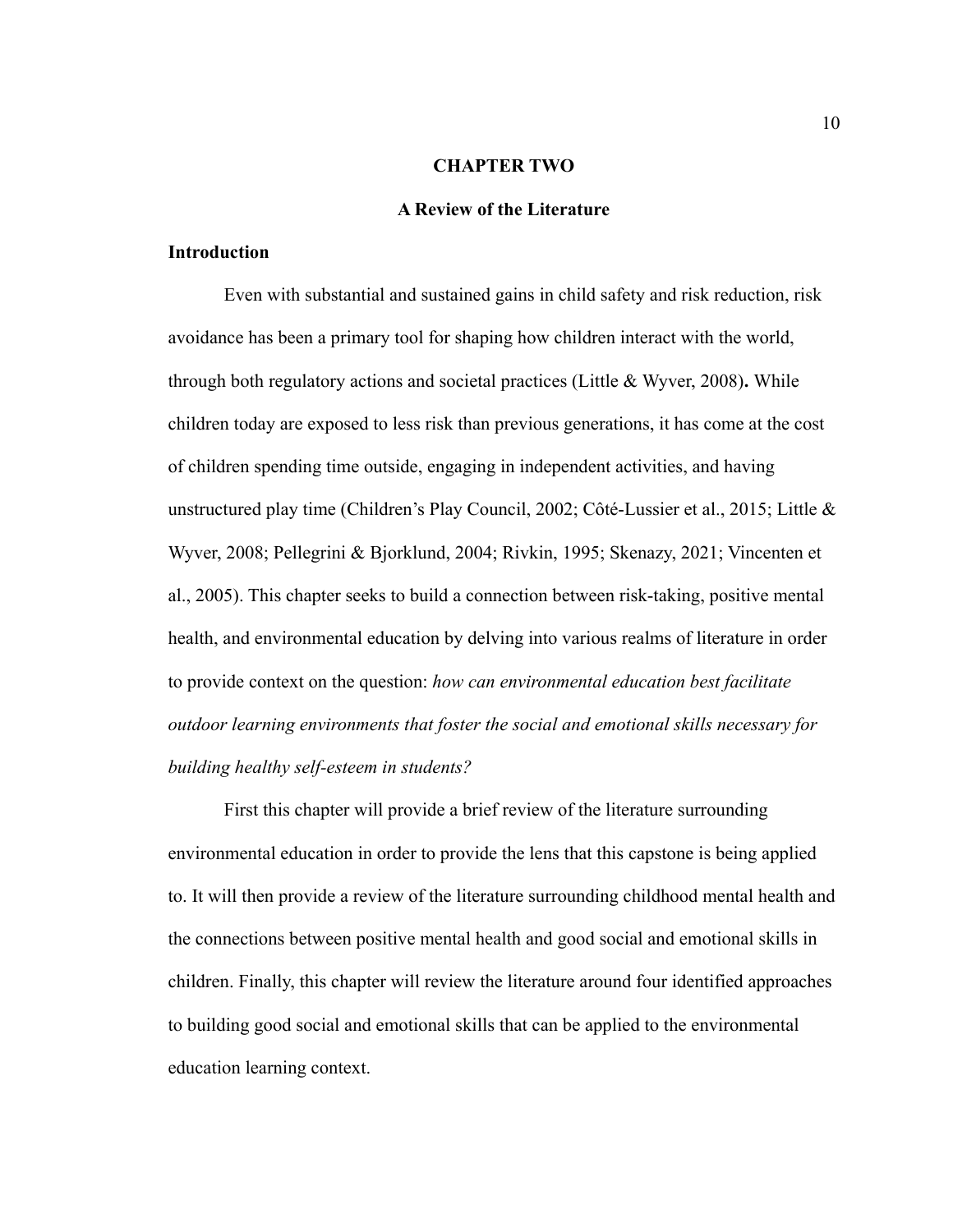#### <span id="page-15-0"></span>**Environmental Education**

Environmental education is a process for individuals and communities to engage with environmental issues. It includes not only learning about the environment, but engaging in problem solving and action in order to gain a deeper understanding of environmental issues and develop skills towards making informed and responsible decisions (North American Association for Environmental Education, 2015; US EPA, 2012). This section will provide an overview of what environmental education is, what the goals of environmental education are, types of environmental education, and research about the benefits of student participation in environmental education, specifically. Finally, this chapter will explore experiential education as a core tenet of environmental education and the connection it holds to social and emotional learning.

#### *Environmental Education Overview*

There are conflicting opinions about where the term environmental education came from and where it first arose, but perhaps more importantly, the practice of it has been arguably occurring much longer than the word has been used. Environmental education was formalized through a coalescence of events in the 1970s, including the passage of the National Environmental Education Act of 1970 by the US Congress, the founding of the North American Association for Environmental Education in 1971, the meeting of the United Nations in 1972 in Stockholm that called for environmental education for youth and adults, and the holding of the 1977 Intergovernmental Conference on Environmental Education in Tbilisi that laid out the goals, objectives, and guiding principles to environmental education (R. L. Carter & Simmons, 2010).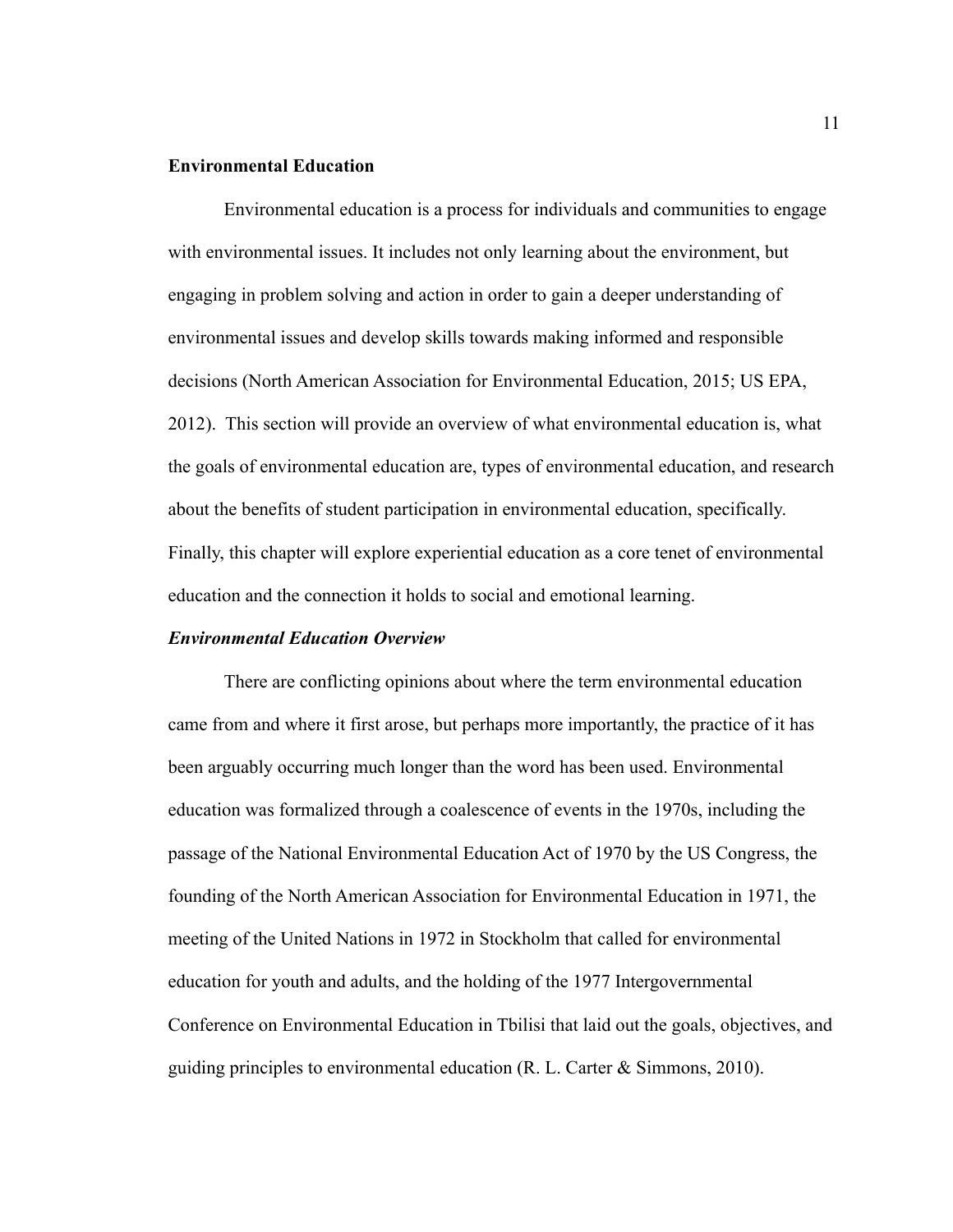Environmental education encompasses a wide range of program types and structures, with differing purposes. Environmental education programs vary widely - after-school activities, residential learning centers, field trips, nature centers, forest/nature schools, garden programs, adventure education, and in-school curriculum are some examples of the breadth of environmental education. One of the more common approaches nationwide is the outdoor school model, in which students are brought on a field trip to a center that runs programming in nature for one or more days. This often involves staff and educators that are independent from staff of the school itself. States such as California and Oregon have mandates for all students to have the opportunity to participate in an outdoor school (California Outdoor Schools Association, 2021; Friends of Outdoor School, n.d.) and centers all over the country such as North Cascades Institute (Washington State), Eagle Bluff Environmental Learning Center (Minnesota), and Camp McDowell (Alabama) provide this sort of environmental education. These centers teach a wide variety of topics such as natural history, environmental science, team-building, adventure, and human history (Eagle Bluff Environmental Learning Center, n.d.; McDowell Environmental Center, n.d.; North Cascades Institute, n.d.). The context of this thesis will focus on environmental education programs, such as outdoor schools, that take place away from the traditional school environment, although some of the material discussed may have applications outside of this context.

#### *Impact of Environmental Education on Students*

A review of studies of the impact of environmental education programs found that environmental education not only has an impact on the environmental knowledge and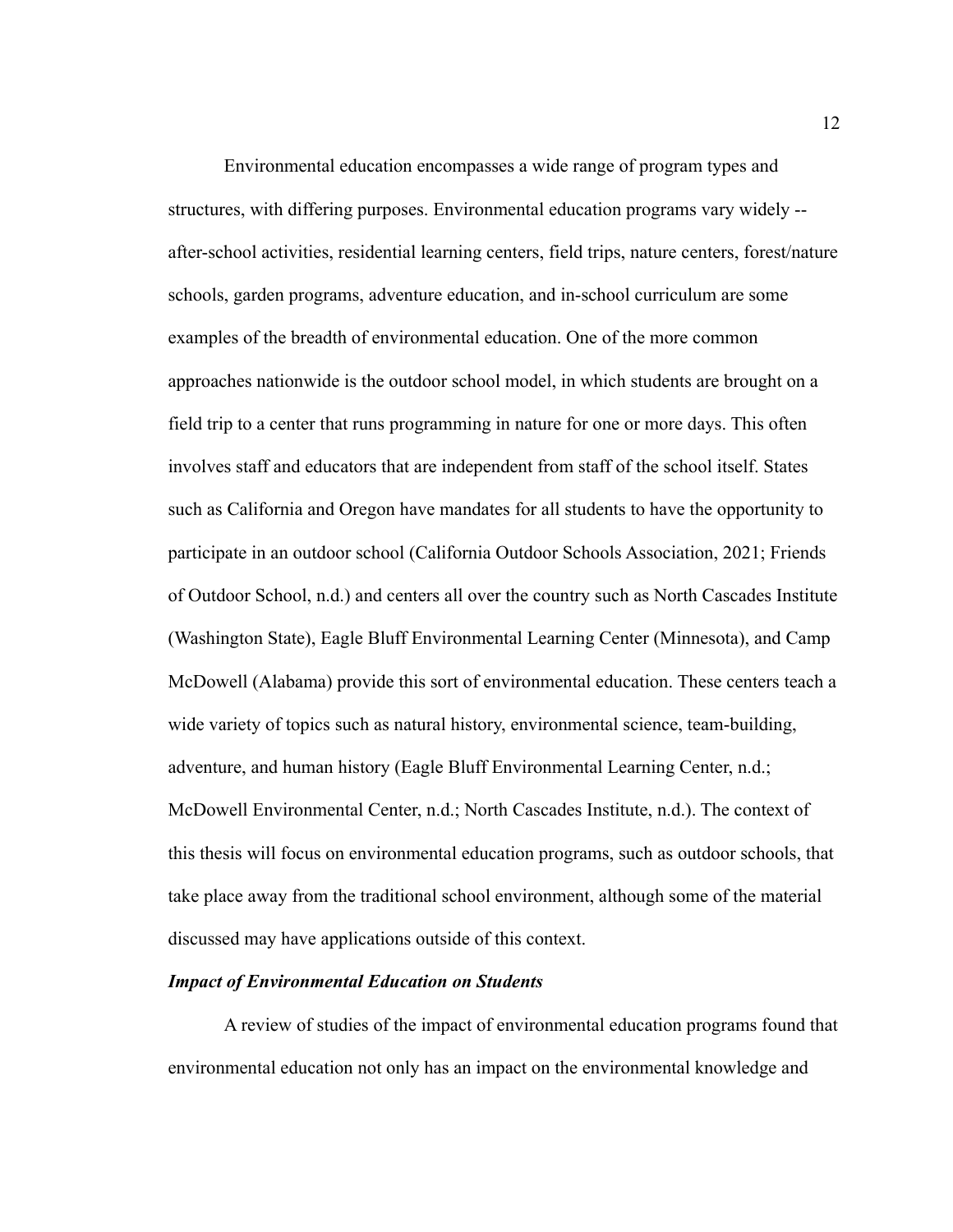attitudes of the participants, but also improves academic achievement, increases critical thinking skills, and develops social and emotional skills most notably confidence, independence, and leadership (Ardoin et al., 2018). Environmental education and outdoor learning opportunities have a significant positive impact on the social and emotional learning of students (Heras et al., 2020; Humberstone & Stan, 2011; Tiplady & Menter, 2021). A study of UK schoolchildren found that nature-based outdoor adventure residential programs improved students' psychological wellbeing and adaptability in the face of transition by providing experiences that improved autonomy, competency, and connection with others (Slee & Allan, 2019). Spending time learning outside has a significant positive impact on students' perceptions of their social relations (E. Mygind, 2009). The location of environmental education programs is also essential to their impact. Research shows that simply spending more time outdoors and in nature reduces stress and depression and increases self-esteem, self-efficacy, overall mental health, resilience, and quality of life in children and young adults (Kemple et al., 2016; E. Mygind, 2009; L. Mygind et al., 2019; Tillmann et al., 2018). The research shows a clear positive impact of environmental education programs on student's social and emotional skills, without it being a specific goal of the programming itself. This impact has clear ties to the core of environmental education – experiential learning.

#### *Experiential Learning and Environmental Education*

Experiential learning has been utilized in practice and theory for many years. At its most basic it is learning by doing. It puts life experience at the center of the learning process (Morris, 2020) Work apprenticeships are a great example of this -- apprentices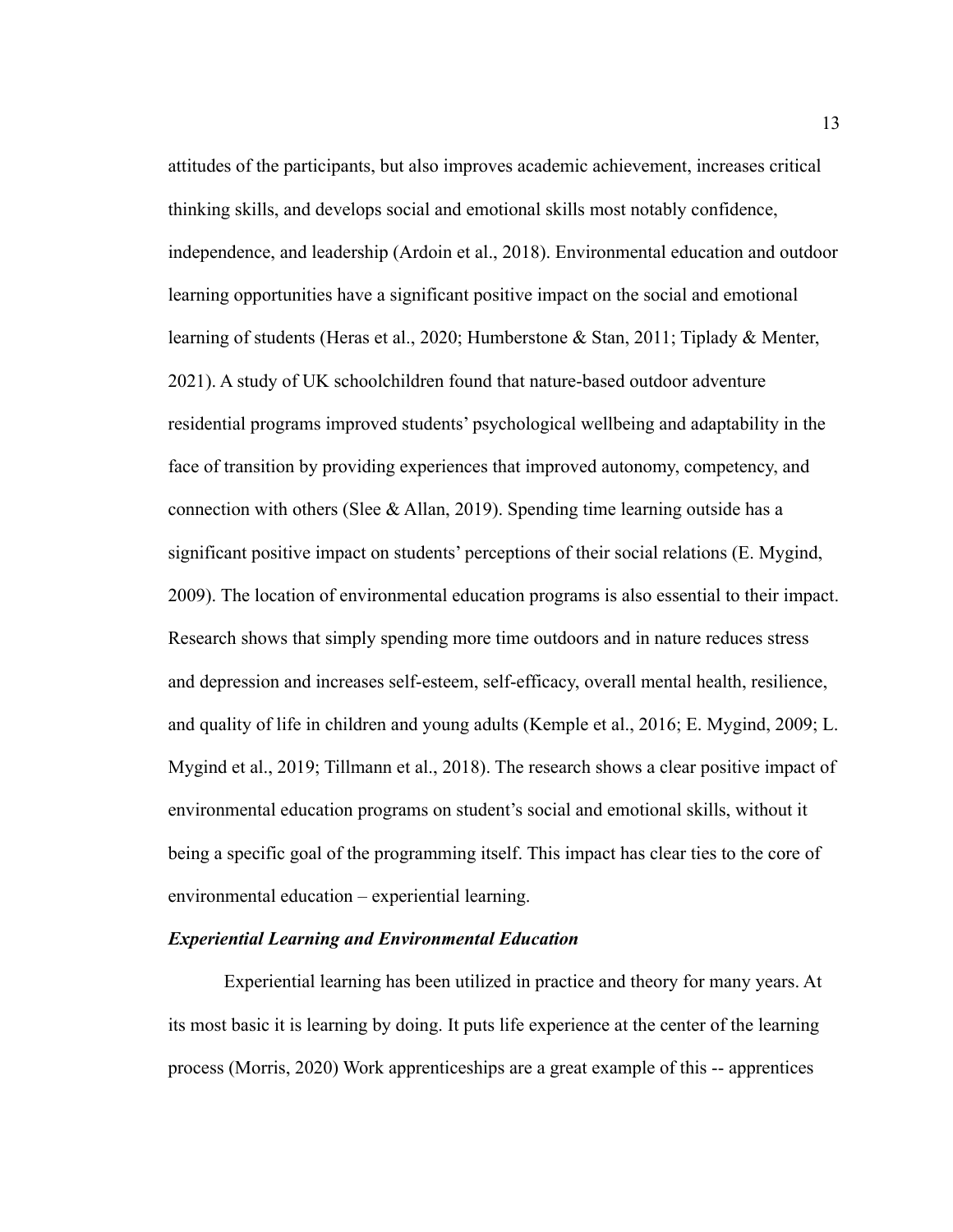learn a trade by working with a master in that field, doing the work in order to learn the work. It has appeared in many theories and practices around learning through time, including as a foundational tenet of environmental education. Environmental education's embrace of experiential education has had tremendous benefits for student learning, not only academic, but social and emotional learning as well.

Notably, David Kolb applied experiential learning as a core component of his learning cycle in which students go through a four-stage cycle including: concrete experience, reflective observation, abstract conceptualization, and active experimentation (Kolb, 1984). Kolb's theory had been further clarified by researchers seeking to define what exactly a concrete experience is in the field of education. Experiential learning is one of the most prominent learning theories practiced by educators in environmental education settings (Cincera et al., 2020) and most studies on this topic focus on out-of-classroom experiences. Morris (2020) notes that this may be due to having to physically leave the classroom in order to give students novel experiences that are necessary to facilitate experiential learning. However, Morris (2020) also contends that this does not mean that experiential learning does not have a place in a traditional school environment, but that its potential may just have yet to be applied. Regardless, environmental education is uniquely placed to capitalize on the benefits and practice of experiential learning, because it is a large provider of out-of-classroom learning experiences for students.

Experiential learning involves a degree or risk and uncertainty, as learners are engaging in new, unpredictable, and often challenging experiences in which learners must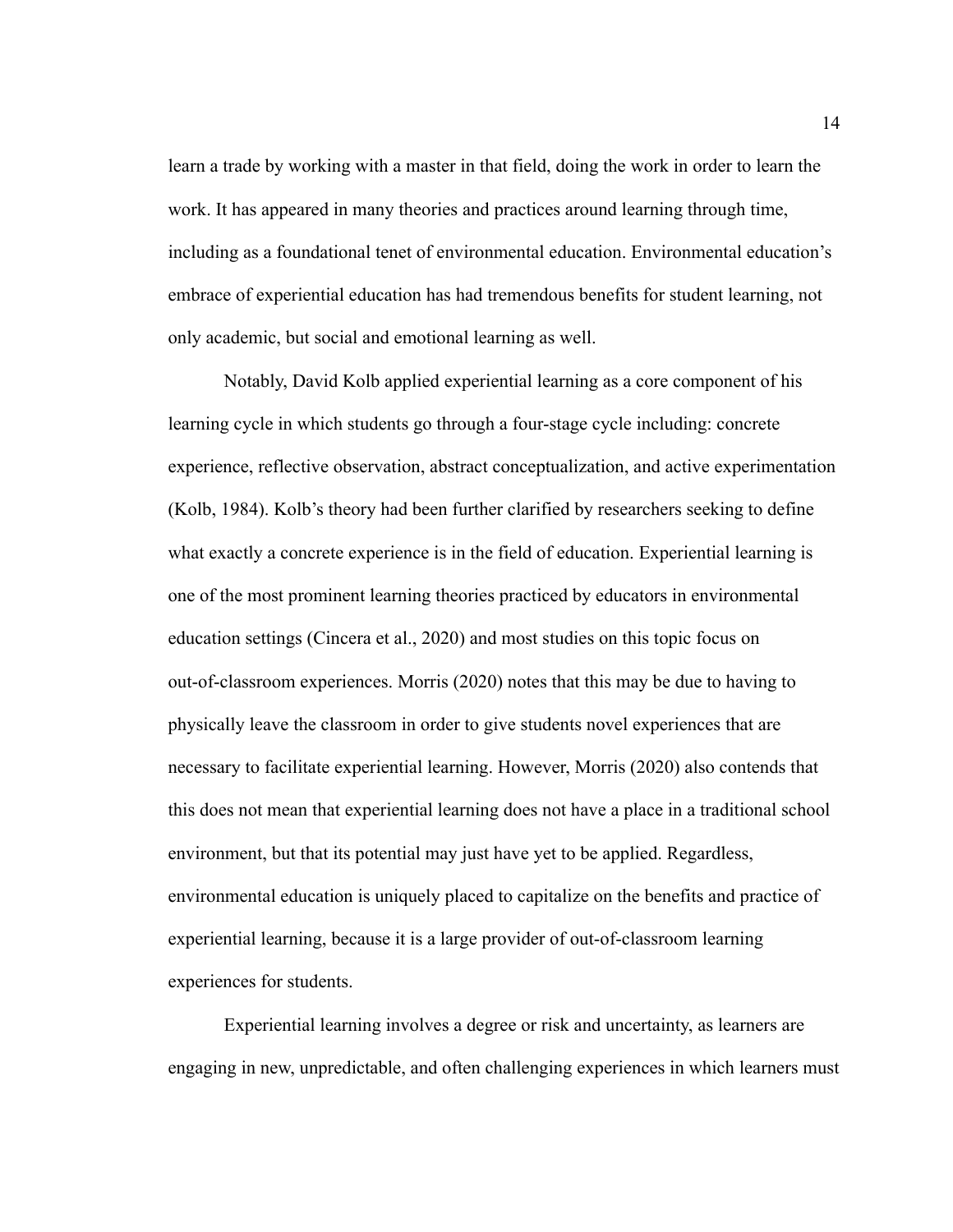accept the challenge and unpredictability (Davidson et al., 2016; Fűz, 2018; Karoff et al., 2017; Whittington et al., 2017)**.** This type of learning can oftentimes require significant time and effort dedicated towards the experience (Coker et al., 2017). Student success and achievement, especially in the face of uncertain and challenging experiences is one of the factors that builds self-esteem. This is further bolstered by the experiential learning process being student-centered. Learners are active participants and responsible for their own learning (Fede et al., 2018; Hou & Pereira, 2017; Isaak et al., 2018). This allows for students who learn in different ways to thrive, as they are able to cater their learning experience to their needs. Students are learning based on their own direct experience or collaboratively with peers (Blair, 2016; Seaman et al., 2017). New knowledge and learning is coming from the experience of the student and the connections they are making rather than being delivered to the student from a teacher, educator, or some other arbiter of knowledge. With ownership over their own learning, students are achieving their learning, displaying to themselves and others their competence and adequacy, and practicing their independence, all foundations to building self-esteem.

Experiential learning is also largely a collaborative process (Blair, 2016; Gibbons et al., 2018; Morris, 2020). Students must learn with and from each other. This has been shown to facilitate the building of social relationships (Fifolt et al., 2018) and require support and trust between collaborators (Dorfsman & Horenczyk, 2018)**.** The emphasis on collaborative learning, allows for important social skills to be put into practice and has the potential to help the formation of a socially positive environment amongst the students.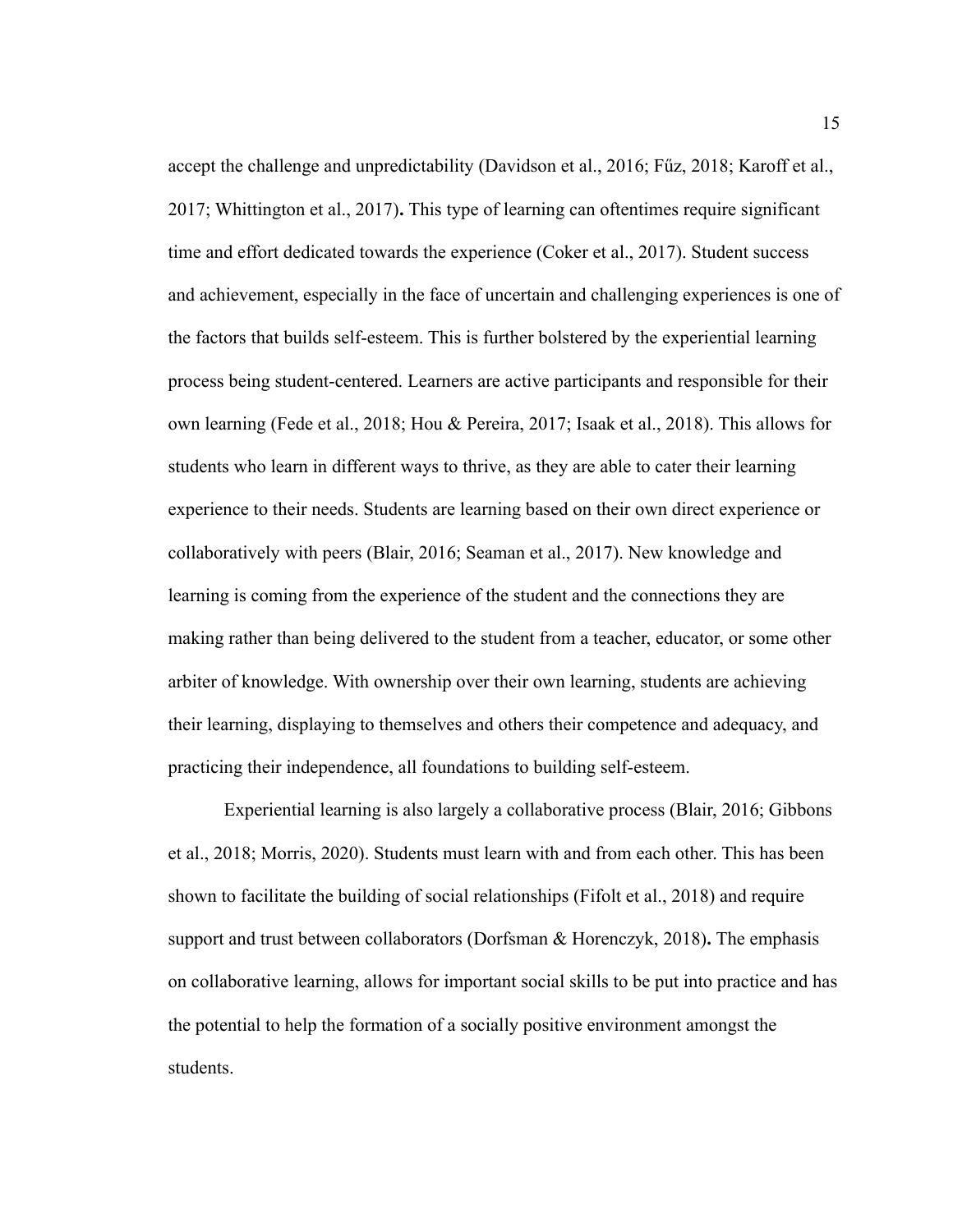While experiential learning has always been a foundational tenet of environmental education, its connection to social and emotional learning has not always been emphasized. Environmental education touts experiential learning because it helps kids learn better, but understanding why it has the impact that it does on students can allow environmental educators to recognize the fuller extent of its applications. The social and emotional skill development happening already in environmental education is incredibly important. Social and emotional skill development is an essential part of a balanced childhood mental health.

#### <span id="page-20-0"></span>**Childhood Mental Health - Contributing Factors**

A child's mental health results from a complicated interaction of genetic, biological, psychological and environmental factors, of which the most impactful to the child's mental health is the psychological and social environment (Halpern & Figueiras, 2004). Children's early experiences are critical in the development of learning in all areas and impacts the way the brain develops (Shore, 1997). The presence of mental health challenges in early childhood often predicts later behavior and mental health challenges through adolescence. Even after resolving behavioral symptoms, researchers recognize the necessity of addressing low self-esteem as the primary goal in treating childhood mental health challenges (Dalgas-Pelish, 2006; E. J. Green & Kolos, 2010)**.**

This section will focus on outlining the broad factors that contribute to the psychological and social environment of a child including perception of risk, self-esteem, relationships and interactions with peers. It is important to acknowledge the importance of other factors such as trauma, physical ailments, socio-economic stress, parenting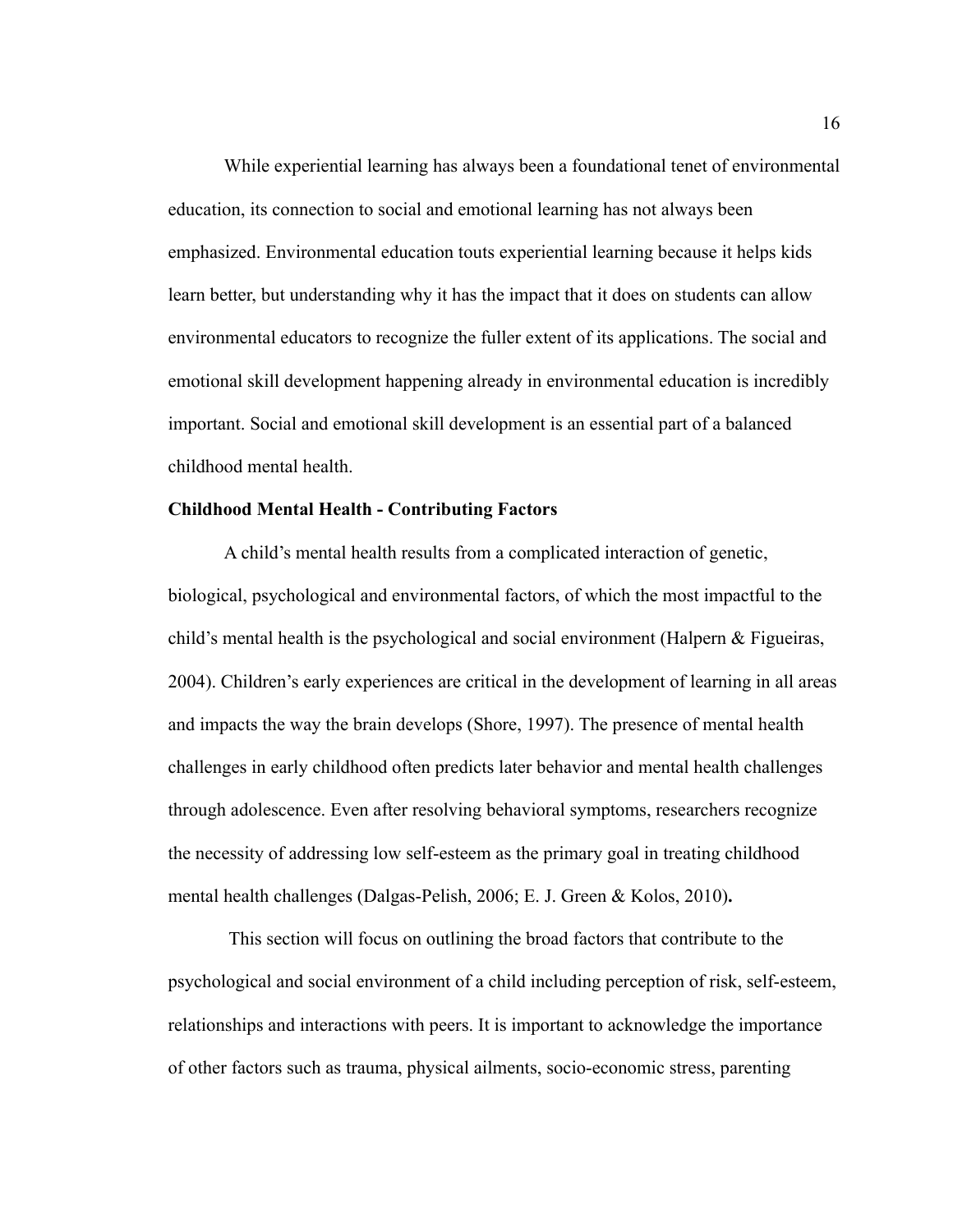styles, etc. These factors, while significant, cannot necessarily be addressed within the scope and direction of this project. Additionally, recent research in the field of positive psychology emphasizes the importance of focusing on strengthening and developing positive traits and attributes rather than focusing on addressing deficits (Berman & Davis-Berman, 2005). Thus, the focus on developing healthy risk perception, self-esteem, and peer relationships both centers positive attribute development and targets aspects that can be realistically addressed in the context of environmental education and scope of this project.

#### *Self-Esteem*

Self-esteem is what we think and how we feel about ourselves - our general evaluation of our self-worth (Myers et al., 2011; Searcy, 2007). Healthy esteem is developed from stable and well-based respect from oneself and others and is based on the desire for feelings of demonstrated adequacy, competence, independence, and achievement in oneself and recognition, importance, dignity, and appreciation from others (Maslow, 1943, 1981). Self-esteem has a significant impact on mental health, but also current and future decisions that can have significant influence on peoples' lives (Searcy, 2007; Young & Hoffmann, 2004). Having good self-esteem allows people to act and appear confident (Baumeister et al., 2005). The following sections will delve into why self-esteem matters, factors that influence self-esteem, as well as describe tactics that psychologists recommend for building self-esteem and confidence.

**Self-Esteem and Why It Matters.** Self-esteem has a significant impact on mental health. People with high self-esteem are not only less likely to be depressed, but are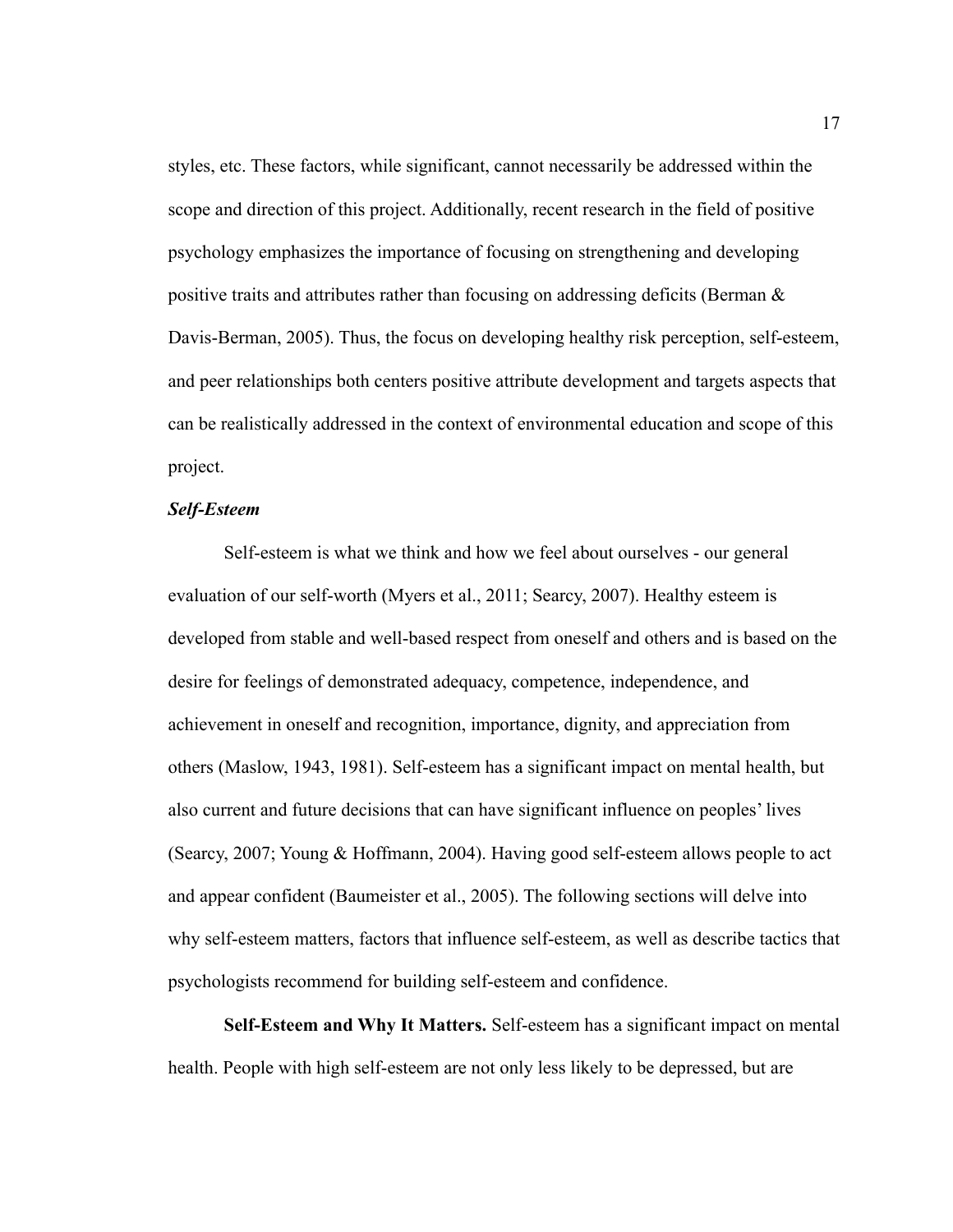significantly happier (Baumeister et al., 2005). Children with low self-esteem are less likely to take risks and may not be as willing to participate in activities outside their comfort zone. Low self-esteem is associated with social, physical, and mental health challenges (Victoira et al., 2021; Young & Hoffmann, 2004). Self-esteem can impact life altering influences such as involvement in domestic violence as a perpetrator or victim (Hendy et al., 2003), career choice and carrying a steady job (Kunz & Kalil, 1999), and suicide (Turner et al., 2002)**.** Low self-esteem is linked to poor performance and school achievement, anxiety, eating disorders, teen pregnancy, and bullying (Baumeister et al., 2005; D'Amico & Cardaci, 2003; Ollendick et al., 2008; Rigby & Cox, 1996; Vernon et al., 1983). Additionally, those with higher self-esteem are more likely to participate in positive health practices such as exercise, nutrition, relaxation, safety, and reduction of substance abuse (Yarcheski et al., 2003). The significant impact that self-esteem has on a person signifies the importance of building healthy self-esteem from an early age.

**Building Self-Esteem.** Self-esteem development is a complex and critical stage of emotional development for early school-aged children. A significant period in the development of self-esteem comes during elementary school in which children are engaging with academics and extracurricular activities, building peer relationships, and navigating familial relationships (E. J. Green & Kolos, 2010). Searcy (2007) proposes that self-esteem is developed through association with groups such as family, organizations, friends, peers, and social groups, known as *associative self-esteem*; participation in activities, skill mastery, and achievement, known as *activity-based self-esteem*; and what is heard about oneself, known as *aural self-esteem*. All three of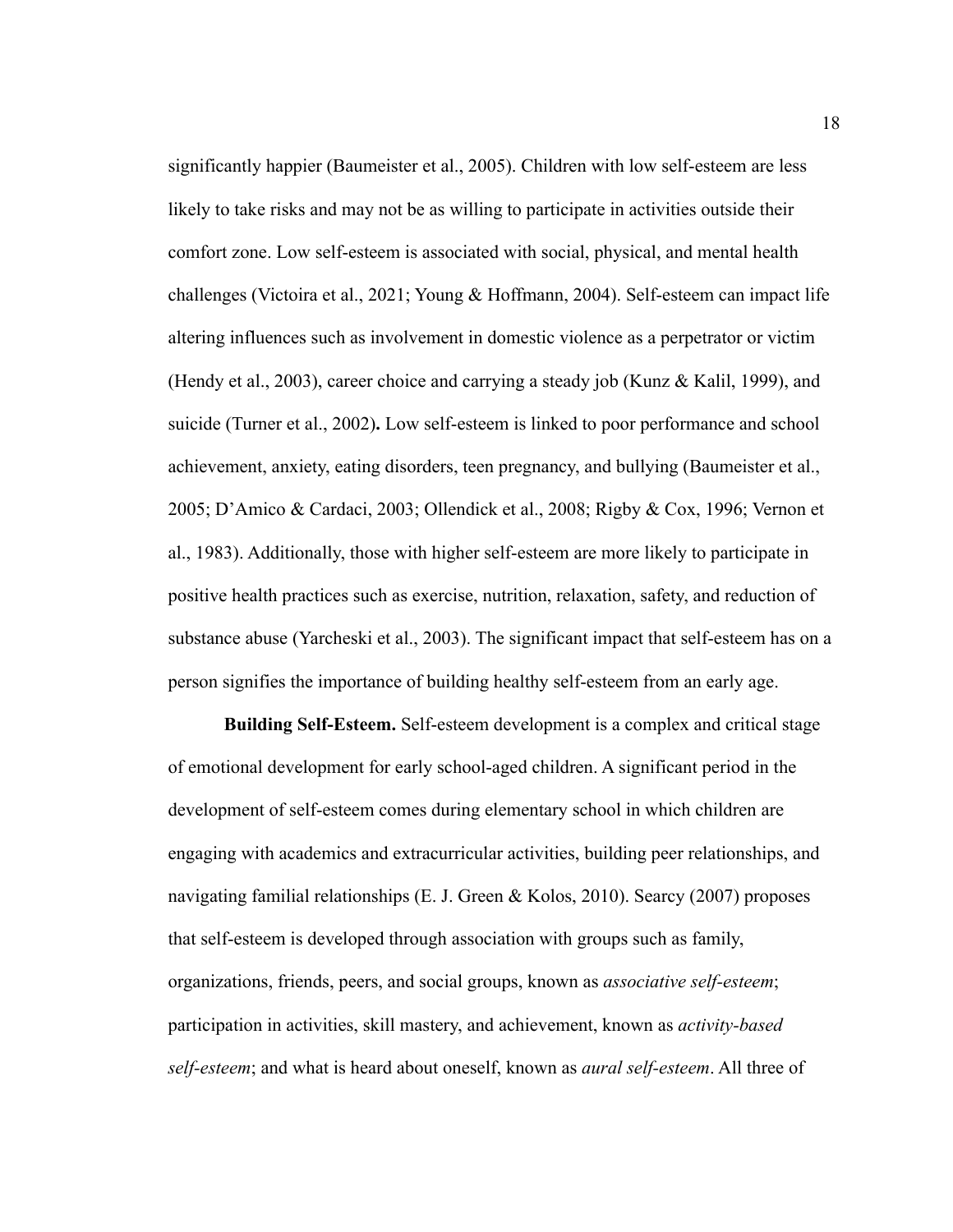these modes are heavily intertwined with social skills, which will be discussed more thoroughly in the next section.

*Activity-Based Self-Esteem. Activity-based self-esteem* is developed through activity participation. Researchers have found that self-esteem is bolstered by success and good performance (Baumeister et al., 2003), but participation in the activity itself bolsters self-esteem, in addition to the outcome (Dalgas-Pelish, 2006; Searcy, 2007). Achievement and skill-mastery generate self-esteem (Baumeister et al., 2003, 2005; Maslow, 1943, 1981; Searcy, 2007), but so do feelings of competency, adequacy, independence, pride, and the possibility of appreciation by others that simply participating in an activity can produce (Larouche et al., 2008; Maslow, 1943, 1981; Searcy, 2007). Searcy (2007) asserts that activities that have tangible outcomes have the potential to be appreciated by others, and activities that are seen as having responsibility are ideal candidates for boosting self-esteem. The prospect of failing an activity and taking a hit to self-esteem can cause youth to quit or choose not to participate. Not engaging in an activity does not raise self-esteem, but it does not necessarily lower it either (Bos et al., 2006; Searcy, 2007). This is an area where outside influences can have an impact on helping to create environments to improve self-esteem. Positive reinforcement and support can serve as a bridge to help youth persevere and take reward in participation, improvement, or the more long-term prospect of success (Bos et al., 2006; Searcy, 2007). The type of activity or level of skill-mastery does have an impact on the gain of self-esteem. Activities and skills that have a high social value produce a higher positive impact on self-esteem (Searcy, 2007). For example, participating in a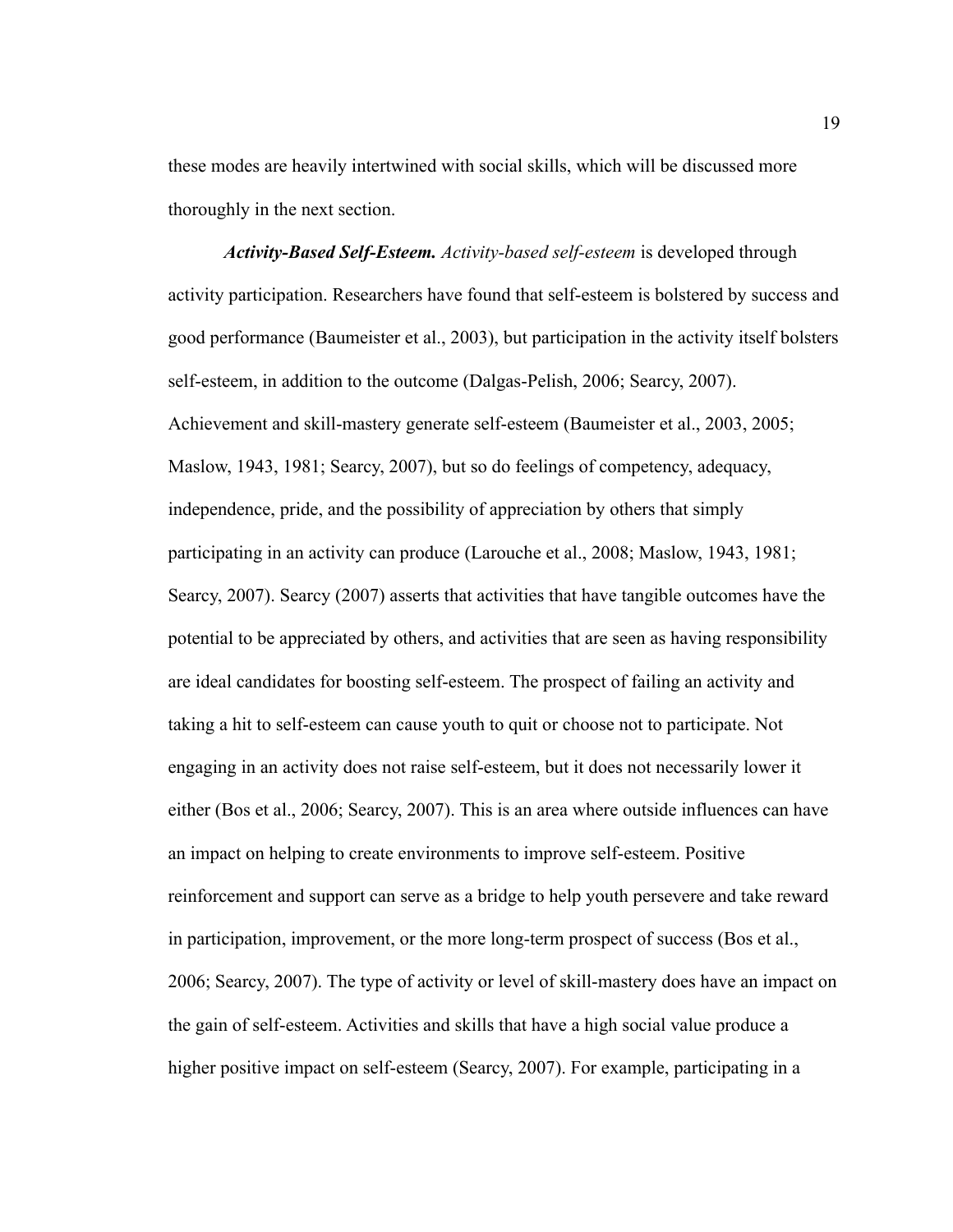band requires a high level of skill-mastery and is of high social value and would have a much larger boost to self-esteem than collecting coins, which does not require much skill-mastery or have a significant social value. Even typical activities, such as play, have been shown to have positive impacts on self-esteem. Play is used as a therapeutic technique for developing self-esteem in elementary aged children because of play's ability to encourage responsibility, promote independence, and set limits (E. J. Green  $\&$ Kolos, 2010). Activity-based self-esteem has the most potential for youth programmatic applications. Searcy (2007) suggests that offering a wide range of activities, so that students find something that they are motivated to participate in and are talented at. This allows students to not only find success in something, but also participate in something they are willing to accept the risk of failure in order to try. Additionally, activities that focus on task mastery and skill development are effective in supporting self-esteem growth as they contain tangible and reachable goals.

*Aural Self-Esteem. Aural self-esteem* is built by what youth externally hear from others about themselves, especially by those who are respected or significant to the individual. Adequacy, competence, independence, achievement, importance, and dignity when recognized and appreciated by others serve to build self-esteem (Maslow, 1943, 1981). The self-esteem is garnered because the people they value in turn value them (Searcy, 2007). This is further supported in social learning theory, in which human beings attach value to things that are valued by others (Bandura, 1977). This can be verbally communicated, but also communicated through actions and behavior that show to the individual that they are valued, although verbal communication is the most direct (Searcy,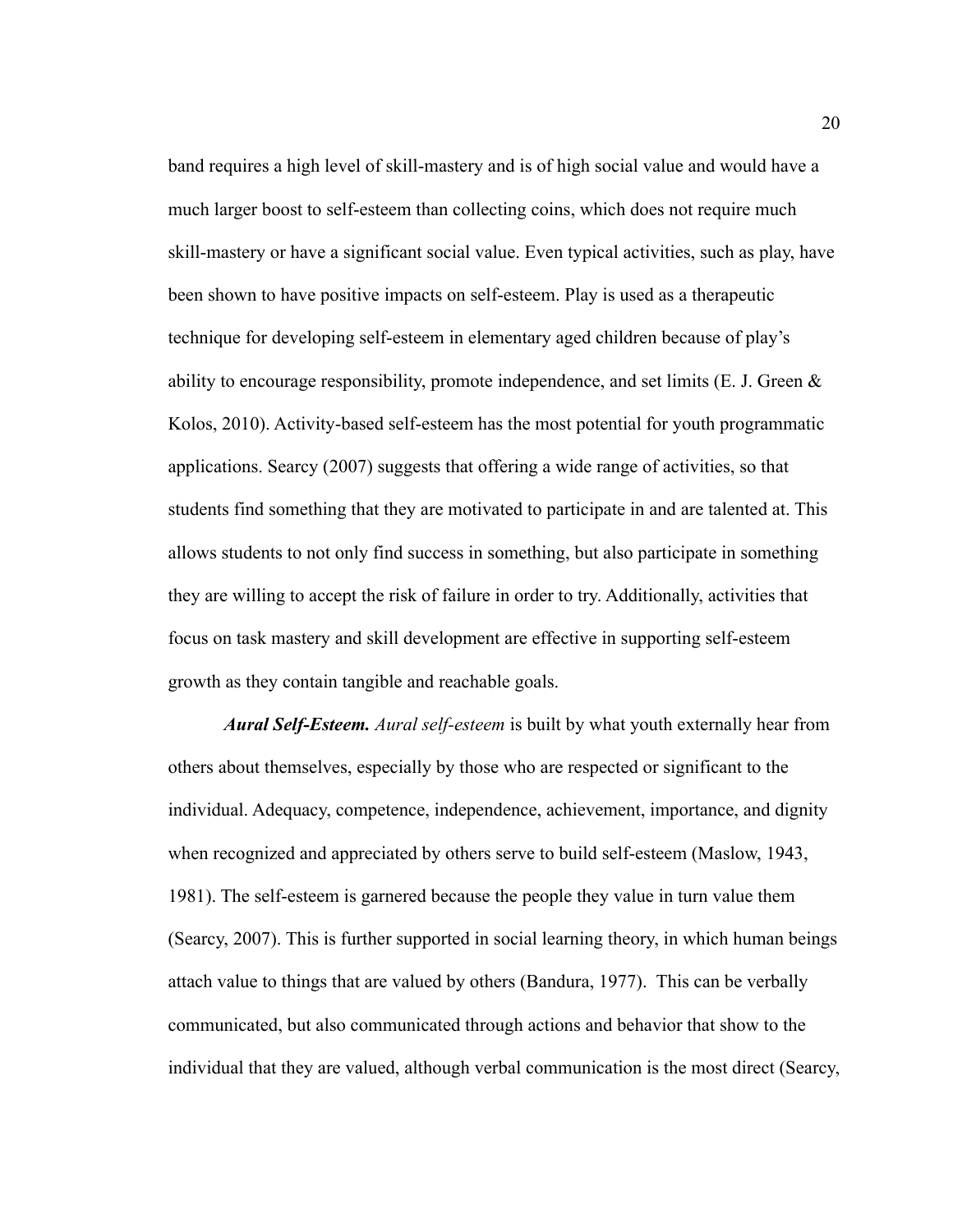2007). Negative statements and feedback, especially from valued people, such as teachers, family, and peers can have just as large of a significance in deflating and stifling self-esteem (Bohanek et al., 2008; E. J. Green & Kolos, 2010; Searcy, 2007). This facet of generating self-esteem is reflected in the field of positive psychology which emphasizes the importance of focusing on positive traits in a person, rather than focusing on addressing deficiencies (Berman & Davis-Berman, 2005). In practice, this can be as simple as making sure to verbalize appreciation, value, and when you recognize an achievement. When criticism must be given, focusing the criticism on addressing peoples' actions rather than the person themselves ensures that it is clear that the action is something undesirable, not the person (E. J. Green & Kolos, 2010; Searcy, 2007). In a study looking at the development of self-esteem in an urban school, researchers found that teacher behaviors such as setting high expectations, providing encouragement, and giving praise had a significant impact of helping to build student self-esteem (Akin & Radford, 2018).

*Associative Self-Esteem. Associative self-esteem* is derived from formal associations such as organizations or clubs and informal associations such as family and peer groups. Membership in an organization allows youth to gain self-esteem through the achievements and status of the organization. The status and achievements of the organization reflect onto the individual by association (Searcy, 2007)**.** The feelings of demonstrated adequacy, competence, achievement, recognition, importance, and dignity that help to build self-esteem can be garnered through association (Maslow, 1943, 1981). For example, being a member of a sports team has an impact on the self-esteem of all of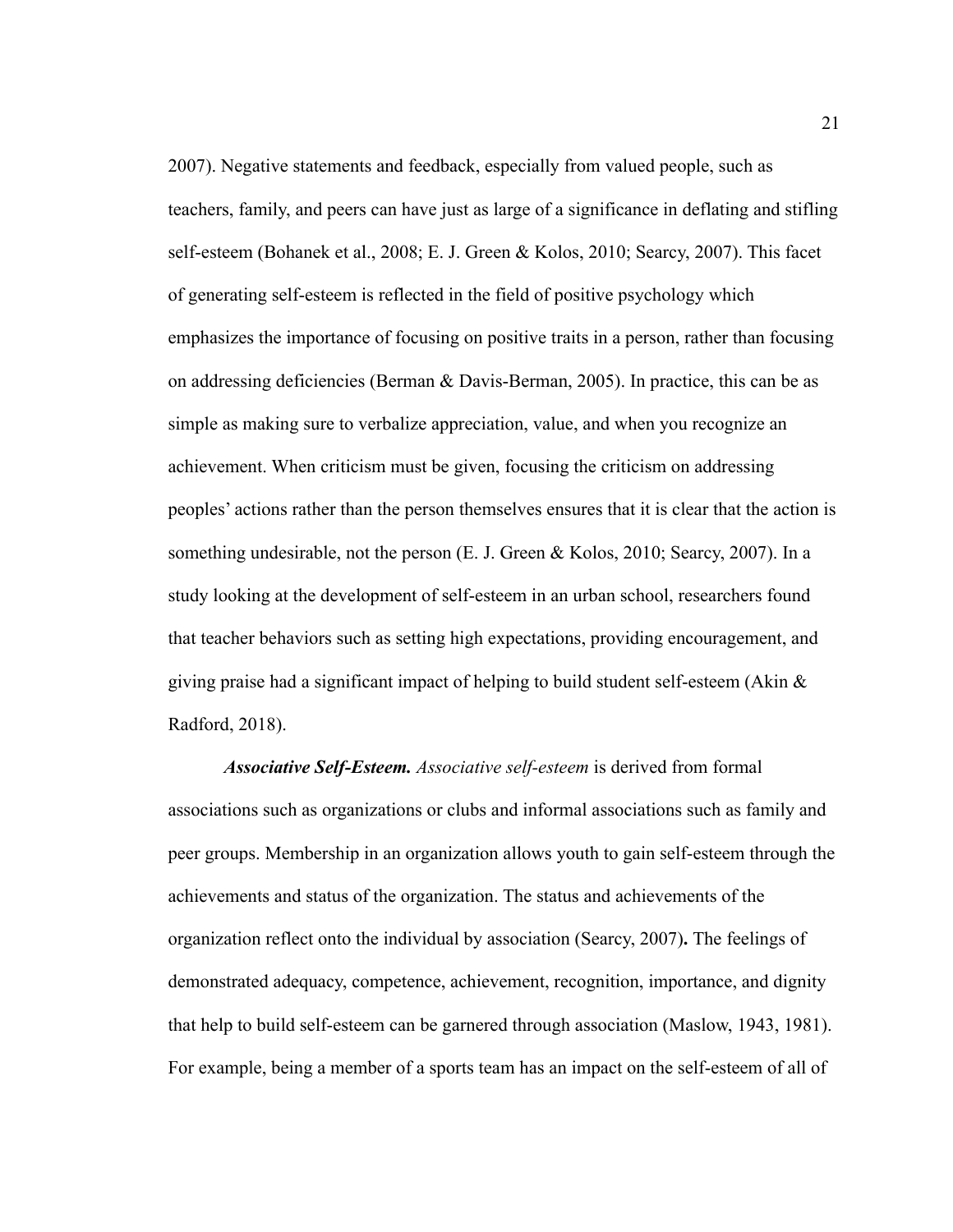the team-members. The status and achievement of the sports team impacts how the individual member sees themselves and how others see them (also having an impact on the individual's self-esteem). This same association with the status of membership extends to family, religions, and social cliques. Peer association is an incredibly influential factor in associative self-esteem for youth. Being a member of the 'in' or the 'out' crowd carries a lot of weight in adolescent self-esteem, either in maintenance or building of self-esteem. It is a large motivating factor for youth to signal they carry membership to the 'in' or the 'out' crowd with clothing, mannerisms, and participation in activities (Searcy, 2007). It is not to say that youth must be involved in a specific social group to have self-esteem, more that they must view themselves as a member of a group that they desire to be a part of. Self-esteem is not likely to be gained in instances in which the individual feels rejected (Searcy, 2007). The building of social competence that helps to allow youth to gain entry and acceptance to social groups will be covered more in depth in the following section on social relationships.

#### *Social Relationships*

Social relationships also have a significant impact on a child's self-esteem, both in the association with social groups and what they hear about themselves from others (Searcy, 2007). The need to belong is foundational to children's emotional growth and acceptance of themselves (E. J. Green & Kolos, 2010; Maslow, 1981). Having healthy social relationships has long been shown to have a positive relationship with overall well-being. Research has shown that social relationships can be protective against mental health challenges and supportive for helping to cope with mental health challenges, but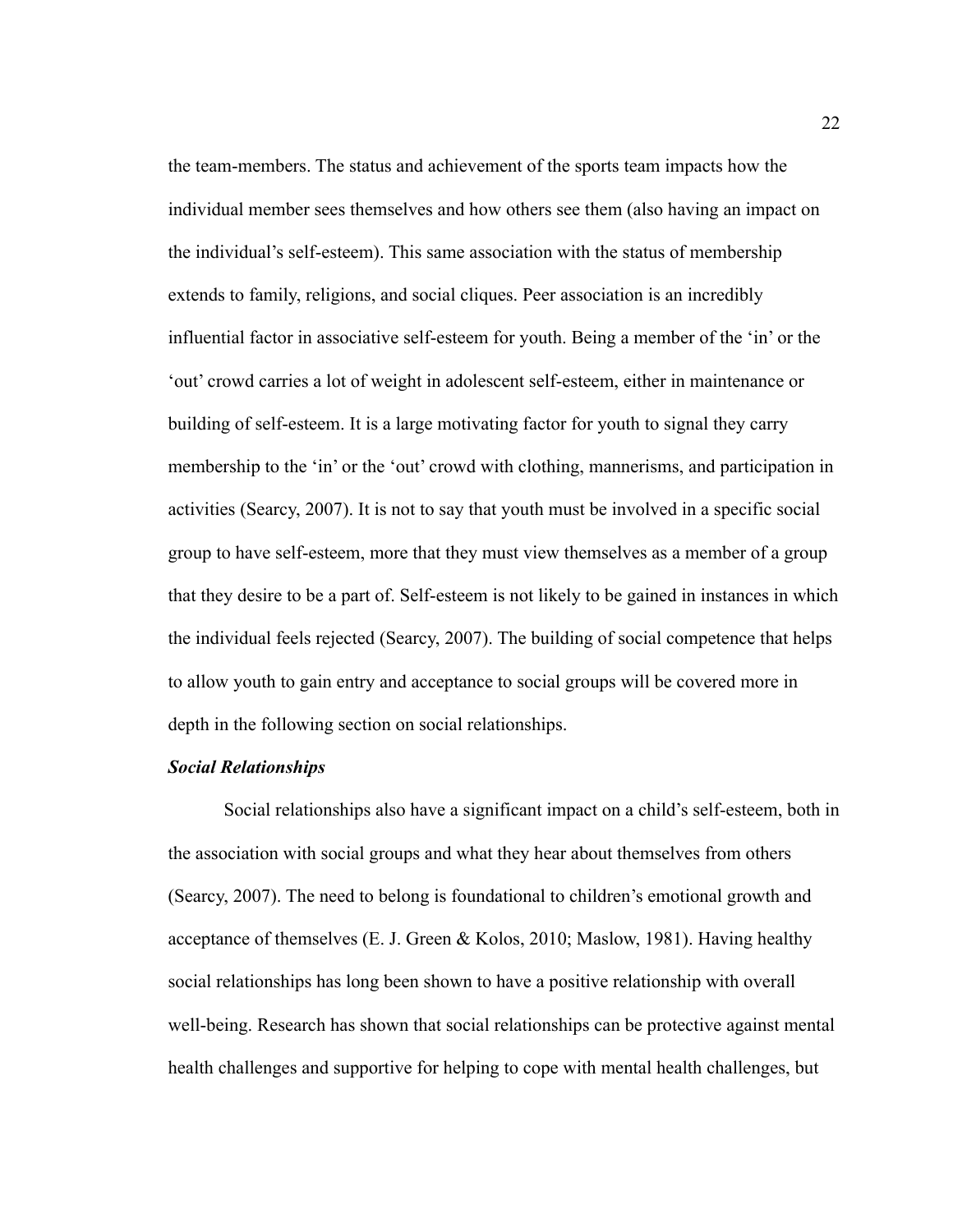unhealthy social relationships can be damaging to mental health (G. Green et al., 2002). This section will outline how social relationships interplay with mental health and the importance of developing good social skills in children so they can foster healthy social relationships.

Having healthy and supportive social relationships are crucial to the building of self-esteem (E. J. Green & Kolos, 2010; G. Green et al., 2002; Maslow, 1943; Searcy, 2007)**.** However many of the building blocks of self-esteem are also essential for the development of social relationships. Children are more likely to experience success in finding positive peer relationships when they have a sense of acceptance at home, feel confident in their abilities, and value their own autonomy (Bednar & Peterson, 1995)**.** Rejection from peers often leads to children having difficulty building positive self-esteem and developing social skills (Margolin, 2007).

Social support from peers in elementary school often serves as the first meaningful social relationship in which a child feels acceptance from someone other than a teacher or family member (E. J. Green & Kolos, 2010). Children look to their peers not only for support but also for reinforcement and affirmation of their successes by observing reactions in their peers (Berndt, 2002; Margolin, 2007). It is through these social interactions and navigating peer relationships that children develop social skills, such as perspective taking, listening, and communication skills. Developing these skills allows them to feel competent in social situations (Berndt, 2002; E.J. Green & Kolos, 2007). The ability to build a healthy social support system can help build confidence and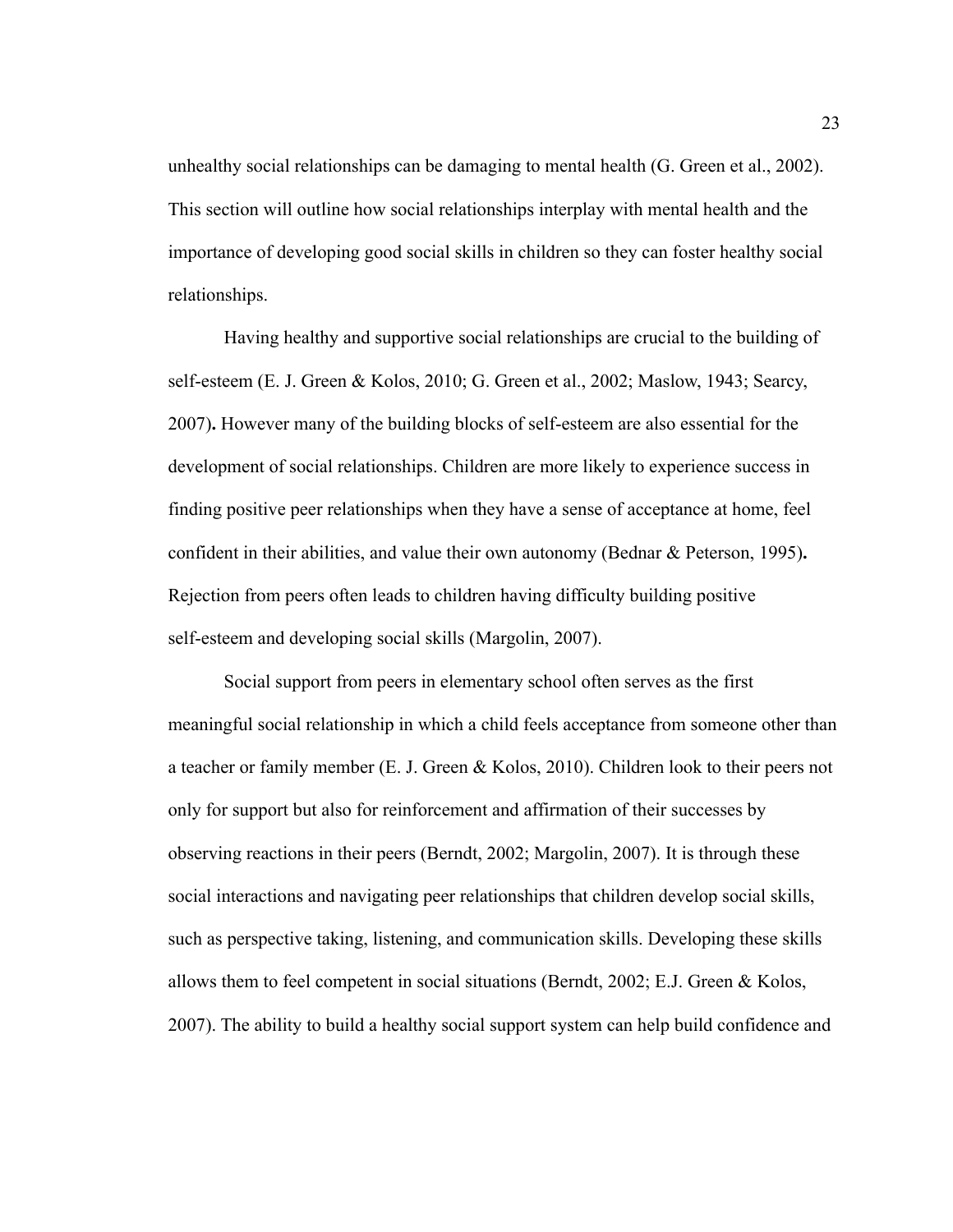self-esteem, but it also interacts with other factors such as risk perception to form a more complete picture of what makes up mental health in youth.

#### *Perception of Risk*

Perception of risk is the individual's interpretation of the likelihood and immediacy of danger (Sandseter, 2009). The ability to perceive risk accurately is a skill that is developed in childhood as children experience risky, uncertain, and challenging situations that help them to not only develop the skills to assess risk, but also to manage these situations in healthy ways (Knight, 2011; Moyles, 2012; Schweizer, 2009). This section will delve briefly into the literature on risk and risk perception and its interaction with mental health.

**Risk and Risk Perception.** Risk is defined as "exposure to mischance or peril" (Adams, 1995, p. 26). Risk can come in many forms, with broad categories of physical, social, and economic risk. These categories can be broken down into a number of smaller sub-categories as well. Risk is everywhere and is an essential and unavoidable part of life. A zero-risk life is not achievable, nor is it desirable (Adams, 1995).

Risk is typically broken down into two, interrelated, types: objective and subjective (perceived). Sandseter (2009) defines objective risk as the "description of the factors that constitute a potential risk in the situation both influenced by external hazards and by the child's subjective risk perception and risk-taking behaviour" (p. 3). Perceived risk is the conclusions that the individual draws about how imminent the danger is and the likelihood for it to happen (Sandseter, 2009). An individual's actions, based on their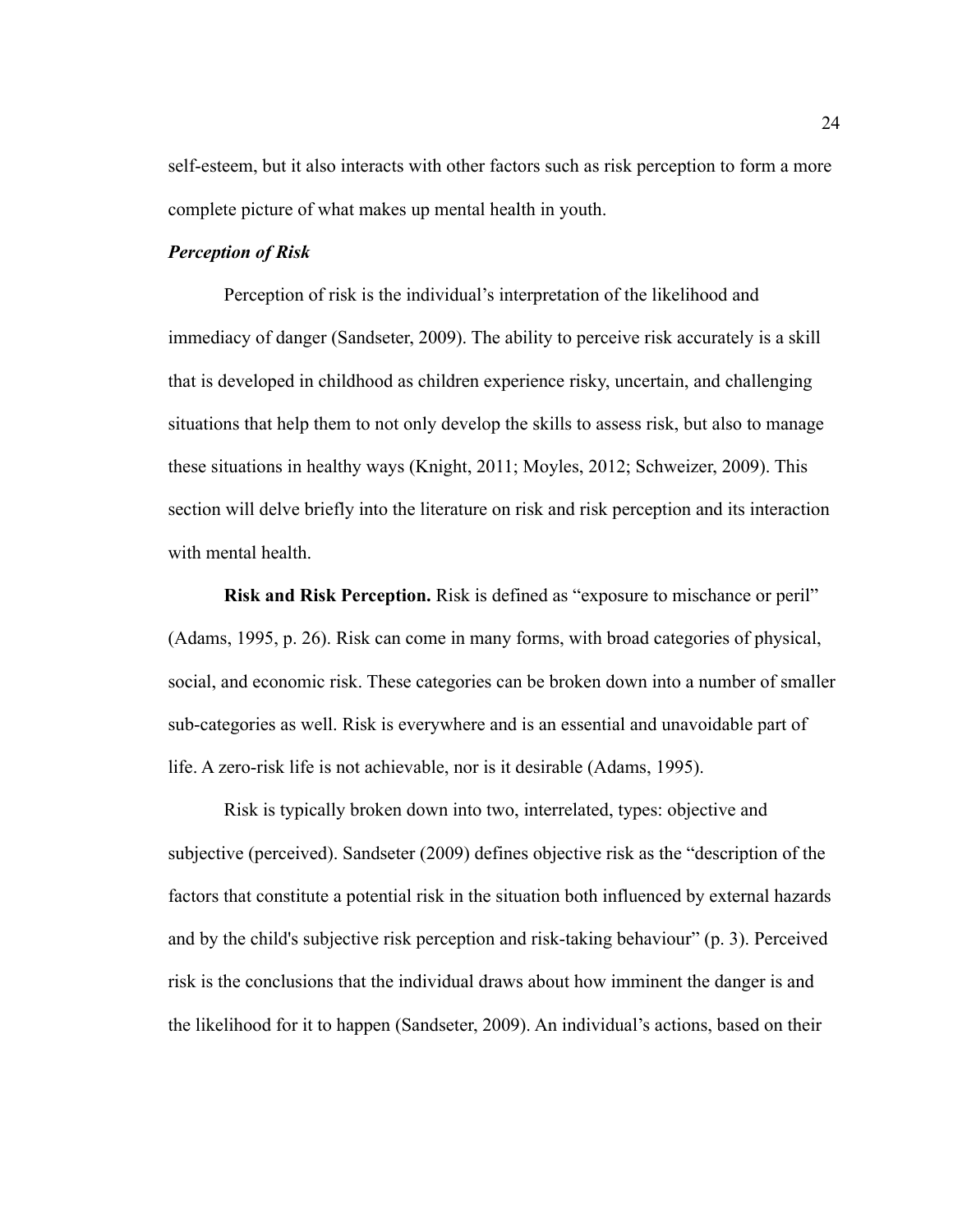perception of risk, influences the objective risk of a situation (Adams, 1995; Sandseter, 2009).

Adams (1995) argues that trying to broadly quantify risk in formal risk assessment and literature fails to acknowledge how subjective and relative risk is in any circumstance. It ignores an individual's situation, strengths, knowledge, biology, experiences, and perception of the risk. He argues that while objective risk exists, that it is impossible to measure. The very act of measuring risk is shown to have an impact on people's decisions (Adams, 1995). Because of the subjective nature of risk, how people and society perceive risk can vary greatly and can have larger implications for behavior and mental health.

**Risk Perception and Mental Health.** Heightened risk perception changes children's behavior. Côté-Lussier et al. (2015) found that children who perceive high levels of risk in their neighborhood spend less time playing outside and more time engaging with screens. Spending time outside has been linked to positive social, emotional, and physical health, while increased screen time has been linked with the opposite. Mental health has a significant impact on a person's perception of risk. Extensive research has documented that anxiety is associated with risk averse behavior (except for health-related risks such as drugs and alcohol) and with substantially increased risk perception (Hofmann & DiBartolo, 2014; Lorian & Grisham, 2010, 2011; Maner et al., 2007; Maner & Schmidt, 2006; Pailing & Reniers, 2018; Reniers et al., 2016). Because anxiety is associated with cognitions of dangers, anxious youth overestimate subjective personal risk, although anxiety had no correlation with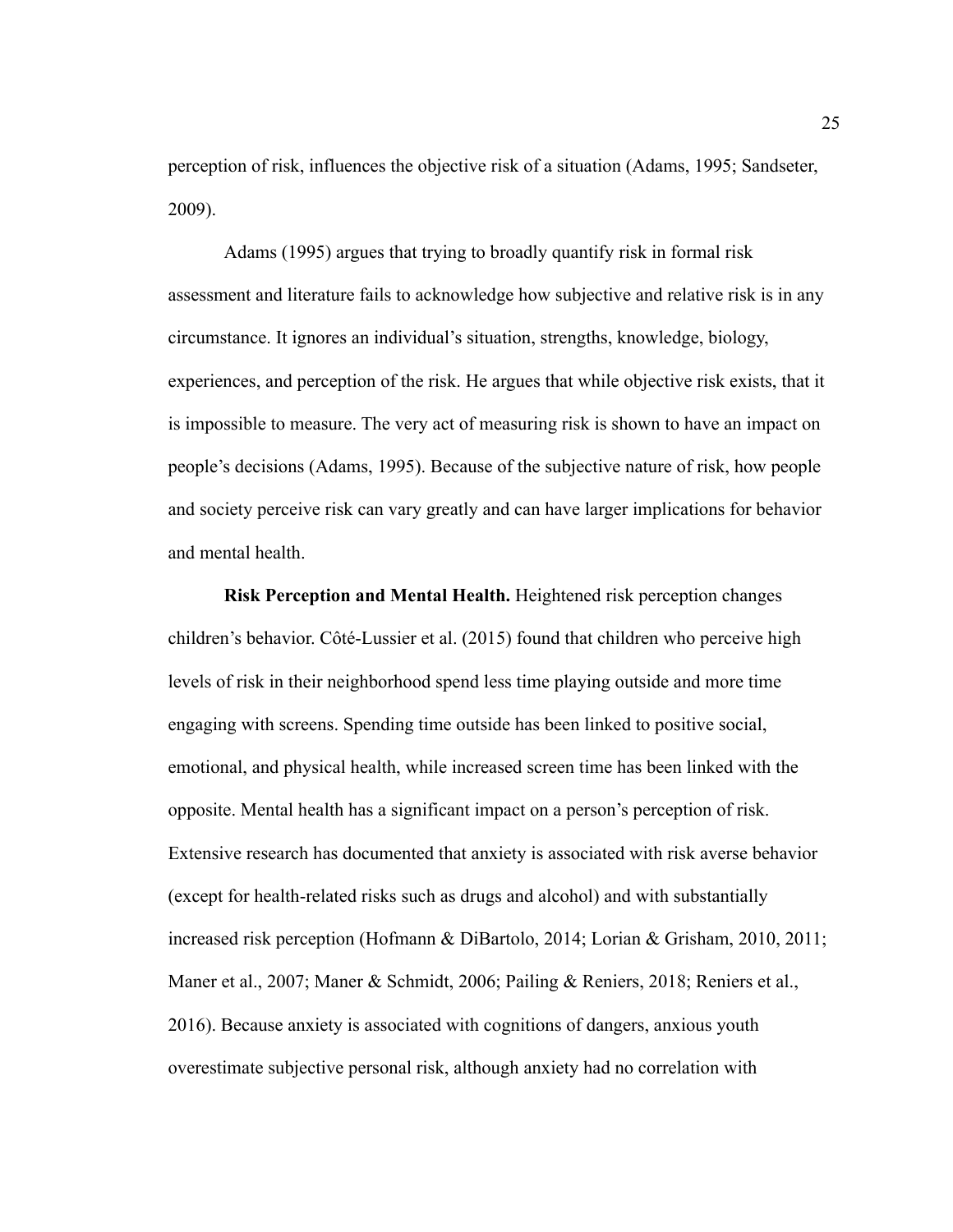perception of risk for others (Butler & Mathews, 1983; Muris & van der Heiden, 2006). Anxious individuals have a heightened perception of risk that prevents them from engaging in potentially risky tasks or activities when compared to non-anxious individuals (Pailing & Reniers, 2018)**.** Furthermore heightened risk perception has a direct relationship with behavioral inhibition, in which children withdraw from new situations or people, often showing distress or nervousness (Reniers et al., 2016).

Anxiety and risk perception are intricately linked and have real consequences in other aspects of children's lives such as social participation, engagement with activities, and consequently their self-esteem. Fear and heightened risk perception can manifest as anxiety in a self-perpetuating cycle without the proper tools and support. A child's mental health is built by numerous complex and interrelated concepts - three of which (self-esteem, social relationship, and risk perception) are outlined in summary here. While good skills in these areas do not guarantee a child's health and success, bolstering healthy self-esteem, social relationship, and risk perception with social and emotional skills can help give children the tools they need to build confidence and independence. The following section will outline some selected approaches to building social and emotional skills that are specific to educational settings and most applicable to the environmental education field.

#### <span id="page-30-0"></span>**Approaches to Building Social and Emotional Skills**

While there are many approaches to building social and emotional skills in young people, I have selected a handful of these approaches that could be applied in environmental education. A number of these approaches are already utilized to some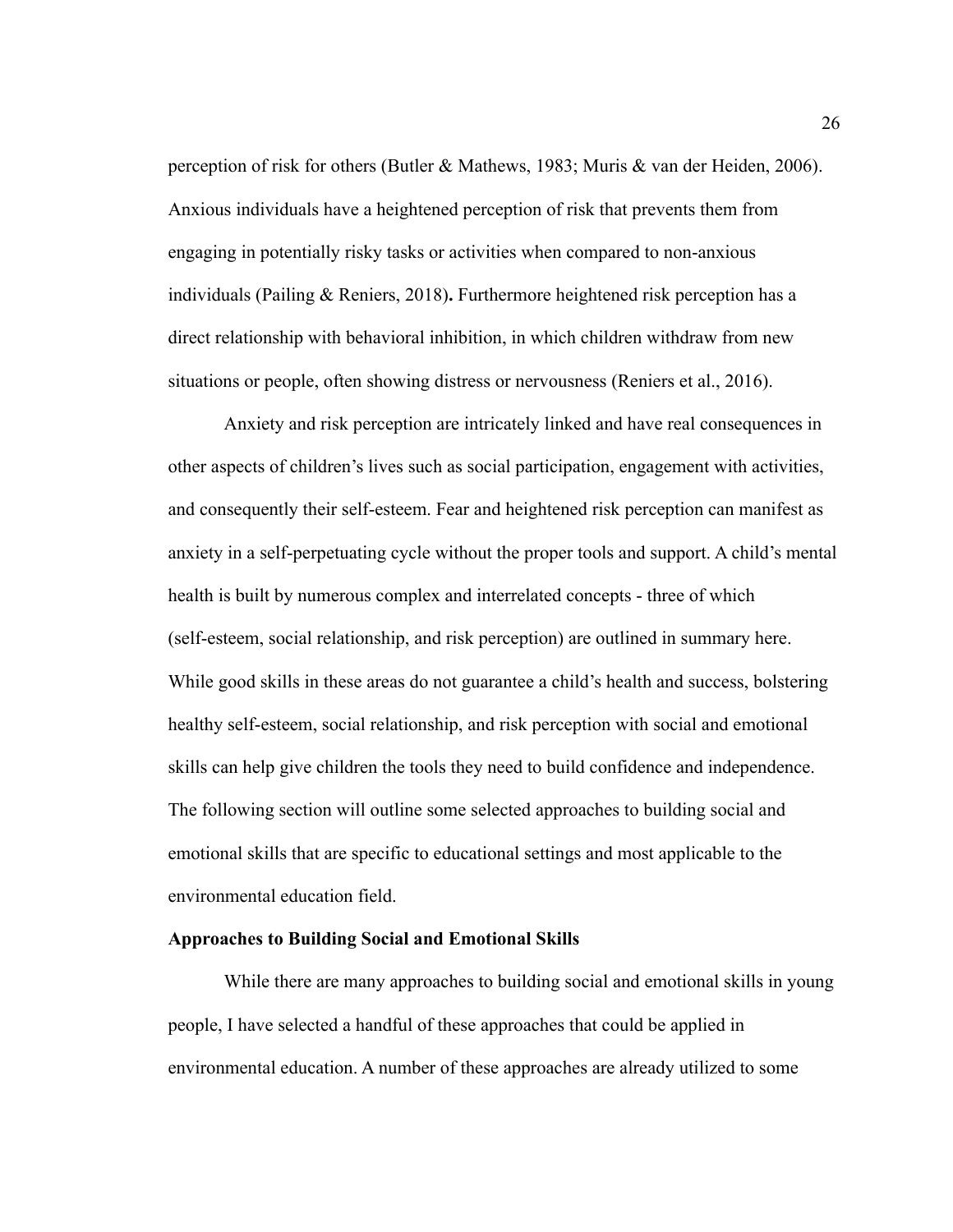extent within environmental education programs. Using these approaches explicitly for the purpose of building social and emotional skills within environmental education programs has the potential to capitalize on the strengths and benefits that these programs have already shown. Additionally, understanding what aspects of environmental education programs benefit the growth of students' social and emotional skills can help us to improve and expand on the delivery of the approaches that have the greatest impact, not only in environmental education, but in all fields of education and youth programs. This section will outline Social Emotional Learning (SEL), Maslow's Hierarchy of Needs, Risky Play, and Adventure Education as explicit approaches that can build social and emotional skills in students participating in environmental education programs.

#### *Social Emotional Learning (SEL)*

The Collaborative for Academic, Social, and Emotional Learning (CASEL) defines SEL as:

the process through which all young people and adults acquire and apply the knowledge, skills, and attitudes to develop healthy identities, manage emotions and achieve personal and collective goals, feel and show empathy for others, establish and maintain supportive relationships, and make responsible and caring decisions. (CASEL, 2020, p. 1).

This section will describe the origin, goals, methods, and applications of SEL.

It is important to distinguish between SEL and social and emotional skills -- SEL is one approach to learning social and emotional skills compiled by the organization CASEL. Other approaches may draw on SEL's framework, share aspects of the approach,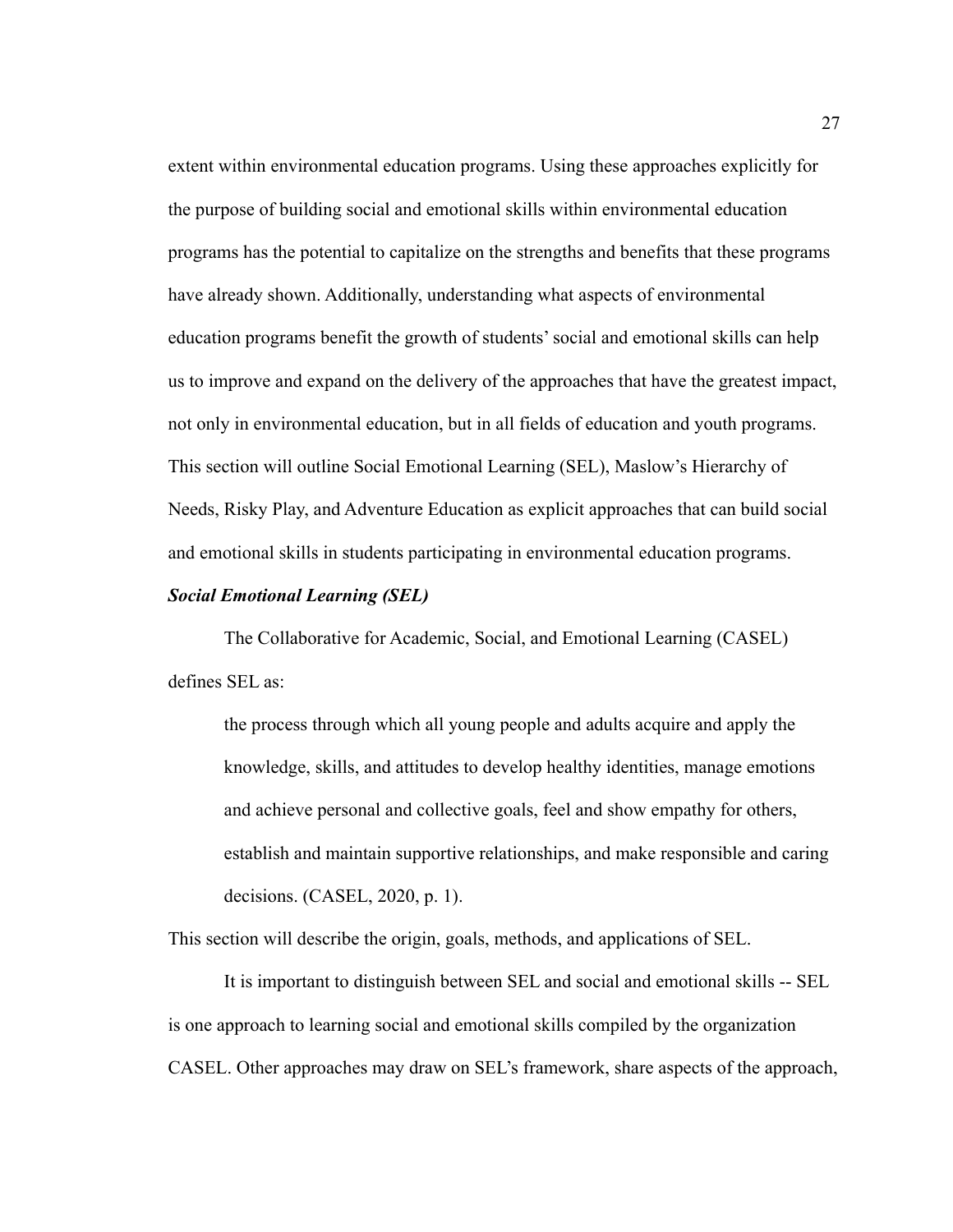and use the language social emotional learning or social and emotional learning. When referring to CASEL's SEL, this paper will only use the acronym, SEL. Other similar uses of language such as social and emotional skills, social and emotional education, learning social skills, etc. do not refer to the specific approach of SEL outlined by CASEL. While there are many schools and organizations teaching social and emotional learning, only some are using the specific framework outlined by CASEL. SEL is a prevalent and well-known framework, with lots of resources available and thus will be the framework for formal social and emotional learning that is outlined as an approach in this paper.

**CASEL and SEL: A Brief Background.** CASEL was formed by a group of researchers, educators, practitioners, and child advocates in 1994 with the goal of building social and emotional skills in school. It grew out of work being done in a few schools across the nation by a small number of educators and researchers towards educating the whole child and focusing on social development (CASEL, n.d.). It was from this group in 1994 that the term SEL was created to describe the approach that CASEL takes towards teaching and promoting the teaching of social and emotional skills. Since then, SEL has been incorporated into schools across the country (CASEL, n.d.).

All 50 states have incorporated SEL standards into preschool, and many also have SEL in K-12 standards as well. SEL practices have been incorporated in classrooms for students with disabilities and in international classrooms (Khazanchi et al., 2021). Its wide incorporation has allowed for numerous research opportunities to explore the approach. In an analysis of 82 SEL interventions, SEL programs in schools were shown to have a long-term positive impact on prosocial behavior, positive attitudes, and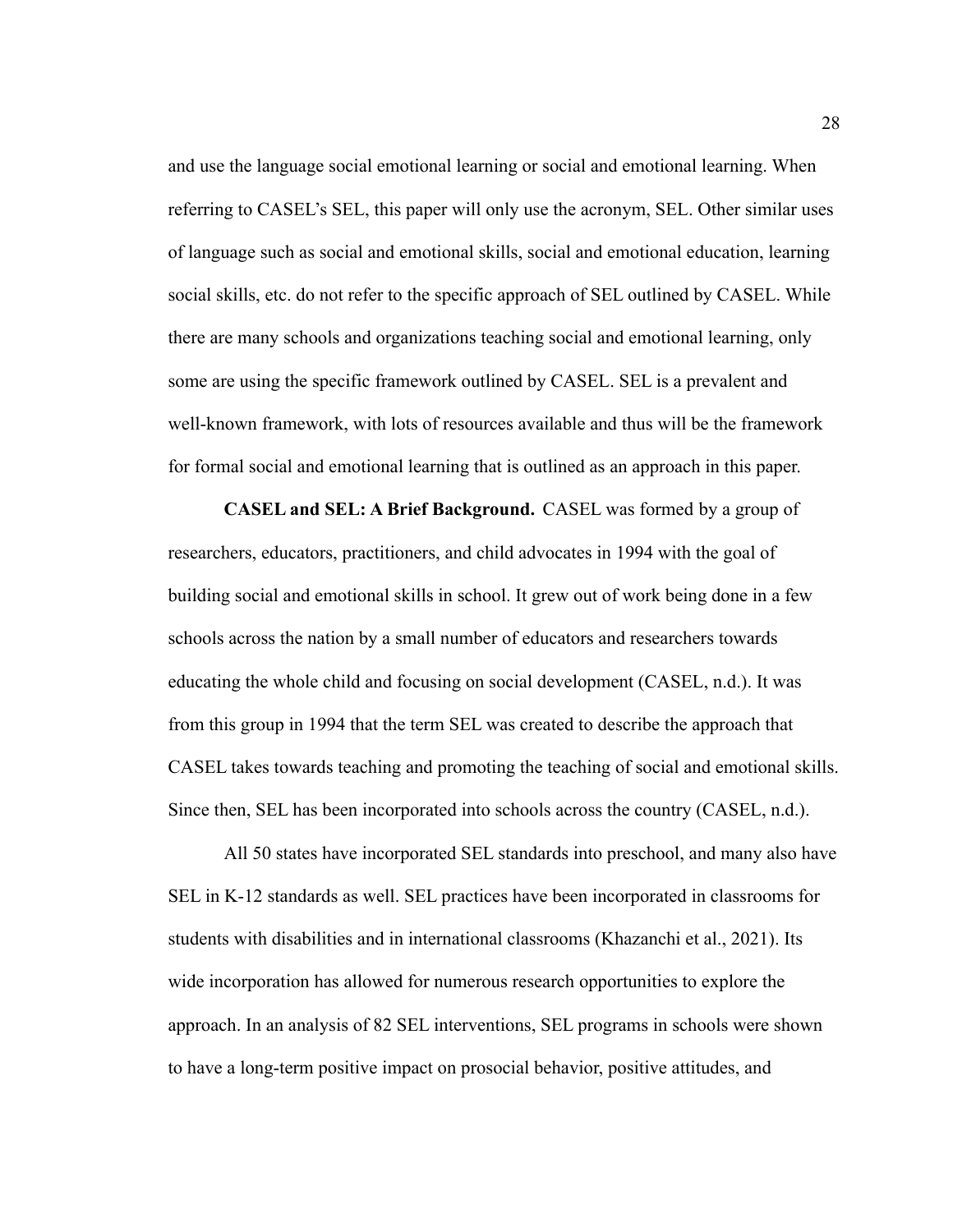academic achievement as well as serve as a protective factor against issues such as conduct problems, substance abuse, and emotional distress. This positive impact was consistent across students populations of differing socioeconomic status, of differing racial and ethnic make-up, and foreign or domestic school locations (R. D. Taylor et al., 2017).

**The Foundations of SEL.** The SEL framework is centered around five interrelated competencies: self-awareness, self-management, social awareness, relationship skills, and responsible decision-making. These competencies are taught or supported within four tiers of settings: classrooms, schools, families, and communities.

*Core Competencies.* The core competencies are at the center of the SEL framework wheel (Figure 1). According to CASEL (2020), self-awareness is defined as "the abilities to understand one's own emotions, thoughts, and values and how they influence behavior across contexts" (p. 2). This covers emotional skills such as recognizing strengths and weaknesses, developing confidence and purpose, and experiencing self-efficacy. Emotional skills are also involved in the self-management competency which encompasses "the abilities to manage one's emotions, thoughts, and behaviors effectively in different situations and to achieve goals and aspirations" (CASEL, 2020, p. 2). Skills taught through the self-management competency include managing stress and other emotions, setting and motivating oneself towards goals, and practicing self-discipline. CASEL's core competencies also address social skills through social awareness: "the abilities to understand the perspectives of and empathize with others, including those from diverse backgrounds, cultures, and contexts" (p. 2) and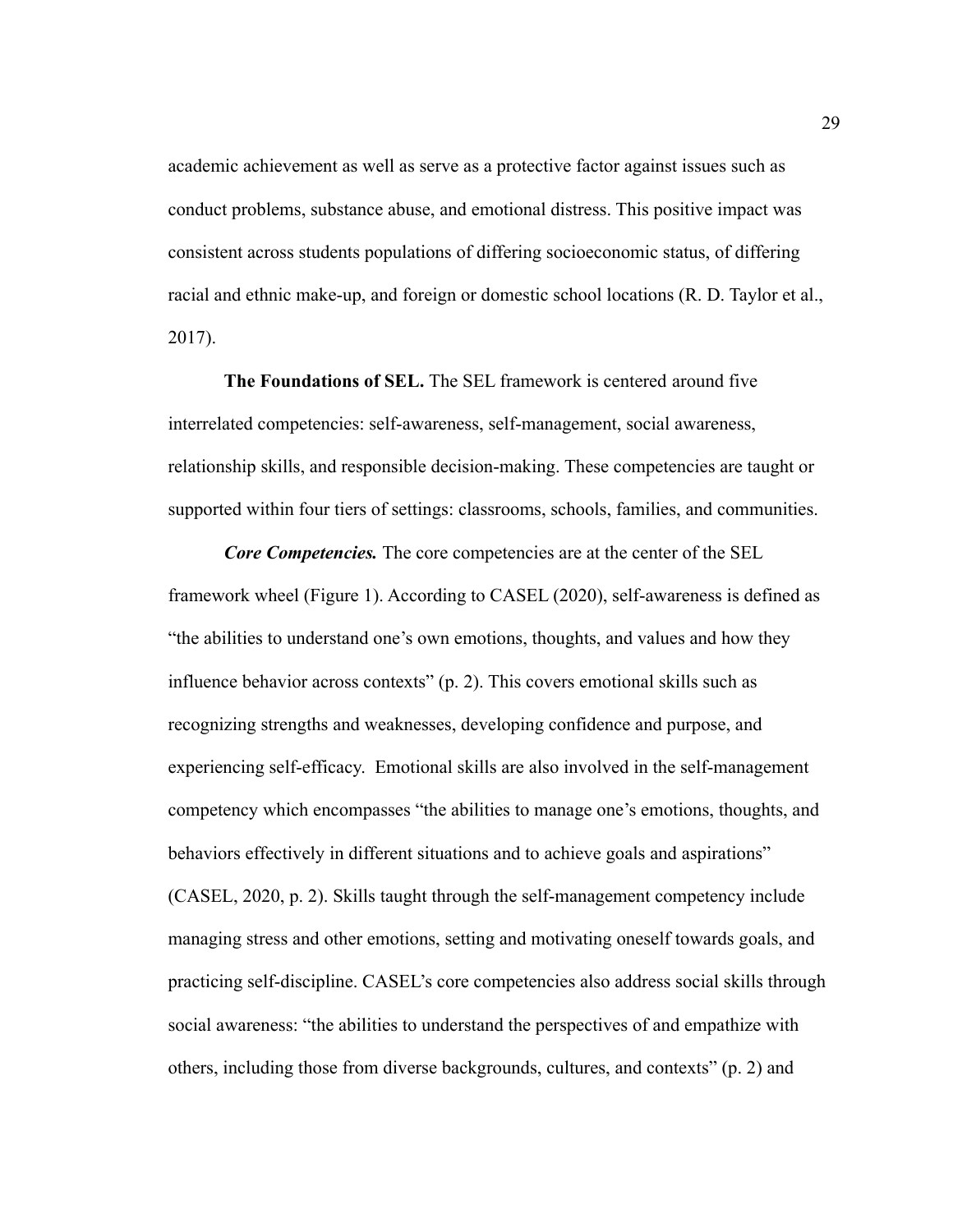relationship skills: "the abilities to establish and maintain healthy and supportive relationships and to effectively navigate settings with diverse individuals and groups" (p. 2). These social skills include identifying social norms in different settings, communicating with and listening to others, collaborating effectively, developing positive relationships, resolving conflict, showing leadership, and seeking help when needed. Responsible decision making, the final core competency that CASEL identifies, falls at the intersection of social and emotional skills and is defined as "the abilities to make caring and constructive choices about personal behavior and social interactions across diverse situations" (p. 2). This includes skills such as practicing reasoned judgment, anticipating consequences, and considering the impact of ones' choices on personal, social and collective wellbeing (CASEL, 2020). These five competencies can be applied in numerous settings that are part of a child's education.

*Settings.* The SEL framework lists four settings in which SEL can be integrated in order to have a coordinated and consistent approach to learning social and emotional skills. Classrooms can incorporate SEL through a variety of approaches including explicit instruction on competencies with focused lessons, using teaching practices that allow students to apply and practice these skills, and integrating SEL into other academic curriculum (CASEL, 2020). CASEL proposes that schoolwide, SEL can be supported by creating a positive and healthy school environment and culture in which students, staff, and faculty feel supported, respected, and actively engaged. CASEL also emphasizes the importance of authentic partnerships between families and schools in which families are included in school decision making and feel that they share the norms and values of the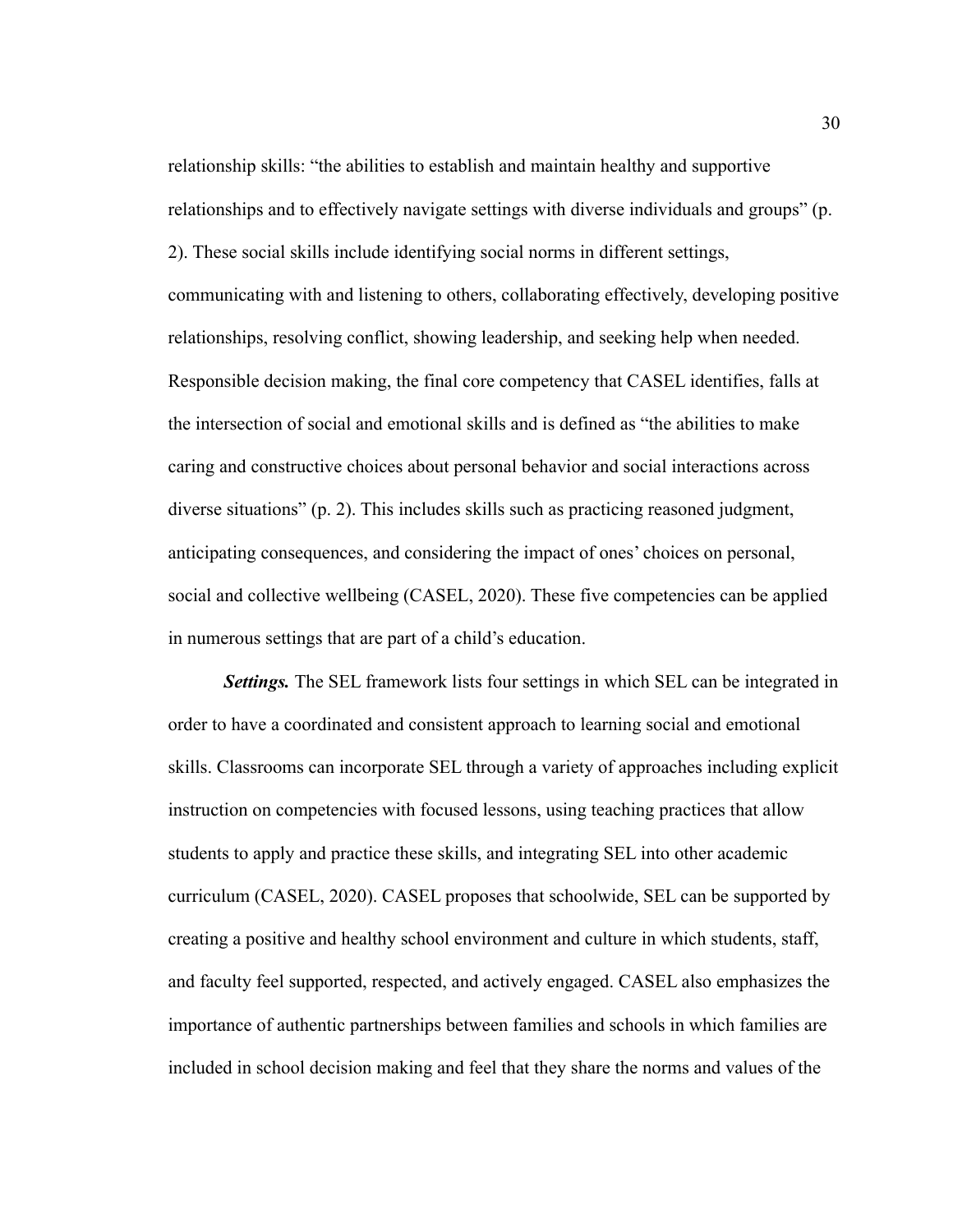school. Engaging families in SEL allows students to have a consistent engagement with SEL at school and at home (CASEL, 2020). Lastly, community partners provide additional support and services to students outside of school. From youth groups to sports teams, these community partners offer opportunities for students to practice social and emotional skills and can support SEL by using common language and strategies that students are familiar with from school (CASEL, 2020). While all four of these settings can be utilized for consistency across learning environments, SEL's application into even one of these settings can still be useful.

#### **Figure 1**





*Note.* From (CASEL, 2020).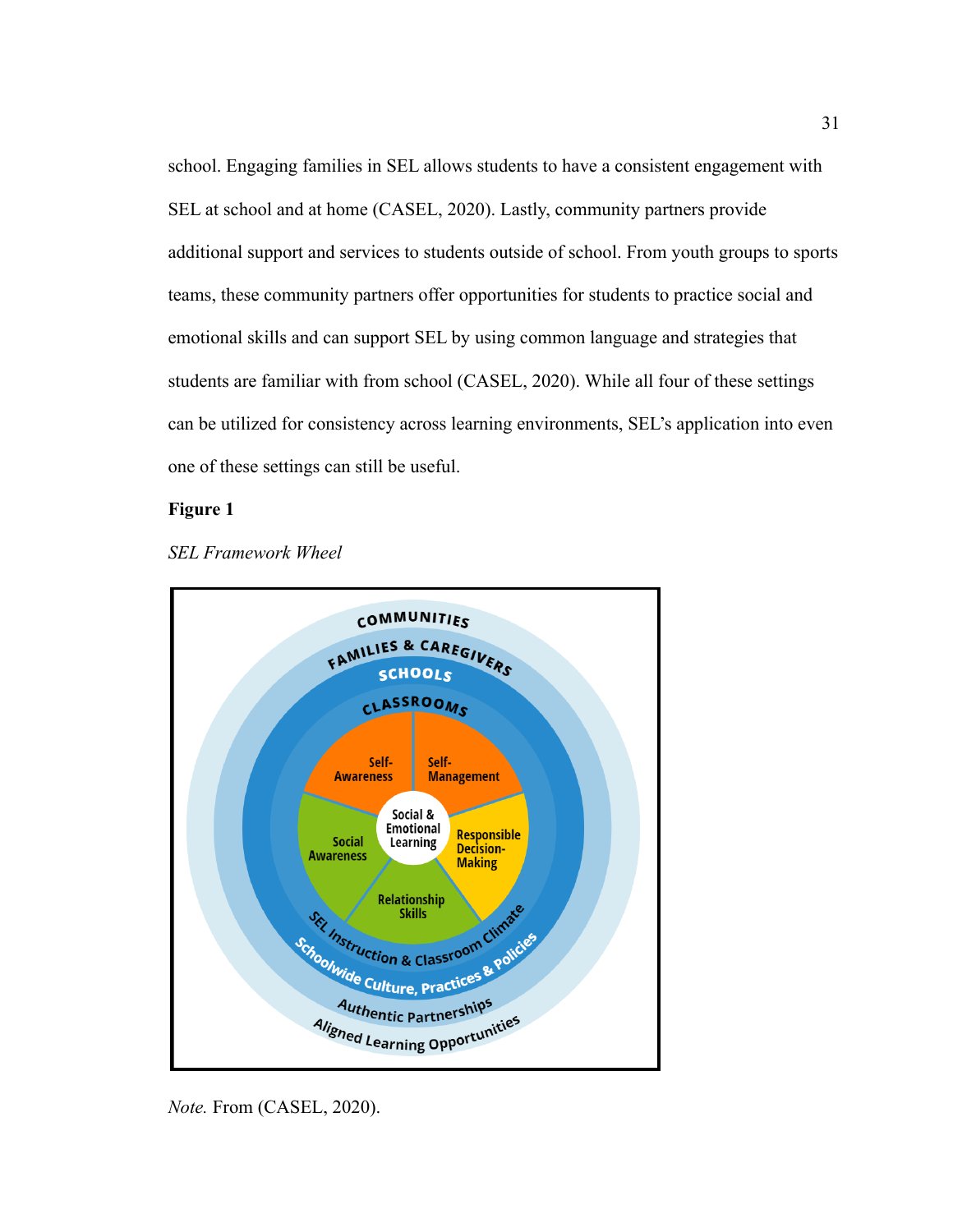**SELApplication.** SEL can be taught explicitly, using formal lesson plans that teach specifically to one or more of the competencies outlined in SEL, or it is taught indirectly through integrating SEL concepts into existing curriculum or programs to foster the development of the competencies (CASEL, 2015)**.** Indirectly incorporating SEL encompasses a broader approach and has been applied to school-wide programs that involve tactics such as: increasing the support and focus on relationship building between students, staff, and teachers and building positive school-wide norms around respect (Thapa et al., 2013); training teachers on classroom management and emotionally supportive teaching practices (L. Dusenbury et al., 2015a); increasing school community by decreasing class sizes, establishing fair behavior management systems such as restorative discipline, and ensuring effective teaching practices (L. Dusenbury et al., 2015b). While research on SEL incorporation into traditional classrooms and schools is abundant, there is a lack of research on incorporation into an environmental education setting, although some groups and environmental education organizations have been working to incorporate SEL practices into existing environmental education curricula (BEETLES, 2020; Grow Outside, n.d.).

While incorporation of SEL practices into environmental education is new, these programs have long taught activities, such as team-building and challenge courses, that have learning goals that fall within the competencies of SEL. Additionally, environmental education has focused on building social and emotional skills in students (D. Carter, 2016), so applying specific aspects of SEL is within familiar territory. An indirect SEL approach of fostering a positive learning environment for social and emotional skills is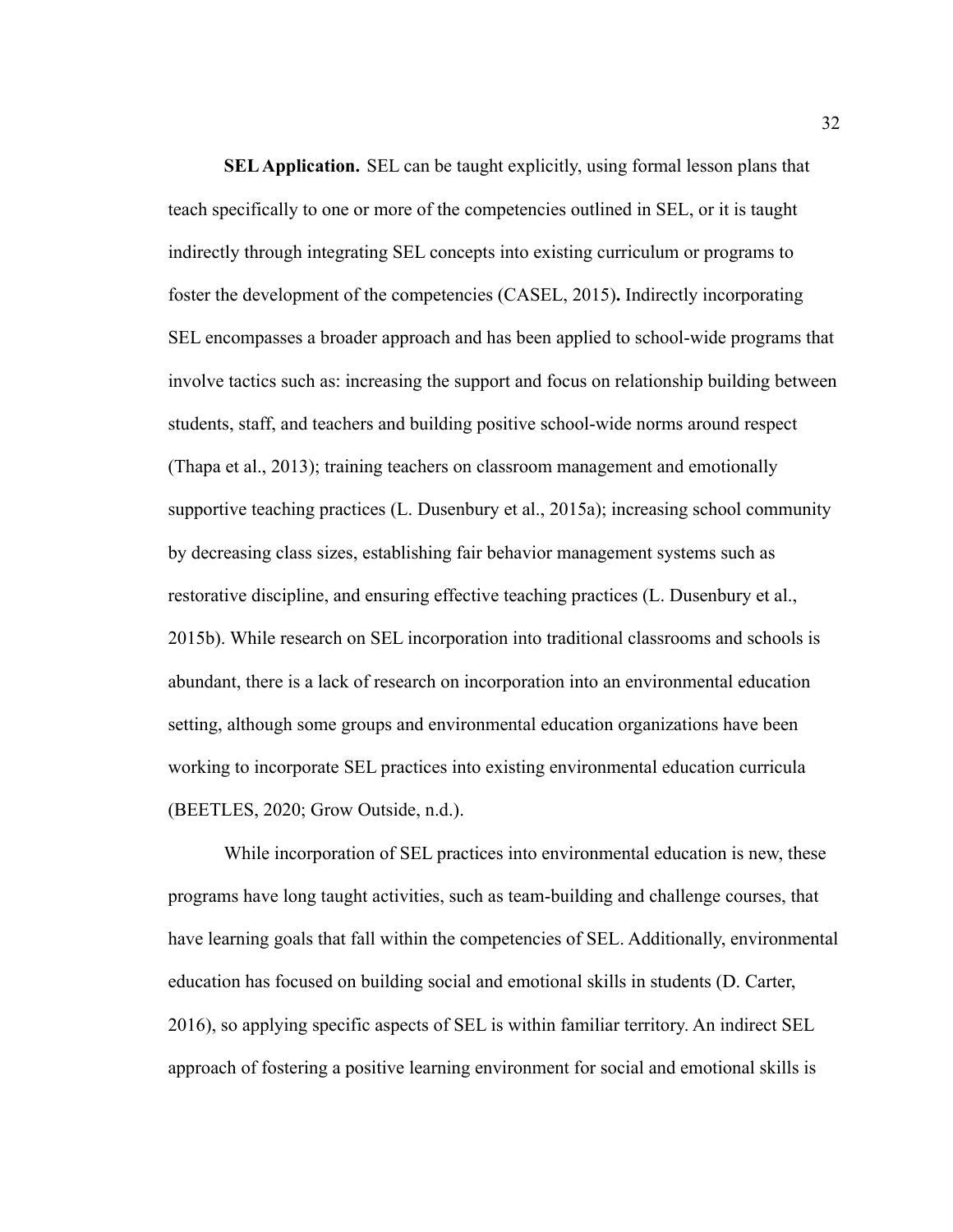likely easier to integrate and more compatible for most environmental education programs, as many of these programs only have students for short periods of time with other learning goals in place already. Environmental education programs fit within the school and community settings of the SEL framework as these programs can be conducted both with school partnerships during school hours or as activities run by organizations within the community.

SEL is especially useful to environmental education because of its continuity with school systems where children may have already been exposed to the system and existing standards within those schools that may help strengthen the relationship between the environmental education programming and the school curriculum. SEL is likely to be known to classroom teachers and has the ability to provide for more collaboration and connectivity between an environmental education experience and the classroom. Additionally, the established, researched, and formal framework provides a lot of resources that are already built for a learning environment and can be easily adapted to meet the unique circumstances and programs of environmental education.

### *Maslow's Hierarchy of Needs*

In 1943, Abraham Maslow first published his theory on the Hierarchy of Needs. He proposes that humans are motivated by a hierarchy of needs and that the most basic of needs must be met in order for people to be motivated towards higher levels of learning (Maslow, 1943). The application of Maslow's Hierarchy of Needs as a theory has been scrutinized in multiple research studies, however most of these studies have focused on its successes in the workplace (Fisher & Royster, 2016; Liu & Wu, 2015; Weller, 1982).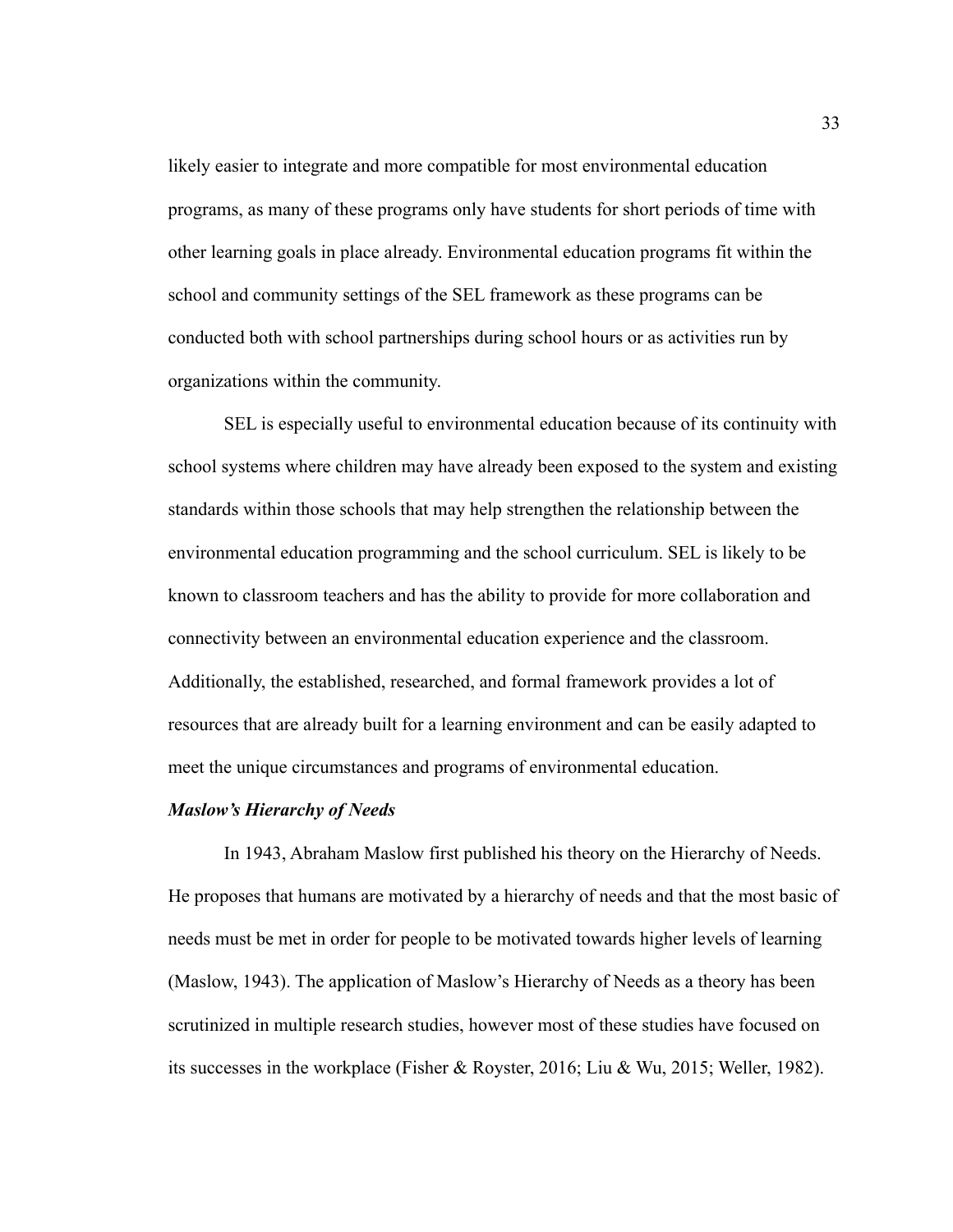In a 2020 case study, Fisher and Royster found that the application of Maslow's Hierarchy of Needs, at an at-risk rural elementary school, had significant positive impacts on the academic performance of the school, moving from the lowest ten percent of schools in the state to the 90th percentile in the span of 7 years. Additionally, Brookman's (1989) study looking at how the application of Maslow's Hierarchy of Needs in colleges, found that interventions by student affairs and faculty members, based in Maslow's Hierarchy of Needs, improved student retention in a college setting. This section will examine what Maslow's theory is, how it has been applied in schools, and how it could be applied to environmental education.

**Maslow's Theory.** Maslow's theory organizes human motivation into a hierarchy of five distinct motives: *physiological*, *safety*, *belongingness*, *esteem*, and *self-actualization* (Maslow, 1943, 1981). Maslow (1981) explains that *physiological* needs refer to basic homeostasis needs such as food, water, warmth, and sleep. In his theory, *safety* needs could include physical safety, but also stability, dependency, structure, and freedom from fear. *Belongingness* refers to the need for social connection, love and affection with others, through friendships, family, and other social circles. He defines *esteem* as the need for a stable and well-based respect from oneself and others. Further notes on esteem are expanded upon in much greater depth in the section on childhood mental health. Finally, *self-actualization* refers to less specific needs such as personal growth and discovery (Maslow, 1981). Critiques of Maslow have expanded and redefined self-actualization to include other developmental priorities such as mate acquisition and parenting, and propose that self-actualization may look different to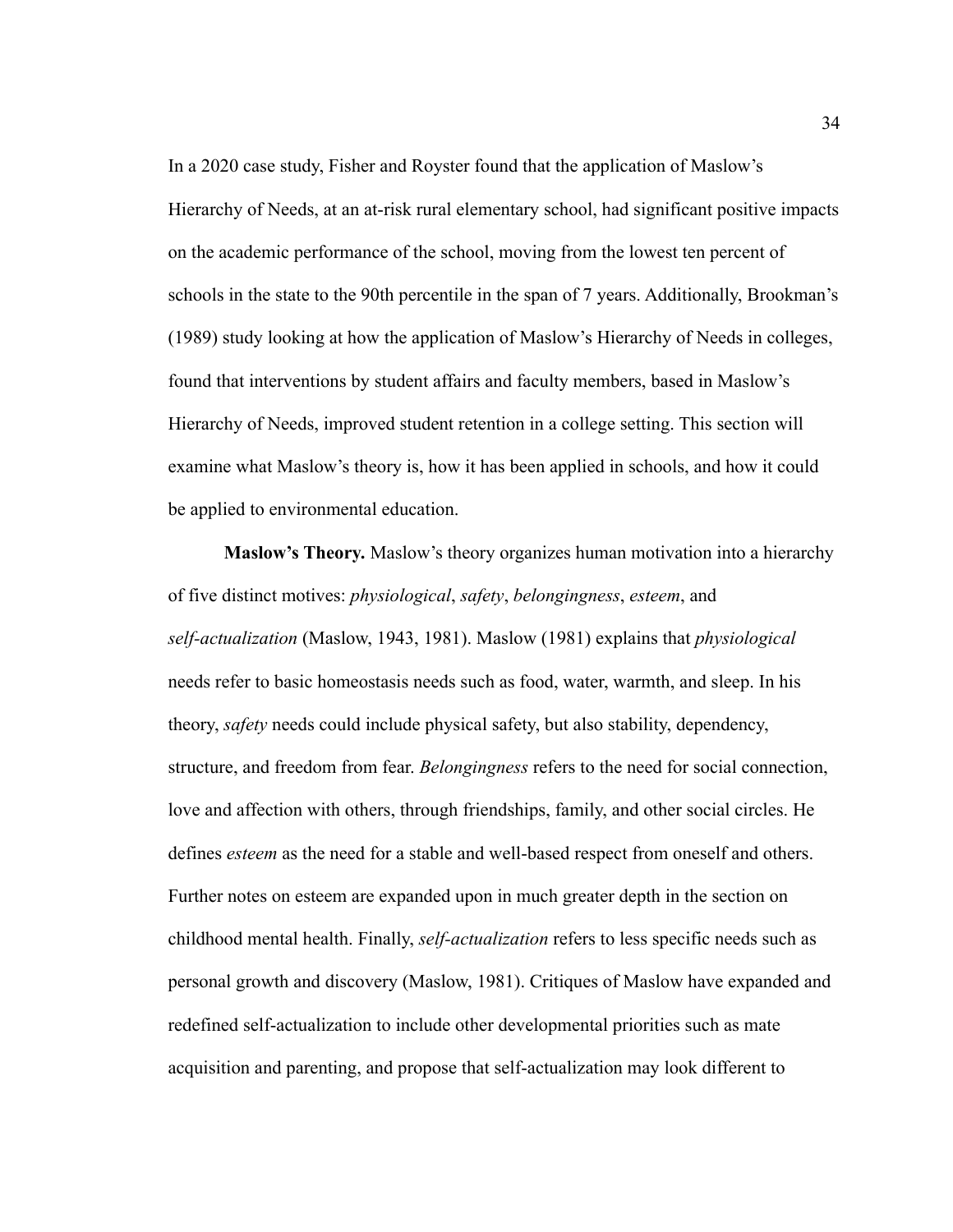different people (Kenrick et al., 2010), while its application in education has defined it as when the best student learning and success occurs (Fisher & Crawford, 2020; Katja & Katarina, 2013).

# **Figure 2**

*Maslow's Hierarchy of Needs*



*Note.* Compiled from Maslow (1943).

The hierarchy of needs, as seen in Figure 2, implies that some motives take cognitive and developmental priority over others. Developmentally, we learn to feed ourselves before we learn to run away from threats or seek acceptance into social groups. More relevant to the teaching and learning process, however, is the cognitive priority the hierarchy shows. The first level must be satisfied before focus can turn to subsequent levels. If we are starving, without a place to live, and alone, our minds are preoccupied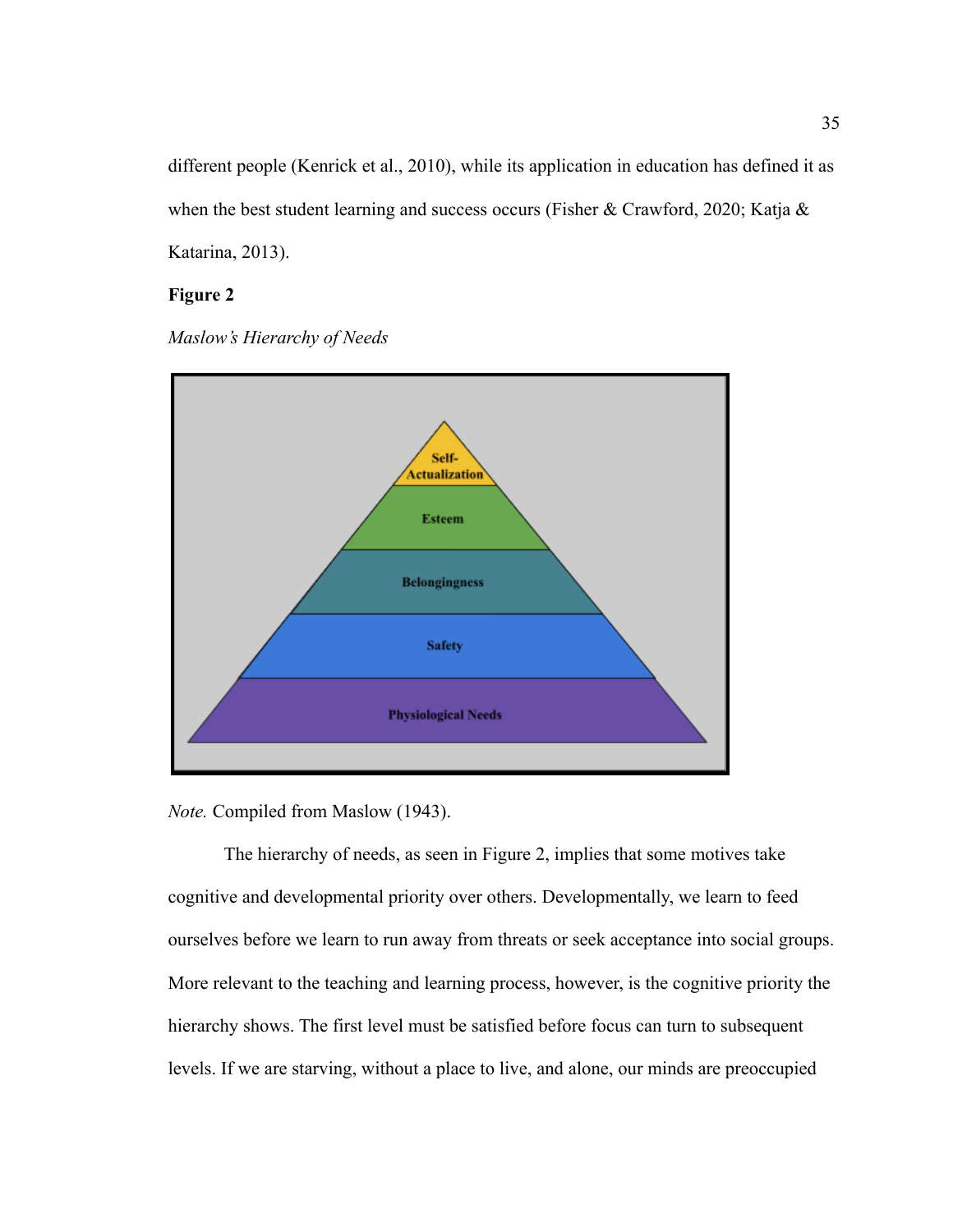entirely with finding food. It is only after our hunger is satisfied that we are able to concern ourselves with the next level of human motivation (Maslow, 1943, 1981). To apply this to a more education specific example: in order for a student to be motivated to satisfy their curiosity about what makes lichen different from moss, they must first have basic needs such as hunger, warmth and safety met. A hungry and cold student is going to find it difficult to focus on learning. Fisher and Crawford (2020) used the results of their case study to develop a modified hierarchy specific to schools (Figure 3). Their figure refers to belongingness with the term "love". For the sake of consistency, this paper will continue to use the term belongingness as it is what was originally outlined by Maslow (1943, 1981).

# **Figure 3**





*Note.* From (Fisher and Crawford, 2020, p. 13).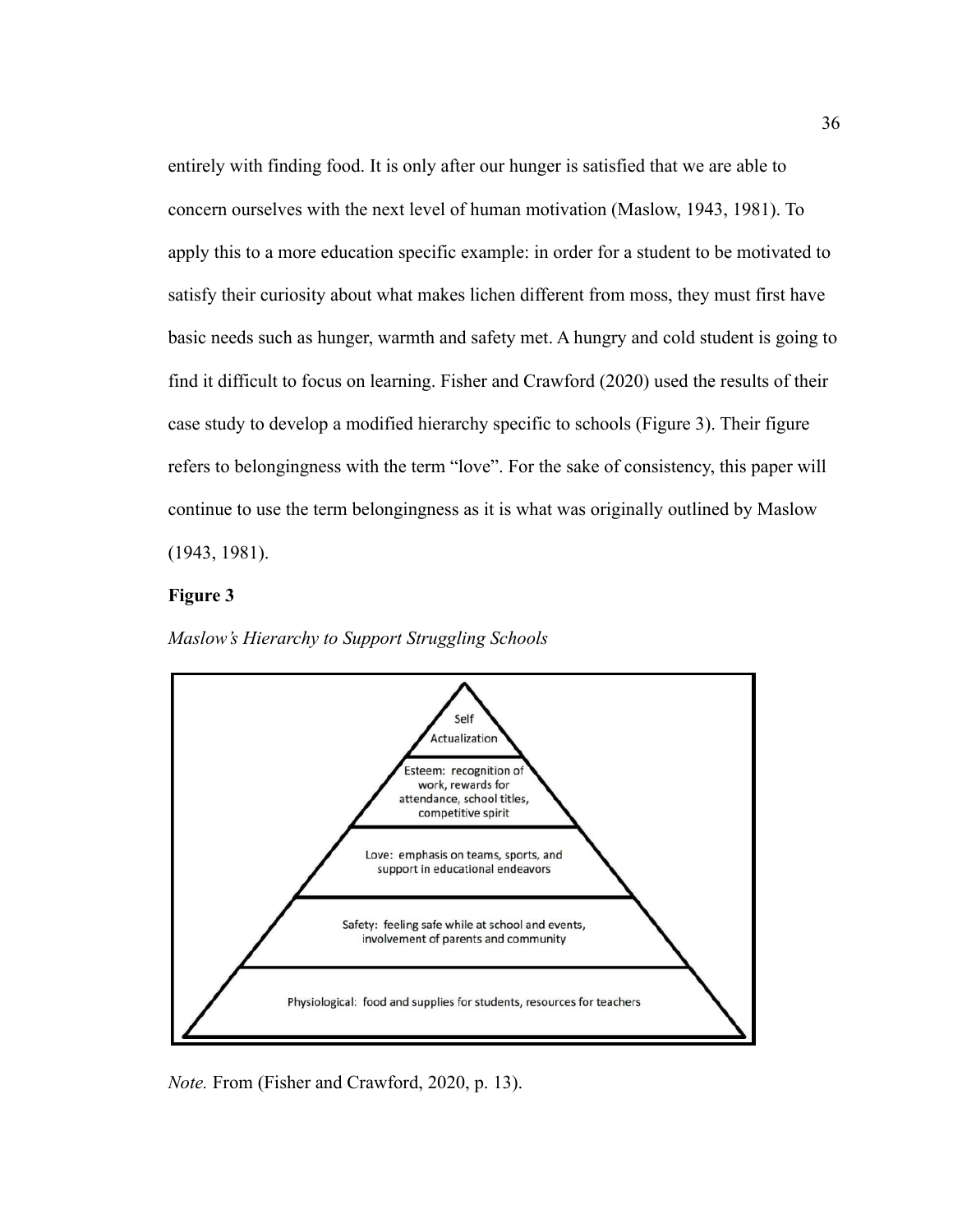**Hierarchy of Needs Application.** While there has not been specific research that looks at Maslow's Hierarchy of Needs in relation to environmental education, programs can draw on the application of Maslow's theory in schools as a framework for environmental education programs. Fisher and Crawford (2020) found that by addressing different levels of the hierarchy in an at-risk school helped create a better school community and had a significant impact on student success and learning. There are many aspects of environmental education programs that might impact levels of the hierarchy and by addressing those facets, it may have similar impacts as was seen in Fisher and Crawford's (2020) study of the impact of applying Maslow's hierarchy to schools. Environmental education instructor resources developed by BEETLES, an environmental education project developed by University of California Berkeley's Lawrence Hall of Science, describe addressing student basic needs such as social attention, emotional safety, and physical comfort (BEETLES, n.d.). While the terminology differs slightly, focusing on social, emotional, and physical needs of students encompasses the first three tiers of Maslow's hierarchy: physiological needs, safety, and belongingness. Programs that are held away from students' school and with new instructors may have the potential to challenge student perception of belongingness and safety, given the unfamiliar environment and community. Building relationships with students early in a program can help children feel seen and connected and giving students a schedule can help them know what is going to happen and when in a new structure (BEETLES, n.d.). Additionally, outdoor programs are susceptible to a number of environmental conditions that students may or may not be prepared for, resulting in impacts to the physiological needs tier, such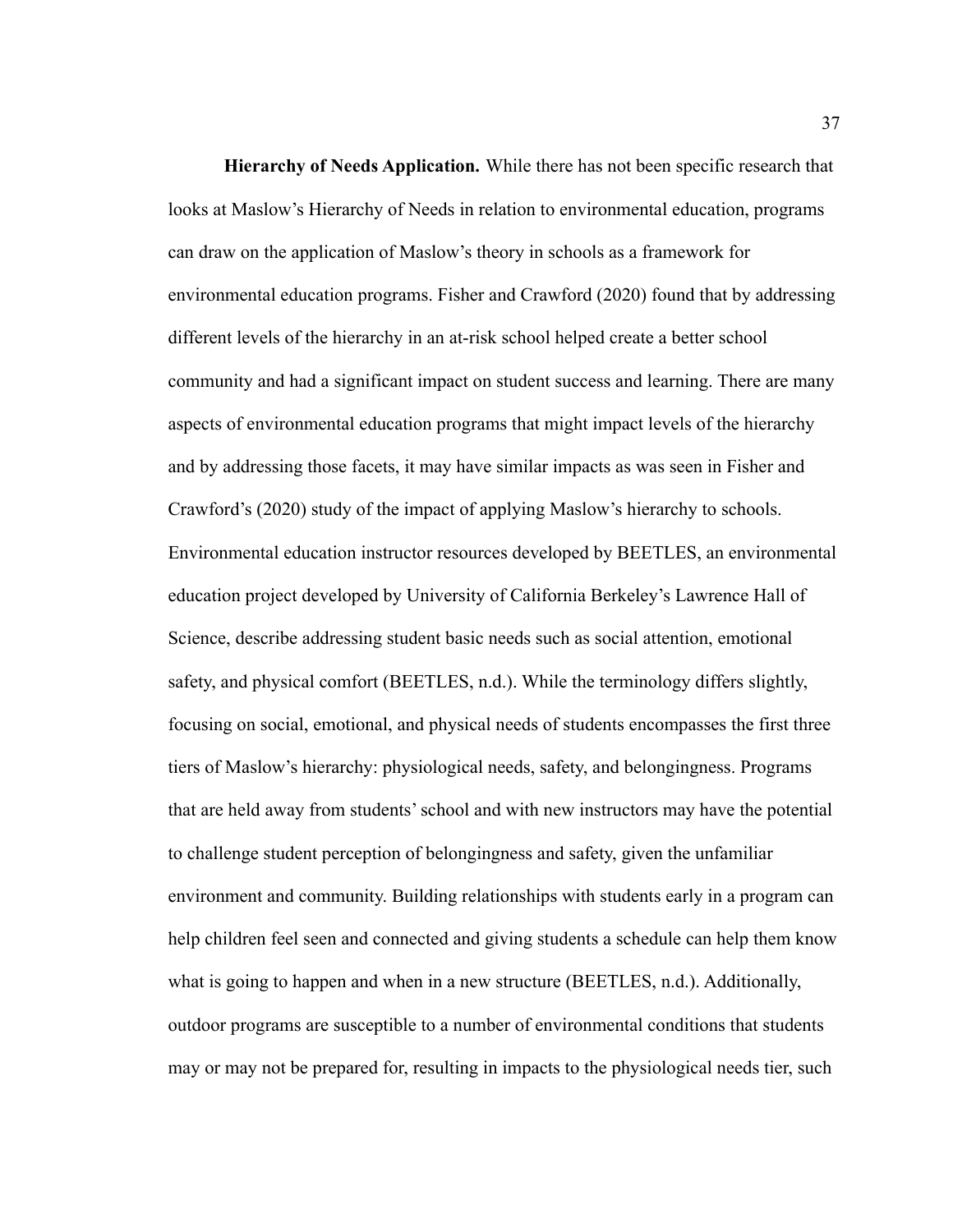as being cold, muddy, or wet. BEETLES (n.d.) encourages checking-in on how students are doing with hunger, thirst, and temperature often in order to help students stay focused by addressing their physical needs. In order to deliver programs that may be able to better address the esteem tier of the hierarchy, the structure of the program and focus of the instructor could focus on first fulfilling the physiological, safety, and belongingness needs of the students.

Maslow's hierarchy of needs provides a useful lens to look at the structure of programming as well as how we approach teaching. While the hierarchy of needs does not provide specific curriculum changes or a focused learning framework, it does provide conceptual grounds for basing instructor training, teaching techniques, behavior management practices, and program structure.

### *Risky Play*

Risky play is "thrilling and exciting play that can include the possibility of physical injury" (p. 6425) in which the risk is a challenge or situation that the child is able to evaluate, separating it from dangerous play in which a child is not able to appropriately evaluate the situation (Brussoni et al., 2015). In their conceptual model, Dodd and Lester (2021) argue that by engaging in adventurous activities that expose children to physiological arousal, fear, and uncertainty, children learn to cope with natural stress response in a healthy way, providing a buffer to heightened and clinical anxiety. Engaging in risky play and risk-taking supports children's overall wellbeing, including their social and emotional health (Coe, 2017). This section will specifically touch on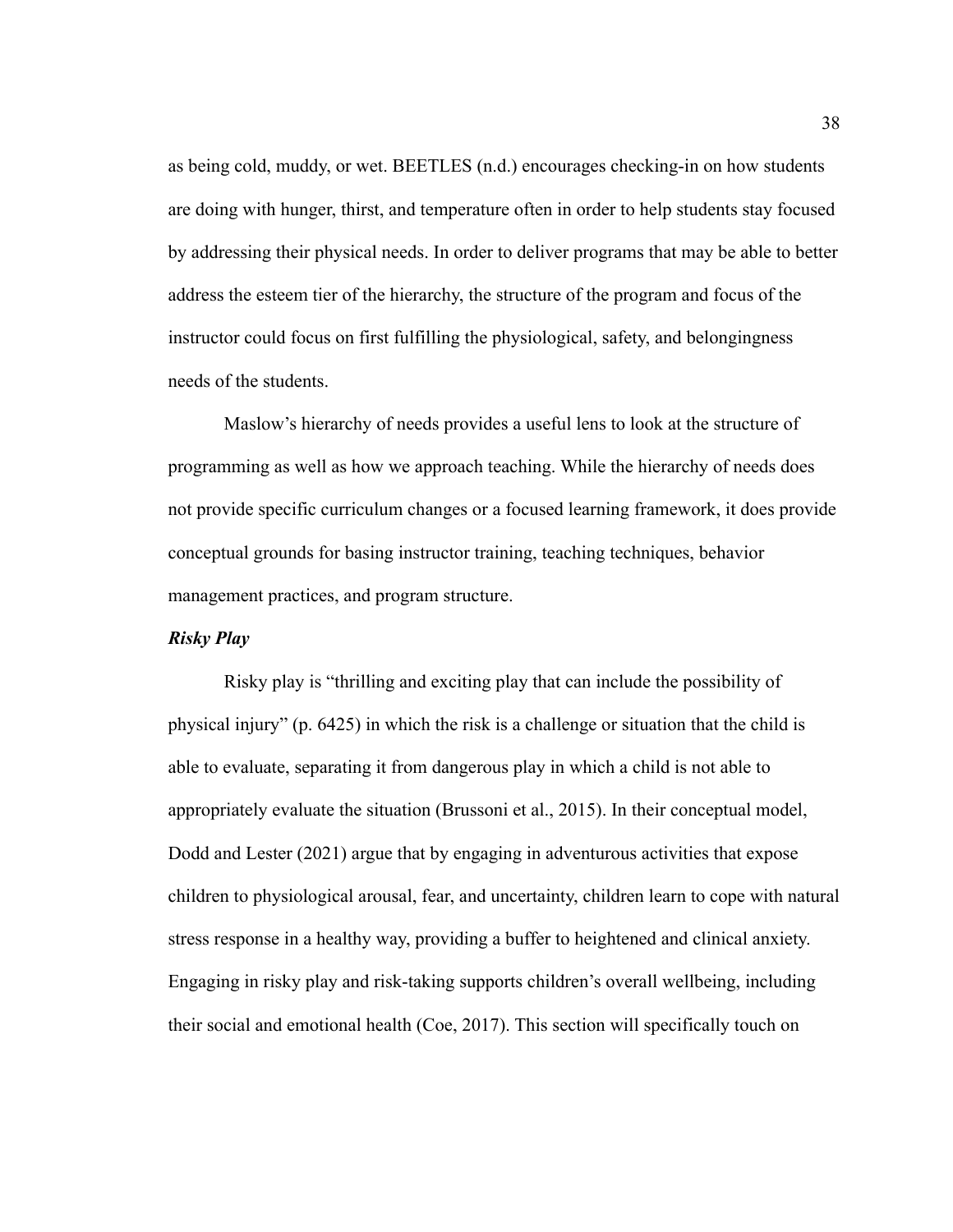what risky play is and the impact it has on children. It will cover examples of what risky play is and how it has or could be incorporated into learning settings.

Risky play involves a voluntary experience that pushes the physical and mental limitations of the child, often by engaging in a new experience (Stephenson, 2003). To the child, there is a perceived uncertainty as to the outcome of the experience (Little, 2006). Risky play has been categorized into several categories: play at heights, play with speed, play with potentially harmful tools, play near dangerous elements, physically rough play, and play where children can get lost (Sandseter, 2007)**.**

**Why Risky Play?** Challenge and risk, especially during outdoor play, allows children to learn new skills, try new behaviors, and test the limits of their physical, social, and mental development (Little & Wyver, 2008). Risk-taking experiences and physical challenges have a documented impact on the physical development of children, including coordination, physical control, motor development (Fjørtoft, 2001; Schweizer, 2009). Organized sports are a great example of this that have long focused on the physical benefits of physical challenge and risk-taking. Physical achievement and self-efficacy that comes with participation and success in these activities can help to grow healthy self-esteem in youth.

Besides the physical benefit and indirect emotional benefit, risk-taking has a multitude of other benefits to the development of children, including direct social and emotional benefits. Learning to manage risk helps children to approach risky and uncertain circumstances in the future with the development of decision-making skills, problem solving, and perseverance (Knight, 2011; Moyles, 2012; Schweizer, 2009)**.**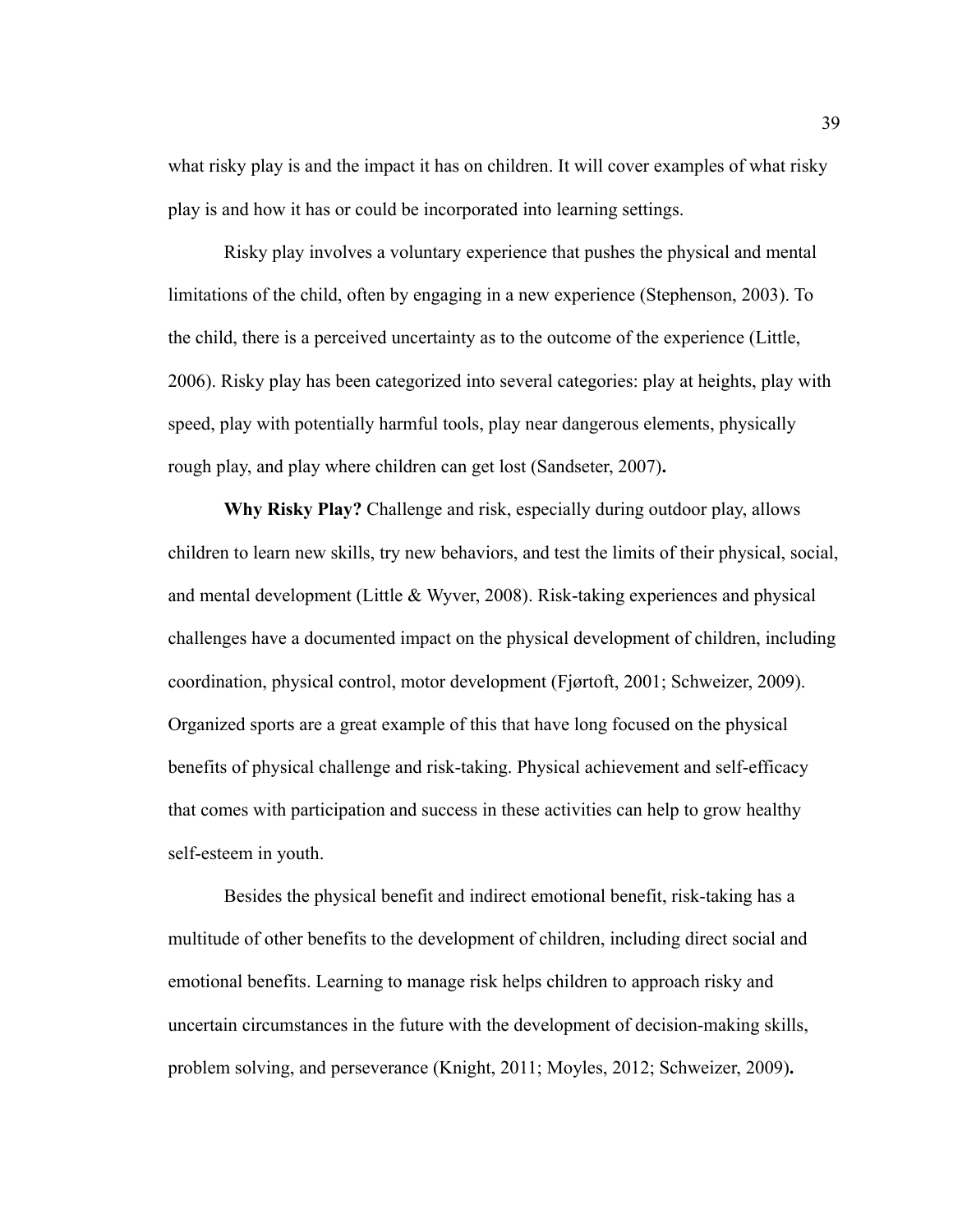Additionally, dealing with challenging situations and managing risk successfully helps children to overcome fears and anxiety while helping to build a realistic picture of risk and safety (Moyles, 2012). Dealing with challenge and risk also helps to build self-efficacy (Moyles, 2012) and independence in children (Malone, 2001), helping to build a positive self-image.

Some have challenged the support of risky play on the grounds of safety because of the potential for injury (Botsoglou et al., 2011; US Consumer Product Safety Commission, 2008; Zeece & Graul, 1993), but there has been major pushback from researchers who argue that overly focusing on avoiding injury and over-regulating children's play constrains the ability of children to develop physically, socially, and mentally which could have lifelong implications for the well-being of that child (Little  $\&$ Wyver, 2008; Malone, 2001; Sandseter, 2009). According to Adams (1995), in his book *Risk,* safety literature and research universally ignore the benefit to undertaking the risky action. Little and Wyver (2008) argue that the goal should be to manage risk, not to eliminate it entirely. Risky play has clear benefits to the confidence and independence of children and plays an important developmental role in the life of everyone.

**Risky Play Application.** Risky play has been integrated into environmental education formally through nature preschools and forest kindergartens (Coe, 2017; Knight, 2011; Tiplady & Menter, 2021), yet it exists in many environmental education programs, although it may not be an intentionally integrated educational tool. For example, environmental education programs that engage with the use of potentially harmful tools, such as flint and steel to start a fire, chemicals to test water quality, a rock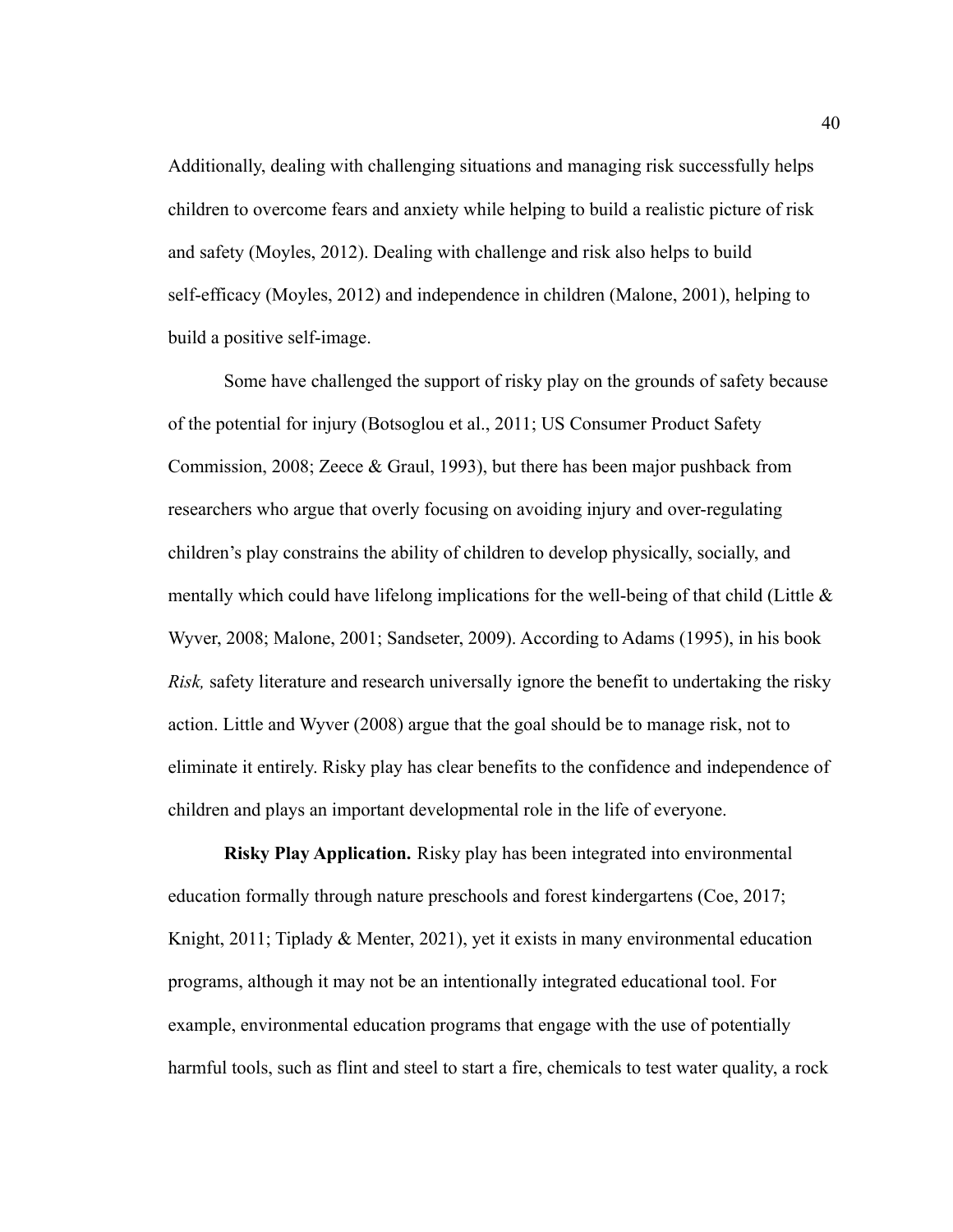hammer to search for fossils or identify rocks, or a bow and arrow to practice archery are engaging in risky play according to the categories of risky play laid out by Sandseter (2007). Environmental education programs can have many activities that fit into the categories laid out by Sandseter (2007) including play at high speeds (such as activities in which students run) and exposure to dangerous elements (inclement weather, poisonous plants, stinging insects, areas where students can get lost). Some activities or programs may incorporate this more than others. For instance, students using a map and compass to navigate through the woods or exploration in the forest can have a heightened perception of the risk of getting lost than a program in a fenced garden or activity on a play field.

Environmental education programs can use the concept of risky play to identify aspects of programming that already fall within this to enhance the learning experience in these activities by providing opportunities for students to reflect. Adventure education is an area that is closely tied to risky play and will be discussed in detail in the following section. Additionally, risky play can be used as a lens when building new curricula or making changes to current curricula in order to ensure that opportunities for this sort of learning are incorporated. This is not to say that the actual risk involved in an activity needs to be increased, but rather that the elimination of all risk or perception of risk should not be the goal. Some level of risk and perceived risk is okay, but must be moderated by educators to ensure that these risks can be taken safely. For example, in a free exploration of the forest, have students pair up (so they are not alone), give clear physical boundaries to the exploration (to mitigate students wandering too far), show students a specific place to meet at the conclusion of the activity, and communicate a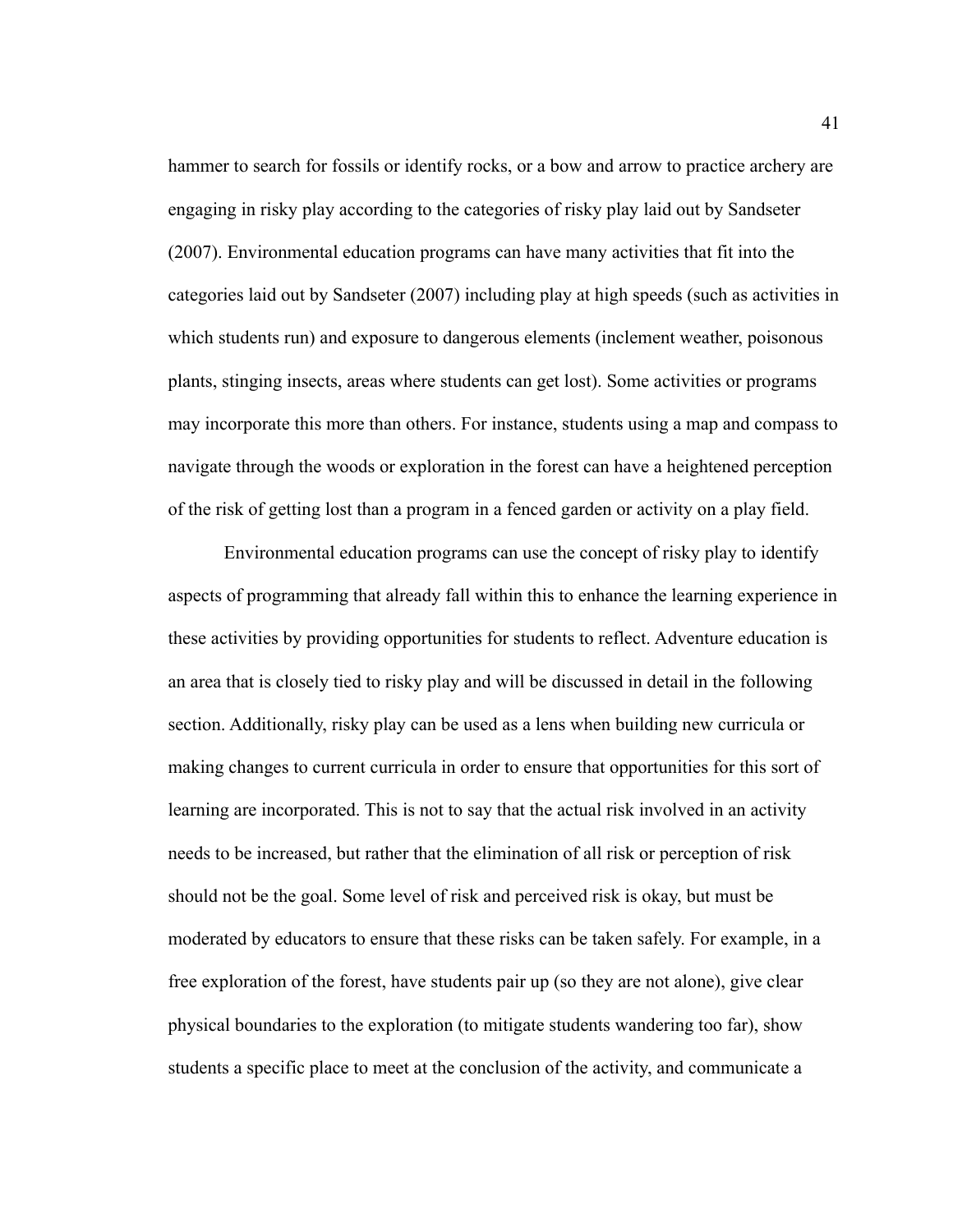specific time or signal so students know when they need to be at the meeting place. Additionally, giving students the resources to approach the risk and the agency to voluntarily engage with it are important so that students do not perceive they are being put at needless risk. For example, in an orienteering activity, show students where they can find an instructor or other adult if they need help, give them the tools they need (map, compass, emergency whistle) and the knowledge of how to use them. Giving students the option to choose different levels of difficulty can help build confidence in their ability as well as ensure they feel they are given an appropriate level of task. Risk tolerance and perception of risk can vary widely amongst students and student groups (Berman & Davis-Berman, 2005) and instructors should be sure to cater risky play activities to the level of the students.

Risky play appears in many forms already within environmental education and its further embrace can capitalize on the benefits that children receive from it. Its application can be tricky, however, especially in a litigious and risk-averse culture. Yet with careful consideration and using scalable models formalized in nature preschools and forest kindergartens, risky play can be capitalized further within environmental education. It holds an inherent connection to adventure education, long a core subject of environmental education, and the topic of the following section.

# *Adventure Education*

Adventure education is a part of environmental and outdoor education that focuses on the development of outdoor skills, outdoor activities, and team-building. Activities in this realm generally may not involve academic learning as their primary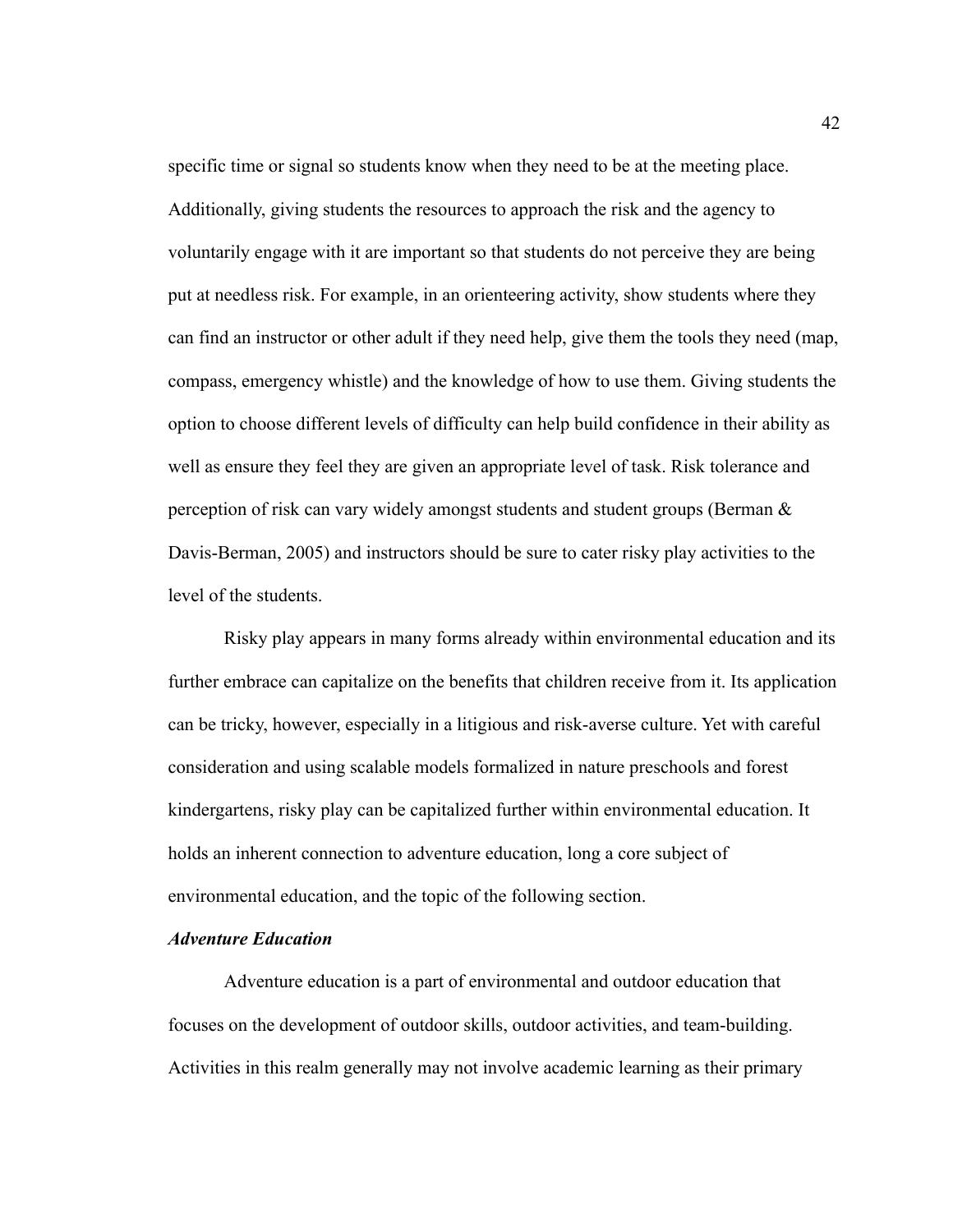focus, although they may have components and learning goals related to academic learning such as math, science, or human history. Instead, adventure education has primary learning goals more associated with learning skills, team-building, physical education, and building connection to the outdoors. Common examples of adventure education include hiking, ropes courses, team-building activities, orienteering, canoeing, archery and rock climbing. In interviews with students of Outward Bound, an expedition-style adventure education organization, researchers found that students developed tools for dealing with stress and anxiety as well as felt that they both gave and received social support with peers (Hattie et al., 1997). Adventure-based activities are an effective tactic for bolstering self-esteem in youth in both preventative circumstances and interventions (Nassar-McMillan & Cashwell, 1997). This section will outline what adventure education is, its prevalence already in environmental education, and its documented impact on students. While adventure education has been a part of environmental education programs for many years, focusing adventure education learning goals towards having specific social and emotional learning outcomes could increase the impact that these activities have on students.

At its simplest understanding, adventure education deals with activities that involve some level of risk, danger, or uncertainty (Ewert & Garvey, 2007; Miles & Priest, 1990) however more modern approaches to adventure education encapsulate a more specific goal and scope with activities that focus on themes such as prioritizing student agency, a constructive level of uncertainty, building and applying skills, and engaging in authentic learning environments (Brown & Beames, 2017). Kane and Tucker (2004) note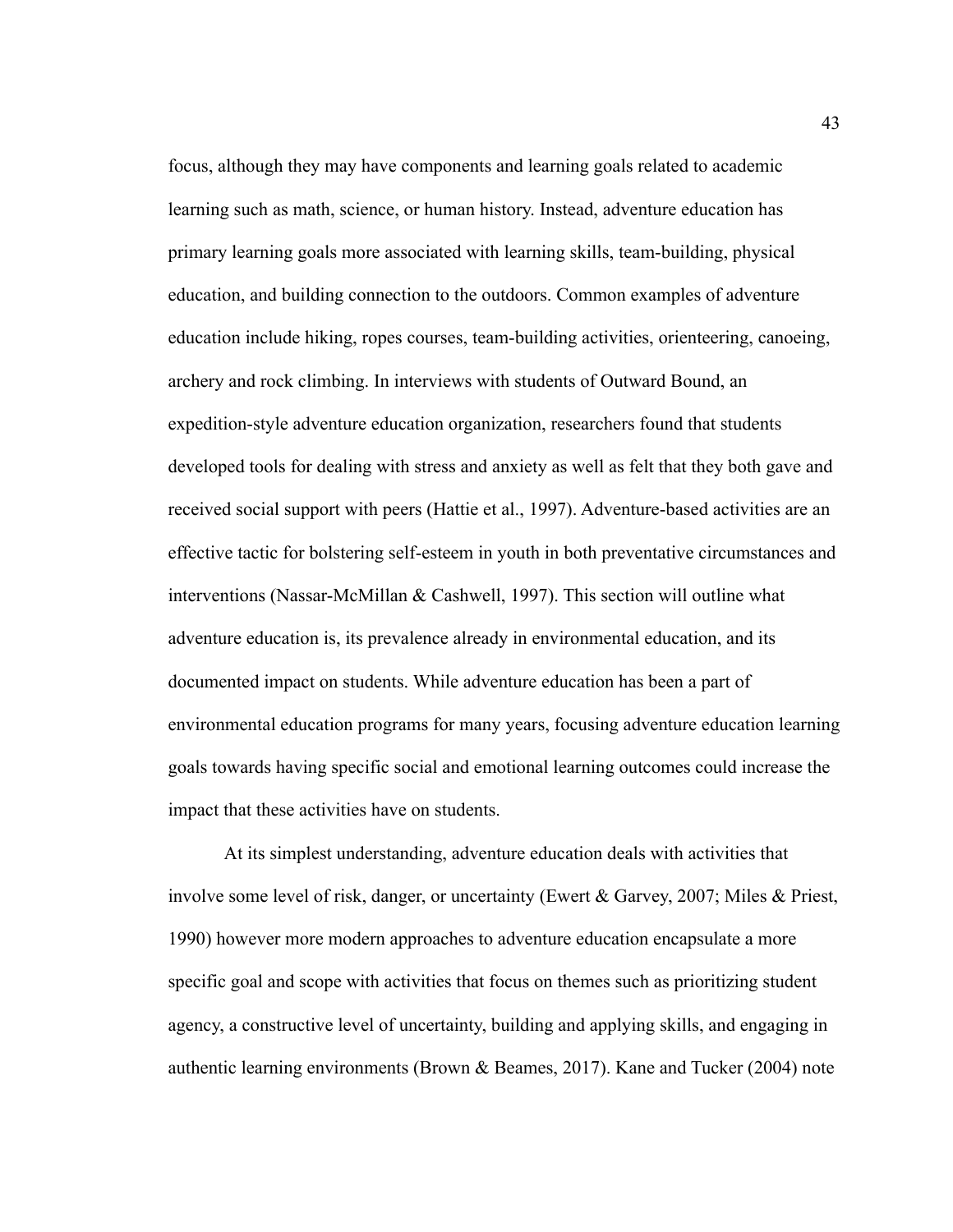that by focusing only on risk in adventure, programs are ignoring other benefits that participants receive and seek such as achievement, excitement, social interaction, problem solving, and developing and practicing skills. The engagement with risk in adventurous activities is not the goal, but rather the enjoyment of the activity, connection with the natural world, and the feeling of mastery of skills, knowledge, and experience (Brown & Beames, 2017)**.** The perception of risk and uncertainty in adventure education should be mitigated wherever possible in order for students to be able to focus on these more specific goals. (Brown & Beames, 2017). For example, in a rock climbing activity, instructors should take measures to not only ensure the safety of participants and mitigate the risk of the activity, but also allow the students to know this is happening. This allows students to feel the exhilaration of the experience, while having the knowledge that they are engaging in the experience in a safe manner. The goal is not to put the student at risk or to have the student think they are being put at risk, but rather to allow the student to have an experience in which they feel excitement, accomplishment, and a constructive level of uncertainty.

Brown and Beames (2017) stress the importance of adventure education focusing on still being student-centered, providing opportunities for autonomy, reflection, ownership, responsibility, and decision making from the student. Additionally, students should have input in the challenge, rather than a specific challenge being imposed upon them. In the rock climbing example, this would translate to having students choose what to climb or how high they want to climb. This could be framed in a goal-setting exercise and instructors and staff would help the student achieve their own goal, keeping the focus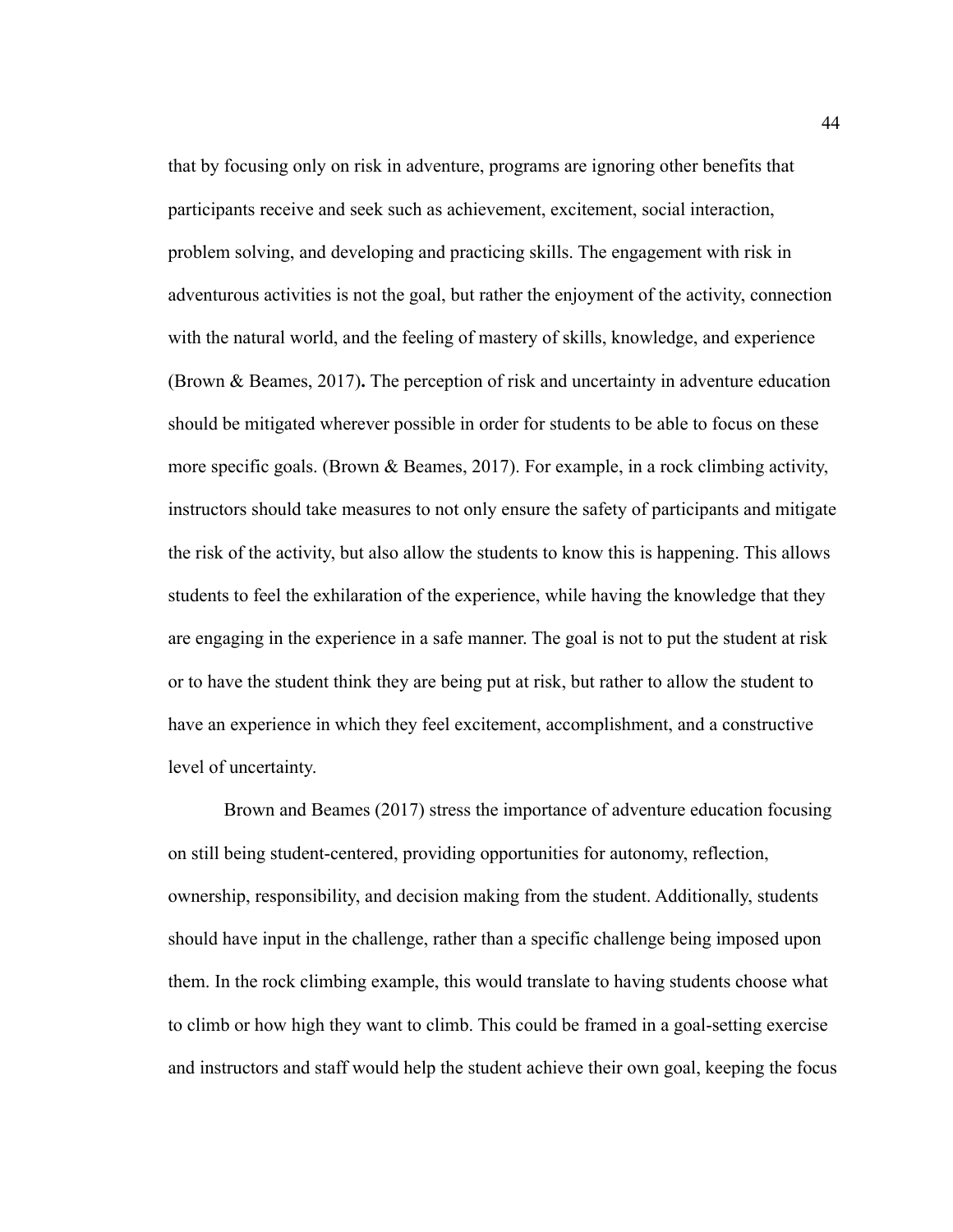on the student. From the field of positive psychology, Berman and Davis-Berman (2005) assert that putting students in situations of uncertainty or perceived risk in outdoor education could be counterproductive if students are pushed too far and their perception of risk is much higher than is realized. They caution that educators should not needlessly increase the perception of risk and that they need to be aware that simply attending an outdoor education program may be largely outside the comfort zone of some students.

It is important to note that the experiences such as getting outside one's comfort zone, perseverance, and team-building are not exclusively experienced in adventure education. These experiences can be had within other realms of environmental education. For example, working with new people, walking in the woods during a science activity, or spending a night away from home can all be experiences that build upon some of the outcomes that are emphasized in adventure education.

Adventure education holds a lot of potential for building social and emotional skills. While its goals may not fit within science or history standards that are met by other fields of environmental education subject matter, the learning outcomes for social and emotional skills from well applied adventure curriculum can achieve impactful learning for students. Intentional activity framing and reflection can increase the learning gains of these experiences. This field within environmental education presents a great opportunity to build social and emotional skills and increase the confidence and independence of students.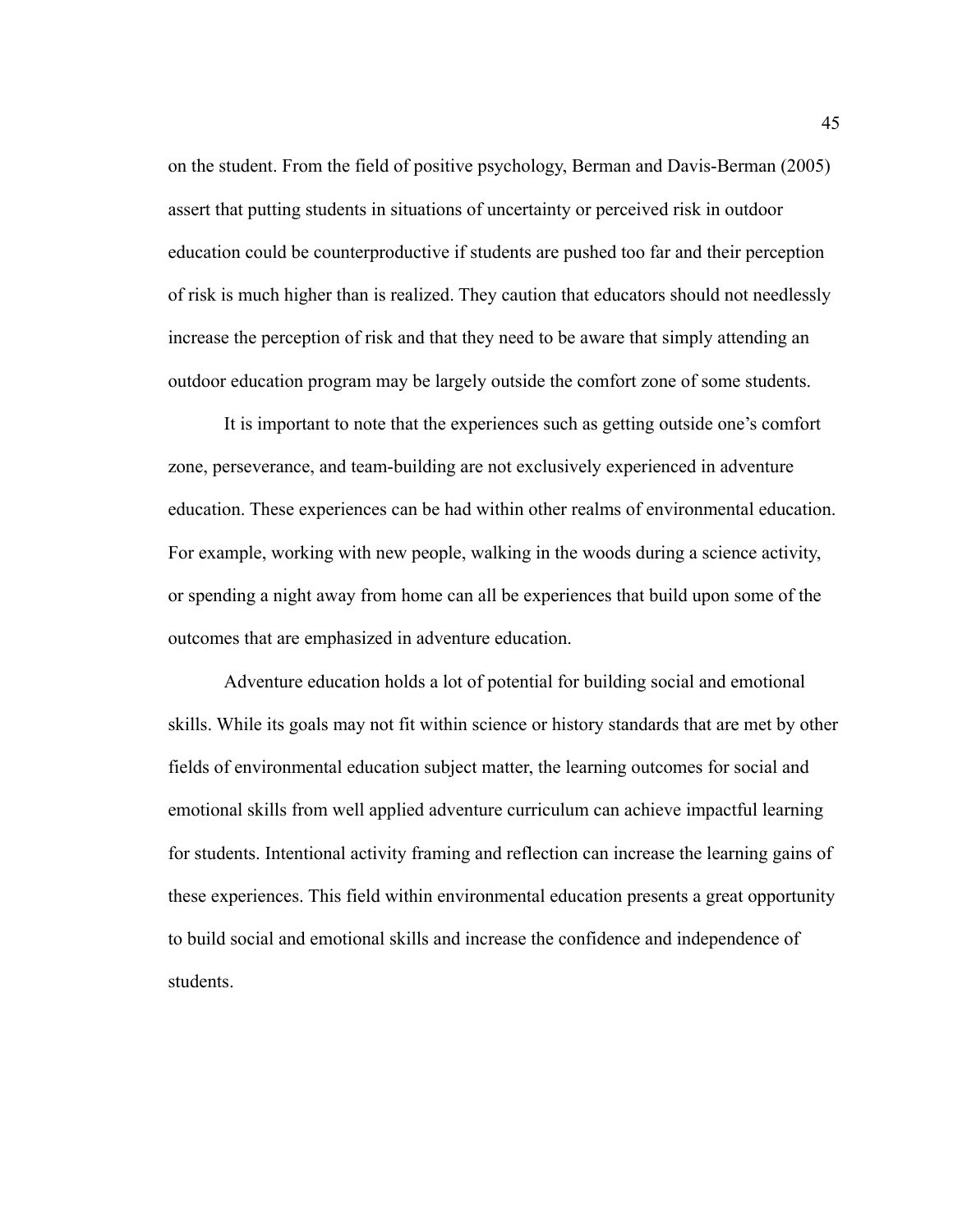# **Summary**

This chapter provided a thorough review of the literature surrounding the question: *how can environmental education best facilitate outdoor learning environments that foster the social and emotional skills necessary for building healthy self-esteem in students?* It broadly described environmental education to provide information on the setting of the question. It explored the benefits and impact of environmental education that has been documented in the literature, specifically focusing on the benefits to childhood mental health and the building of social and emotional skills. This chapter then explored the body of literature around childhood mental health and the importance for development of emotional and social skills of youth. This chapter then delved into four approaches to building social and emotional skills in youth that will be applied to environmental education through the development of the capstone project which will be described in Chapter Three. The following chapter will describe the project in depth, including the framework, process, and context.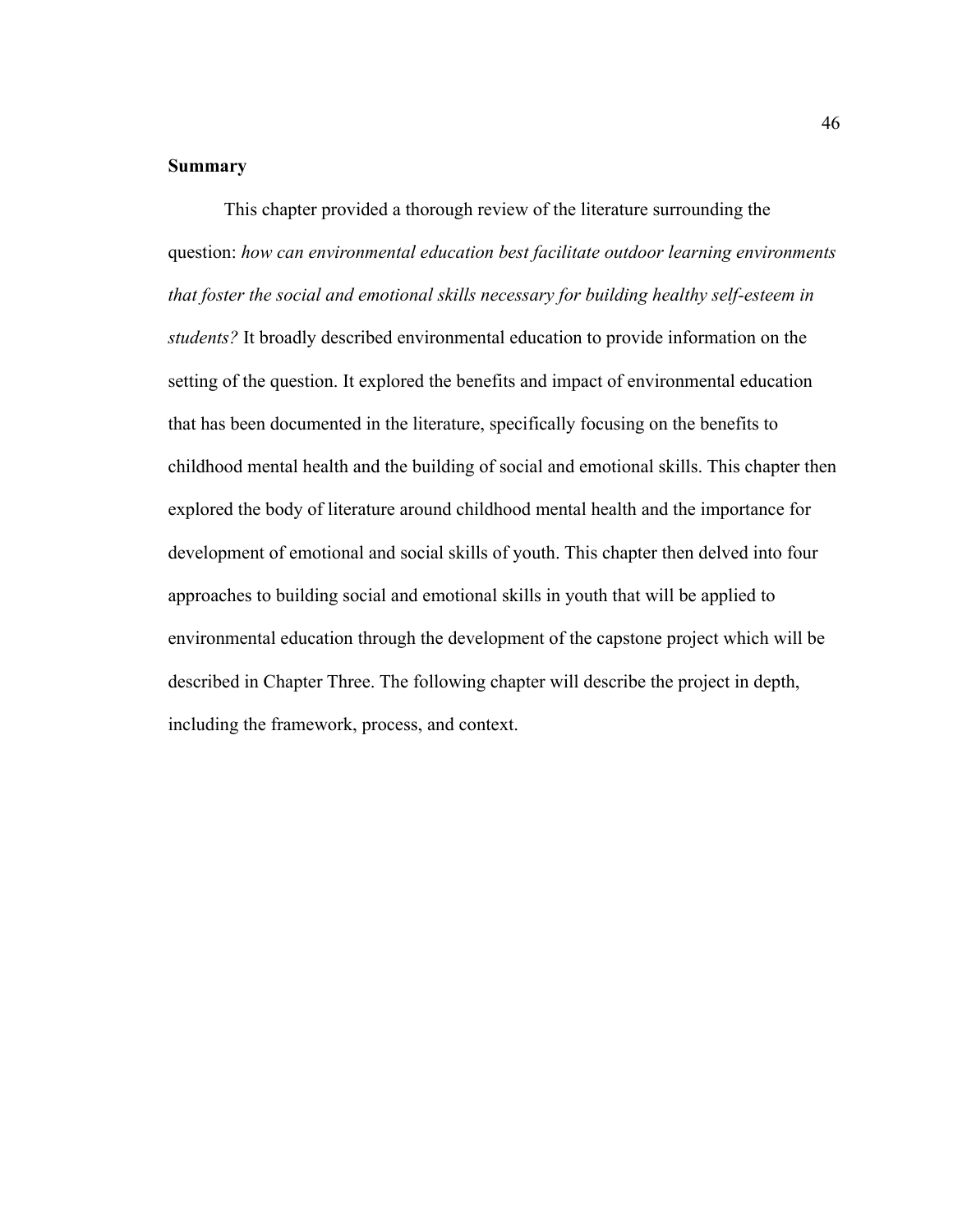### **CHAPTER THREE**

### **Project Description**

### **Introduction**

Extensive research has continually documented the benefits to spending time outdoors and in nature including reducing stress and depression and increasing self-esteem, self-efficacy, overall mental health, resilience, and quality of life in children and young adults (Kemple et al., 2016; E. Mygind, 2009; L. Mygind et al., 2019; Tillmann et al., 2018). Yet, children spend less time outside, engaging in independent activities, and with unstructured play time, partially due to a culture of risk avoidance and child safety, despite it never being a safer time to be a child (Children's Play Council, 2002; Côté-Lussier et al., 2015; Little & Wyver, 2008; Pellegrini & Bjorklund, 2004; Rivkin, 1995; Skenazy, 2021; Vincenten et al., 2005). Environmental education provides an opportunity for children to engage in nature and the outdoors and reap the social, emotional, and physical benefits that it provides. Environmental education and outdoor learning opportunities have been shown to improve academic achievement, increase critical thinking skills, and develop social and emotional skills – most notably confidence, independence, and leadership (Ardoin et al., 2018; Heras et al., 2020; Humberstone & Stan, 2011; Tiplady & Menter, 2021). The development of social and emotional skills, like those that can be gained through environmental education opportunities, influence children's perception of risk, self-esteem, relationships and interactions with peers which have substantial impacts on childhood mental health (Halpern & Figueiras, 2004). Chapter Two identified four approaches: social emotional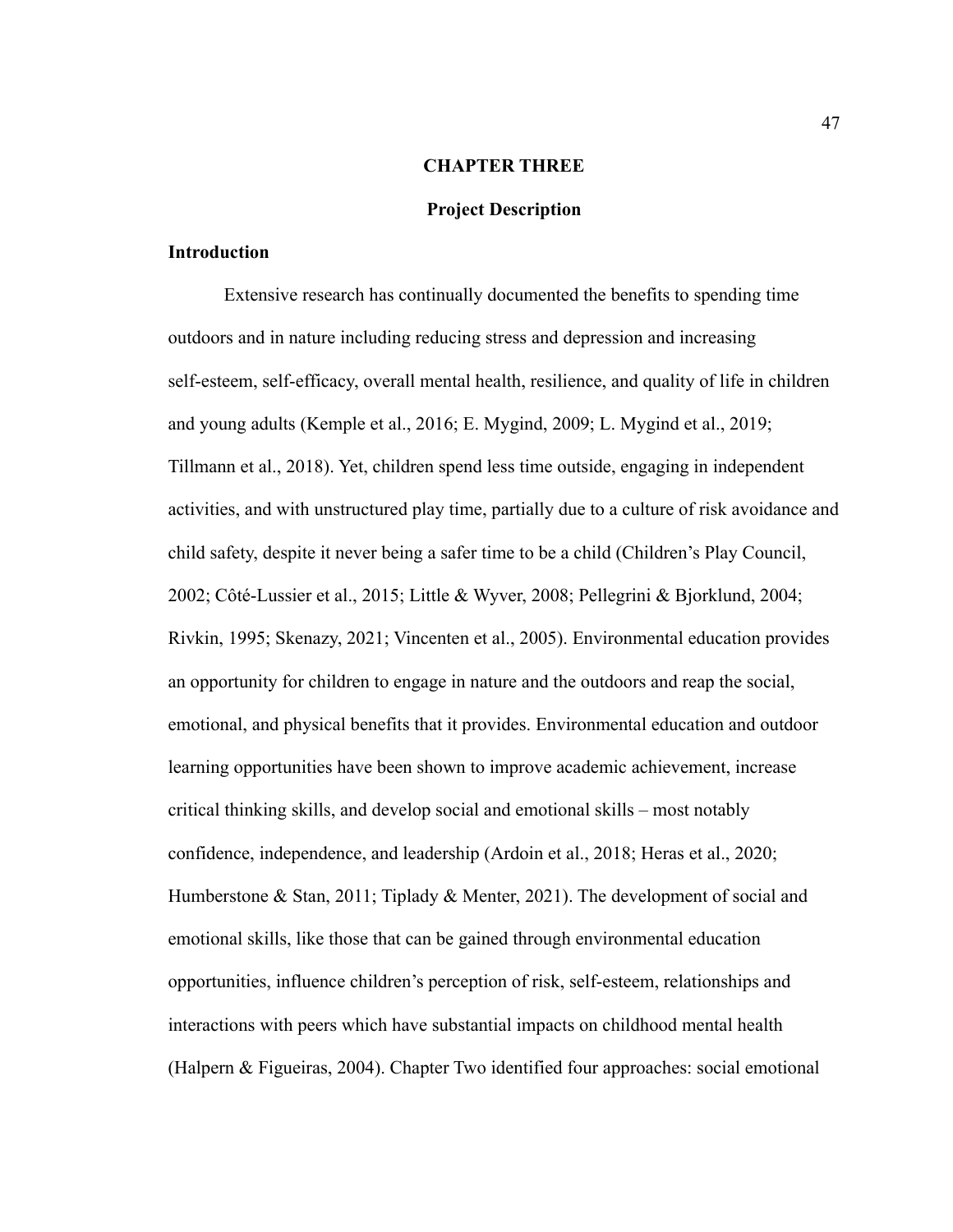learning, Maslow's hierarchy of needs, risky play, and adventure education that can be utilized to build social and emotional skills in the environmental education setting.

This chapter describes the project, framework, setting and audience, timeline, and assessment for the culminating professional development materials for environmental educators which helps address the question: *how can environmental education best facilitate outdoor learning environments that foster the social and emotional skills necessary for building healthy self-esteem in students?*

# **Project Description**

The four approaches to building social and emotional skills outlined in Chapter Two were applied to the context of environmental education through the creation of professional development materials and can be delivered through professional development trainings. After delivery of the professional development trainings at local environmental education centers, the professional development materials are given to the centers' staff for them to be able to use as a resource to share and continue to train future educators with. These professional development materials were designed to provide both broad program-wide applications directed towards programmatic structures and curriculum and specific tools and applications for teaching approaches directed towards use by individual educators.

The professional development materials are divided into four sub-trainings that are designed to be able to be utilized together or independently. These sub-trainings include trainings on the specific approaches to building social and emotional skills in environmental education settings. Sub-training summaries are as follows.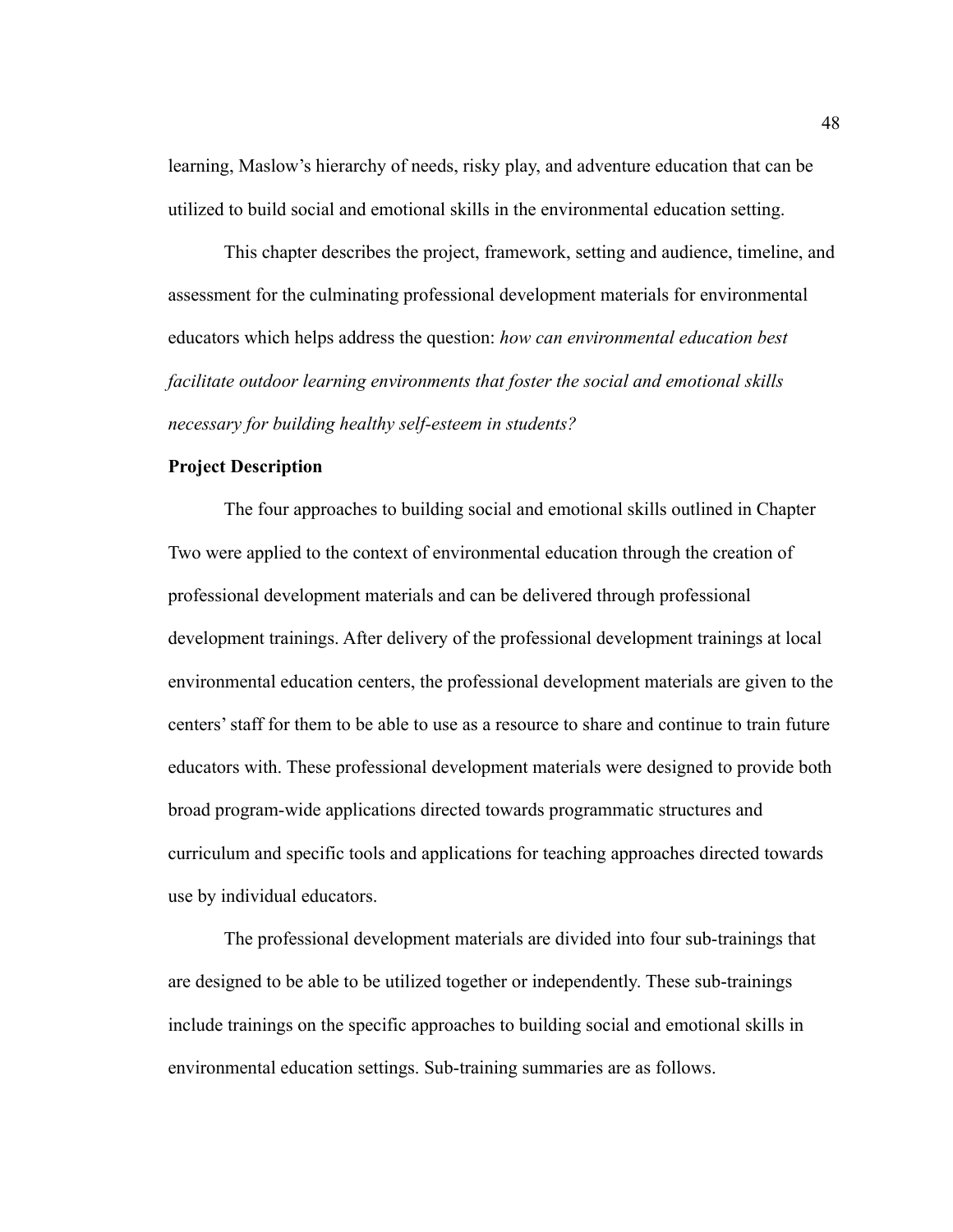### *Social Emotional Learning: the SEL Framework*

This training and the accompanying materials provide an introduction to the SEL framework as outlined by the Collaborative for Academic, Social, and Emotional Learning and how it can be incorporated into environmental education.

## *Centering the Hierarchy of Needs*

This training explores Maslow's Hierarchy of Needs and provides insight on how to incorporate meeting those needs through all aspects of environmental education programming from the structure of programming to the teaching techniques of the educators.

### *Let the Kids Run! Embracing Risky Play in EE*

This training delves into the benefits of risky play, how to incorporate risky play while balancing safety concerns, and recognizing areas in existing programming where this already exists and how to get the most out of these areas.

#### *Achieving More with Adventure Education*

This training explores how to focus learning goals in adventure education to build social and emotional skills.

Prior to creation, a physical format was created for each of the sub-training materials. The format was created on Microsoft Publisher in order to ensure consistency of format throughout the material. Each approach-specific training includes a programmatic lens that provides tactics and examples for incorporating the approach into curriculum, program goals, and structure as well as a practitioner lens that provides tactics and examples for incorporating approaches into teaching techniques and behavior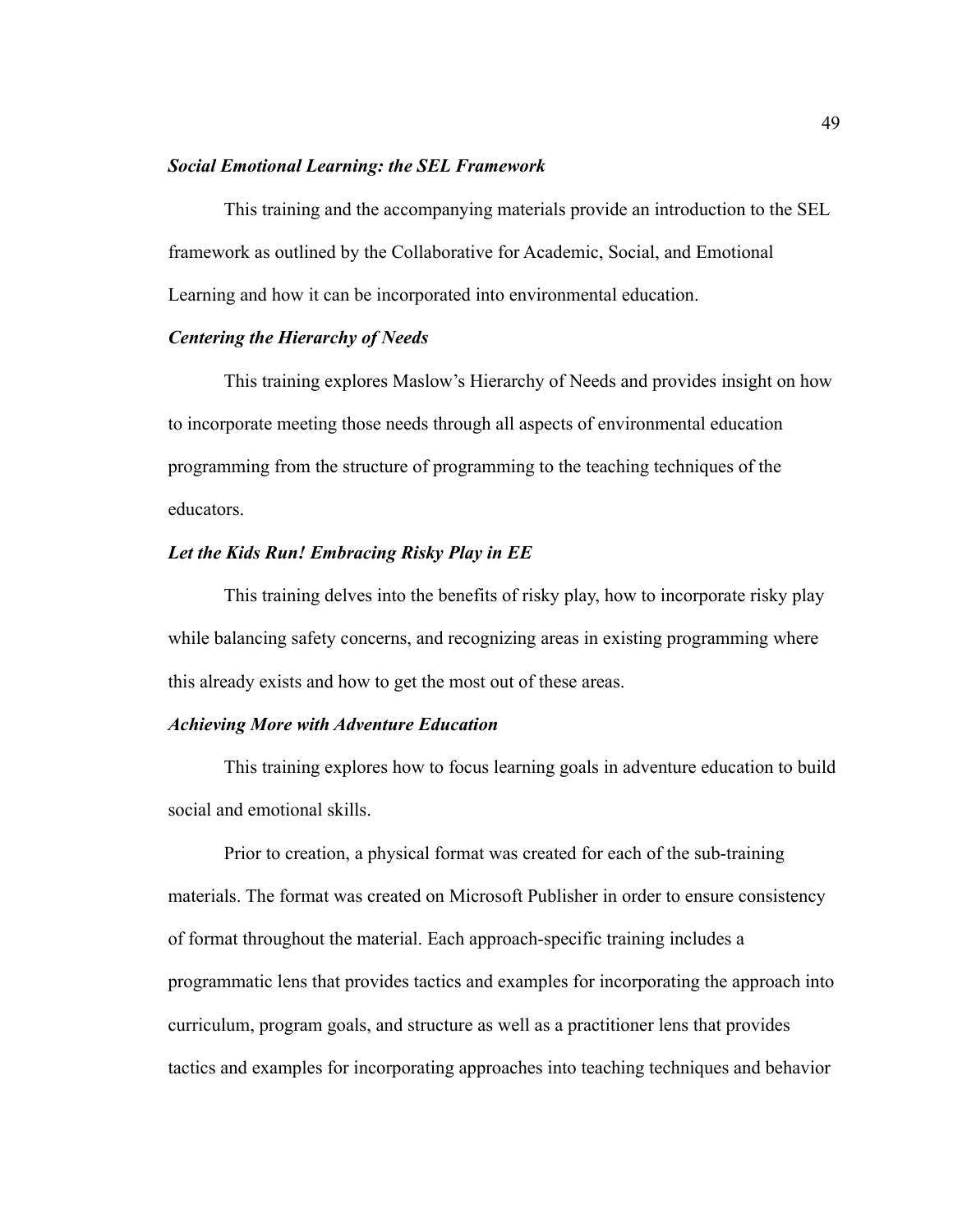management tools that educators can implement independently. The format includes sidebars with resources for more information, popouts with specific application examples, prompts for discussion, and quick-reference guides that review key tactics and techniques.

Each sub-training is designed to encompass a 90-minute to 3-hour block of time. Although additional resources and prompts included in the sub-training materials are designed to encourage additional discussion amongst the group and can extend the training if more depth is desired. The materials are designed to provide the resources necessary to engage fully with the subject and for a user to provide a training based off of the materials. Additionally, the resources and information provide a simple way for an educator to gain a few tips to support more social and emotional skill-building in their teaching style.

### **Framework**

The research and literature presented and analyzed in Chapter Two shape the learning goals and sections for the professional development materials. The materials utilize a framework centered around effective features of teacher professional development compiled by the Learning Policy Institute that proposes that effective professional development incorporates many or all of the following features: content focused, incorporates active learning, supports collaboration, uses models of effective practice, provides coaching and expert support, offers feedback and reflection, and sustained duration (Darling-Hammond et al., 2017).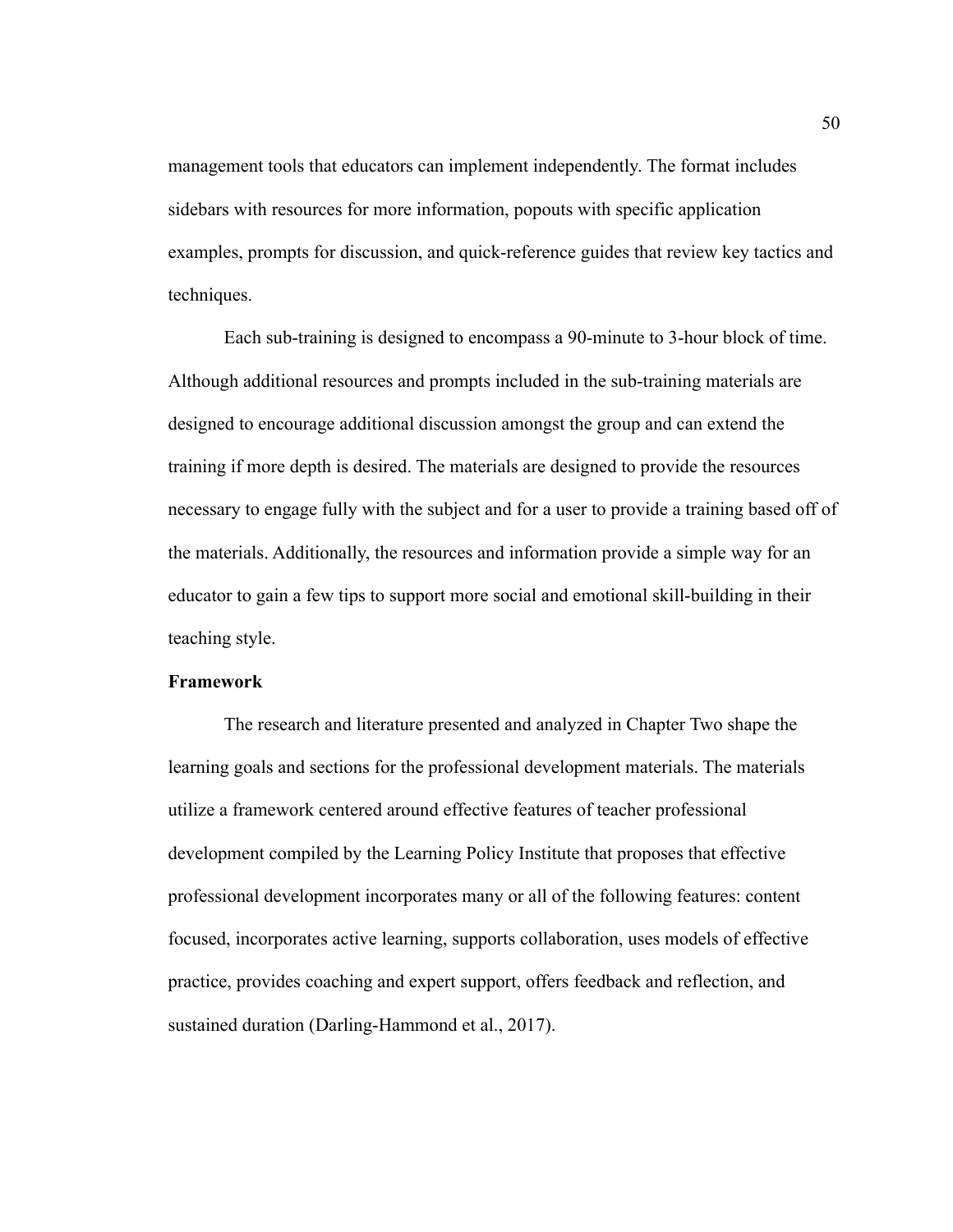While I plan to deliver this professional development through a series of training sessions delivered to local environmental education centers, these professional development materials will also be able to be used independently. With environmental education centers scattered across the county, serving wide regions of schools, and often located in remote areas, environmental education centers have always thrived with open communication and shared resources between centers and educators. National organizations, such as the North American Association of Environmental Educators (NAAEE), the University of California's Lawrence Hall of Science's Better Environmental Education, Teaching, Learning & Expertise Sharing (BEETLES), and the Association of Nature Center Administrators (ANCA) are useful outlets for shared resources, knowledge, professional development, and curriculum. I modeled my professional development materials after resources provided by these organizations, so that the professional development materials that I have developed can be used independently by organizations and educators to run their own professional development trainings for teaching staff.

#### **Setting and Audience**

These professional development materials are targeted towards educators that teach at outdoor environmental education centers that cater towards providing programs directed at youth. This audience contains educators with a wide range of backgrounds and experience teaching, including experienced career educators, program managers, curriculum writers, as well as seasonal educators that may have little to no experience teaching. These professional development materials are designed to provide both broad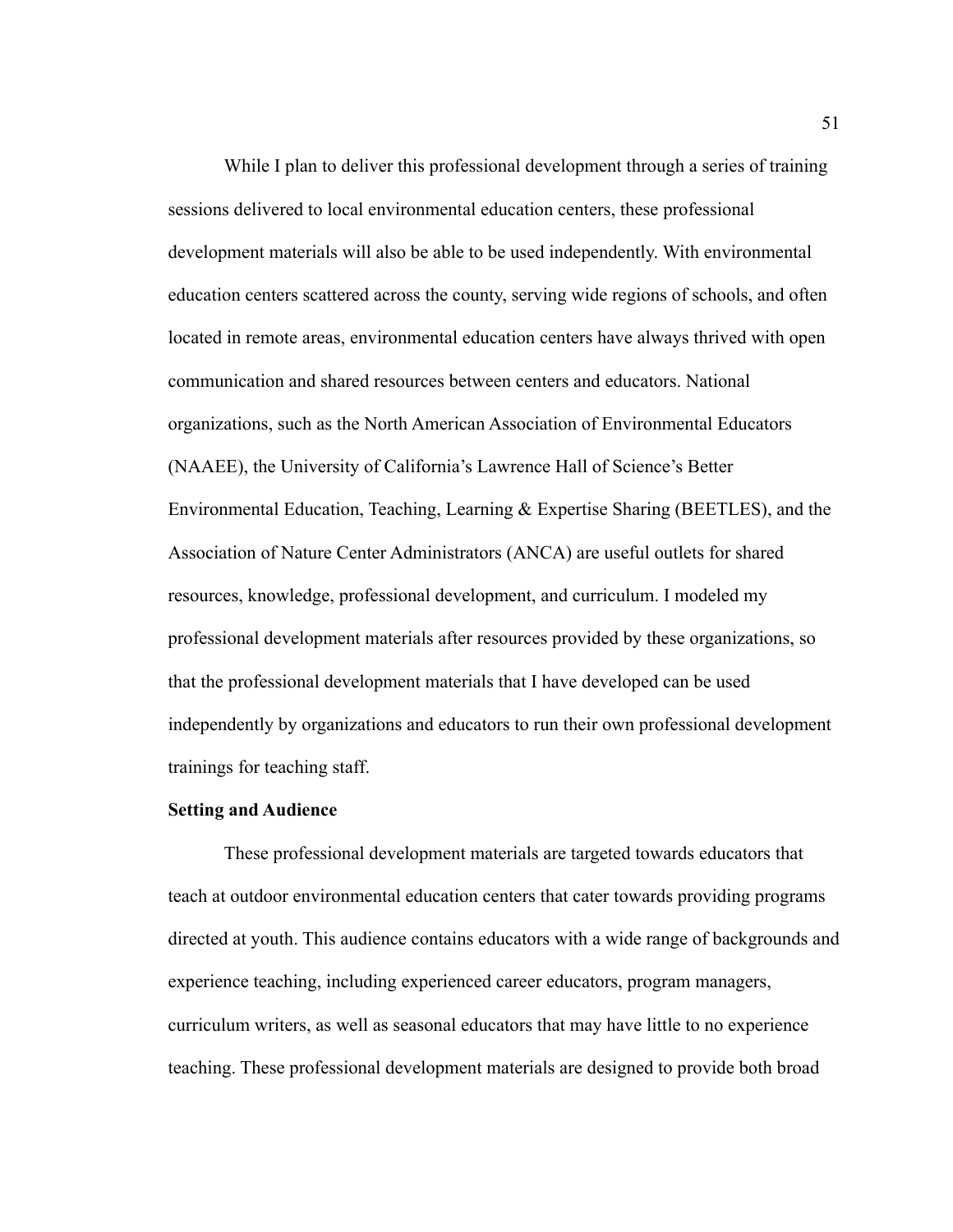insight to apply program-wide and tangible tools that can be utilized on the ground by educators without substantive changes to programmatic structure or curriculum.

My delivery of these professional development materials will happen at training sessions with one to three local environmental education centers, depending on the training schedules of the organizations. The training sessions may vary between 1.5 hour to multi-day sessions, depending on the desires of and relevancy towards the organization -- for the full training or only certain sub-trainings.

### **Timeline**

This project was developed over the span of four months in the spring of 2022. January was spent developing an organized structure based on the framework for professional development outlined in the previous Framework section. February and March were spent creating the content and consulting with my content reviewer. April was spent creating the physical materials, inputting the content into the format, and editing the materials. The professional development training will happen at a local environmental learning center in the late spring or early fall, depending on the schedule of the institution.

#### **Assessment**

The professional development materials conclude with a discussion prompt for trainers to utilize in order to ascertain the effectiveness of the training, the relevance and applicability of the information, and record specific ideas generated from the training and surrounding discussion. Participants in trainings will be able to give oral feedback through the discussion that may be recorded by the training facilitator. Users of the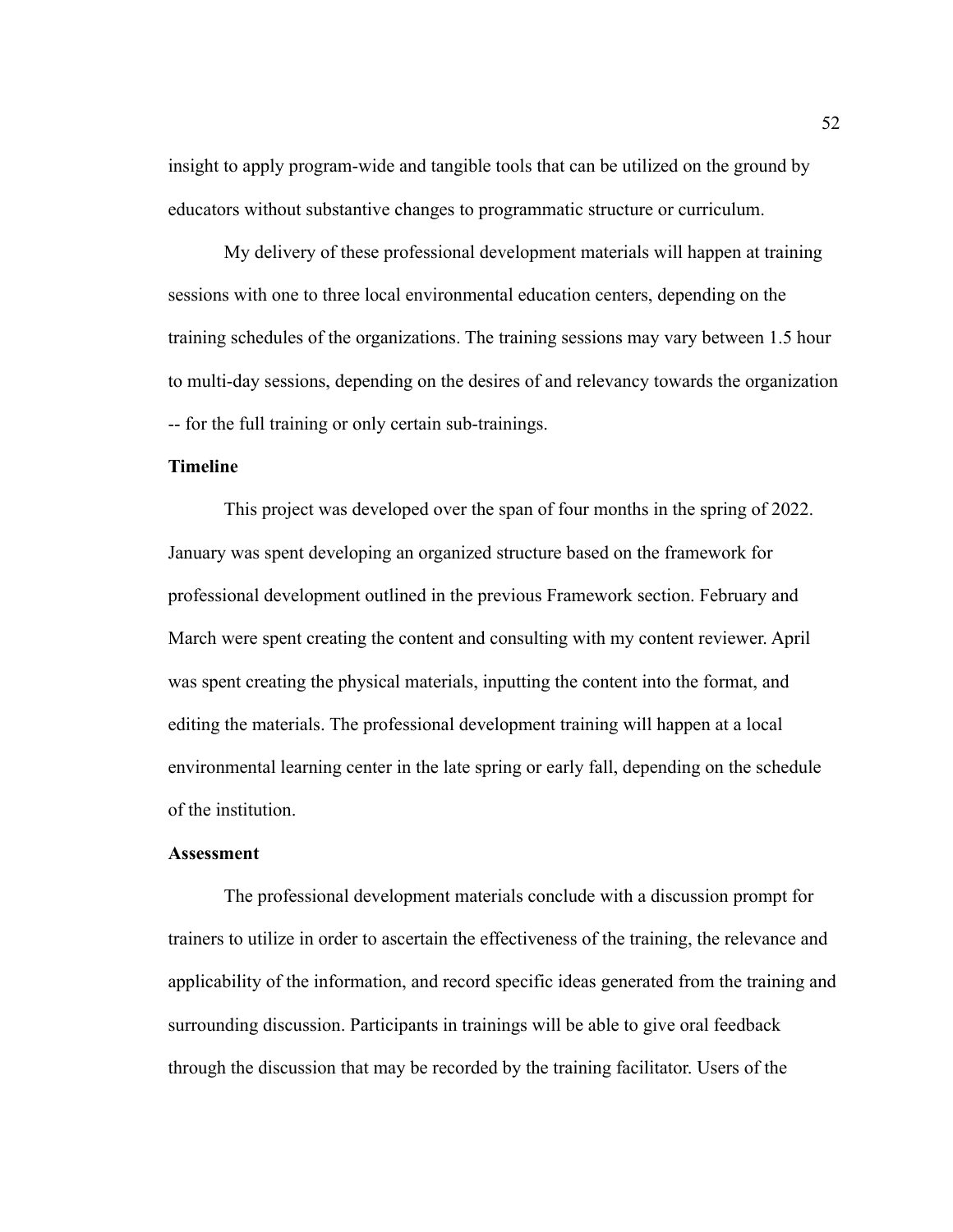professional development materials will be able to submit feedback from the feedback form via email as well as be able to incorporate feedback directly into their future use of the trainings.

# **Conclusion**

This chapter described the process of designing these professional development materials, the framework utilized, and their distribution for addressing the question: *how can environmental education best facilitate outdoor learning environments that foster the social and emotional skills necessary for building healthy self-esteem in students?* It also discussed some of the specific details involved in the planning for and implementation of this project. It provides summaries for each of the sub-trainings and a rationale for the structure of the professional development materials. The following chapter will conclude this capstone with reflections on the project process and thoughts towards future work with this topic.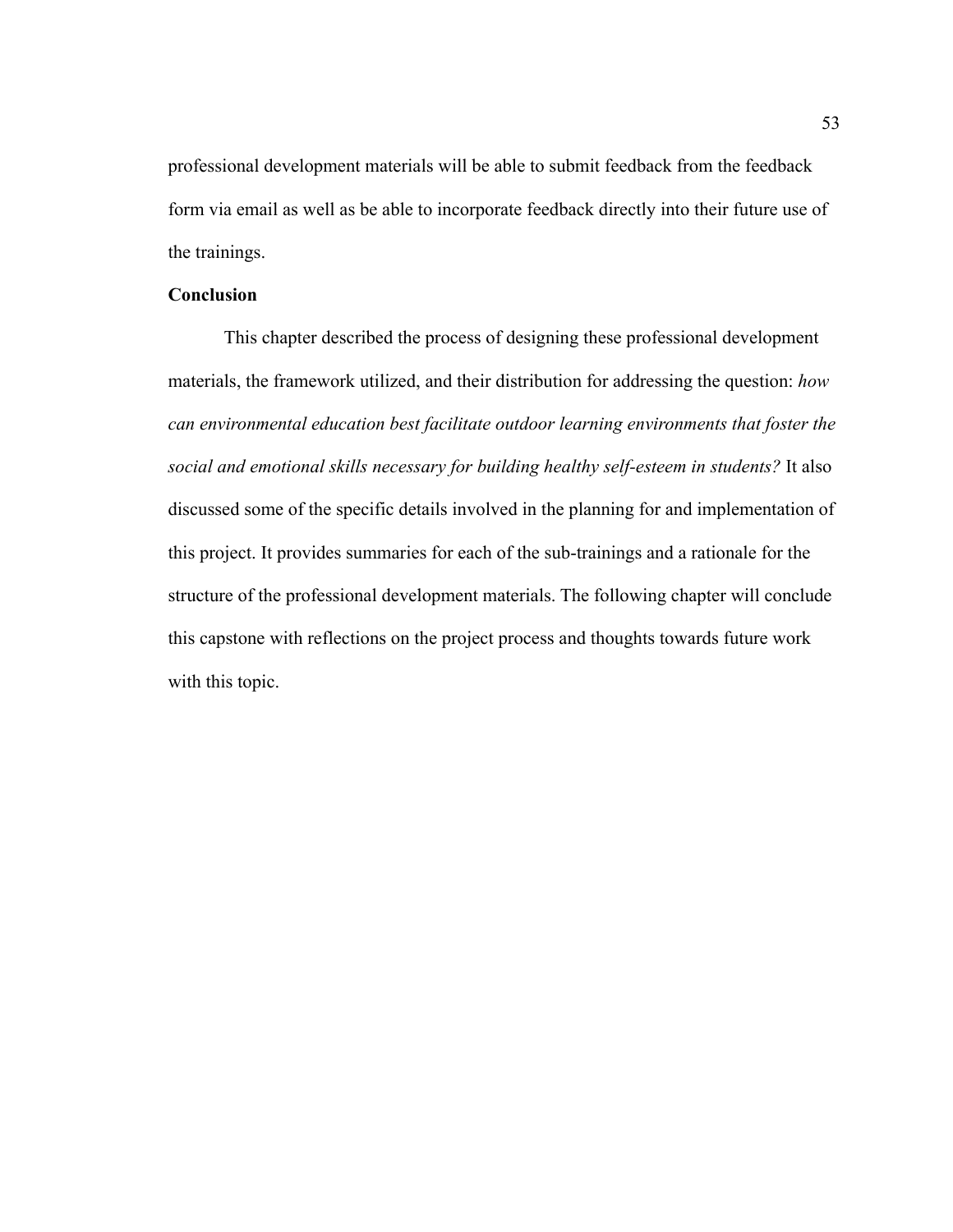#### **CHAPTER FOUR**

### **Conclusion**

### **Introduction**

The last nine months have been dedicated towards answering the question: *how can environmental education best facilitate outdoor learning environments that foster the social and emotional skills necessary for building healthy self-esteem in students?* This has culminated in the creation of professional development materials that aid in addressing this question by providing materials to train environmental educators and leaders within environmental education programs in how to better tailor programs to build social and emotional skills in students.

This chapter will conclude this capstone with reflections on my learnings throughout the capstone process in order to elaborate on key take-aways for myself as a writer, researcher, and learner. It will also discuss the implications of my project both for the target audience of environmental education programs, as well as the broader implications for the reach of the project. Finally it will address the limitations and the next steps, both for my delivery of the project and for further research in this field. This will identify areas not able to be addressed within the scope of the project and areas ripe for further research and application by future research. Additionally, it will discuss the planned implementation of my project.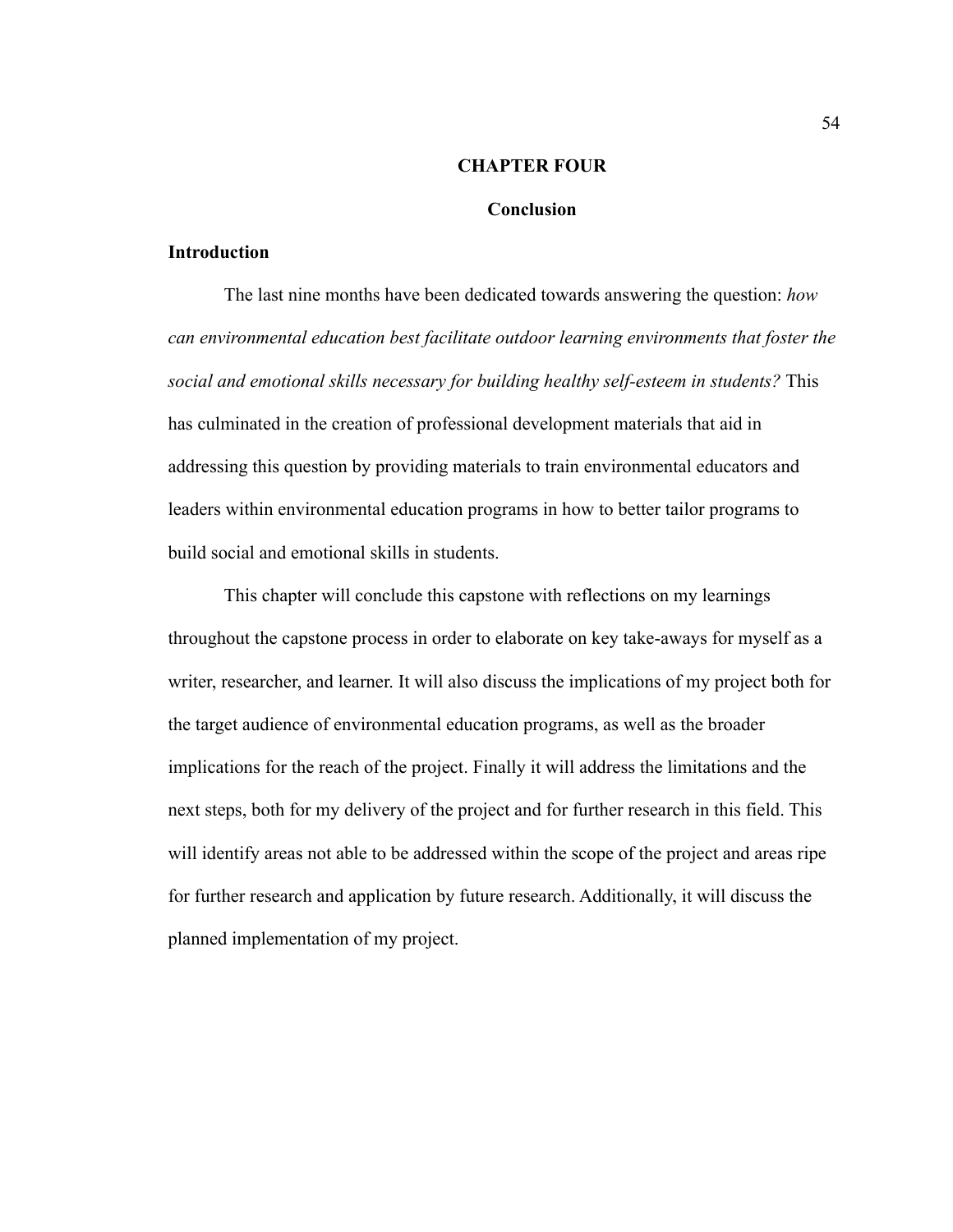# **Capstone Learnings**

The capstone process was a valuable learning experience for me on many fronts. This section will highlight some of the key takeaways from my capstone as a researcher, writer, and learner.

The capstone process as a whole was an incredibly valuable experience to engage with as a researcher, writer, and learner. The process of researching and writing at such length and detail lends itself to a renewed passion for continual learning and engaging actively in a community of learners within the education field. It was valuable to undergo this process with a group of peers whose diverse approaches to researching, writing, and learning provided me with valuable insights and new perspectives in how to engage with my own capstone. I learned new methods of organizing research, writing approaches, and gained useful tactics for undertaking a large and long research project.

As a researcher, the capstone project was a rewarding way to engage in academic research. Having written a research thesis to conclude my undergraduate degree, the process itself was familiar; however, it was remarkable and surprising how much more rewarding it was to complete a capstone project. My year's work to conclude my graduate degree was able to produce something that has the potential to have immediate application and impact into the field of environmental education. While research itself is incredibly valuable and ultimately can lead to change and betterment within a field, the direct impact of producing a tool that can be applied and shared now, ready to use, feels tangibly effective and applicable. Especially having worked in the field as an educator, the target audience for this project, having a tool ready to use is remarkably valuable.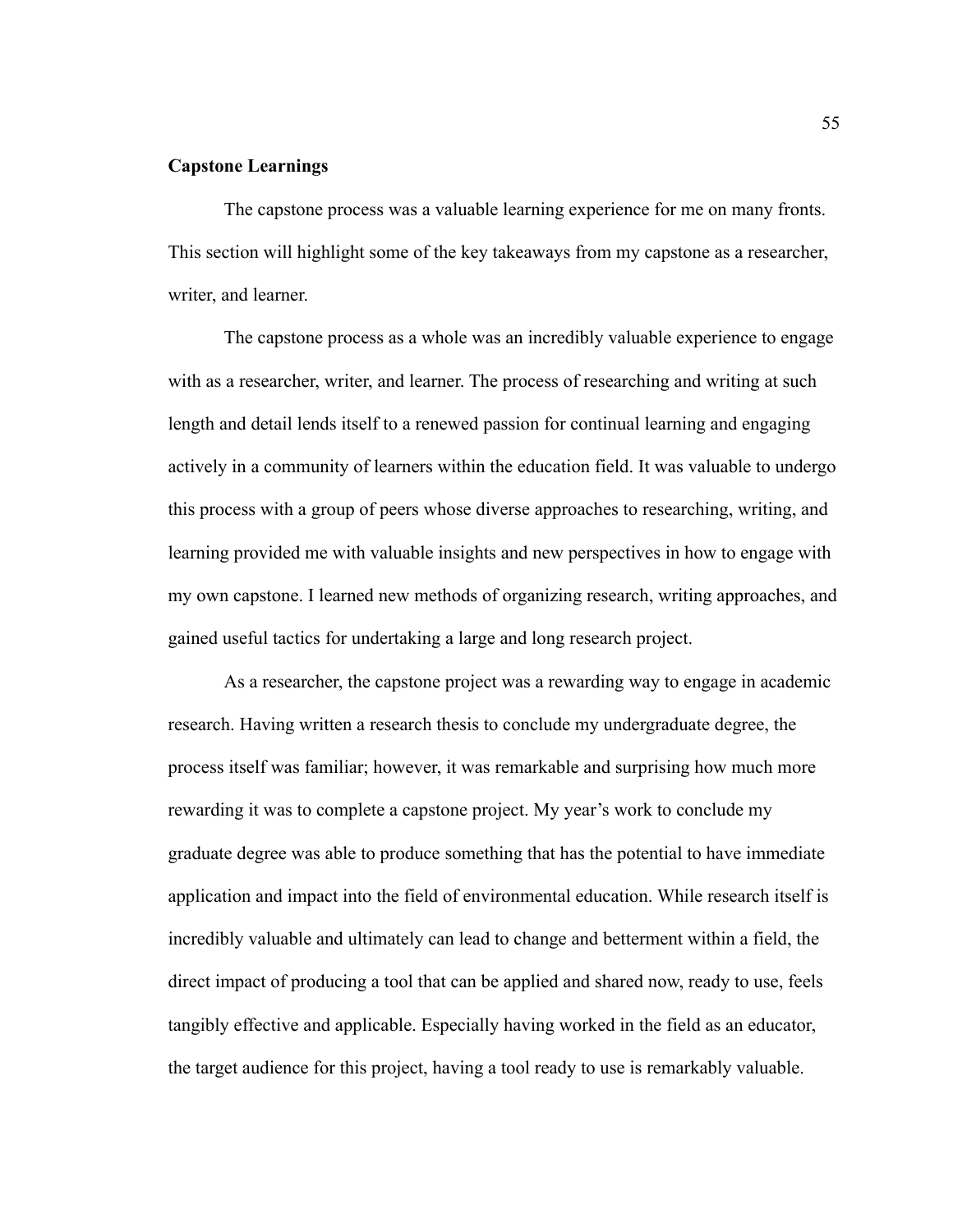Receiving research and new information is also valuable, but comes with the necessary next step of creating the application of new knowledge to the field. Environmental education programs, in my experience, are run with many dedicated people wearing many hats and time is a valuable and scarce resource. It feels much more meaningful to me as a researcher and educator to have created something that is ready to be utilized in the field. It is my hope that this project can be taken up and be used by individuals and organizations to train themselves and their staff. I certainly feel ready to apply what I have learned through this research both in facilitating the trainings that I have created materials for as well as applying the takeaways from the trainings and research directly into my teaching.

Through my research, I learned a lot about my field and have grown tremendously in my capacity as an educator. Specifically, the research that I read in building my literature review surrounding risk and risky play were the most important to the development of my capstone and have reshaped my understanding of the development and education of children. John Adams's (1995) seminal work, *Risk,* played a major role in my understanding of risk, risk perception, and the value of risk. The impact of how our society looks at and addresses risk was a huge driving force towards the development of my capstone and my focus on the importance of highlighting the areas in environmental education that engages with risk in a healthy way. Little and Wyver (2008), Farmer et al. (2007), Stover (2013), Moyles (2012), and Côté-Lussier et al. (2015) were essential works in providing the context and argument for why it is essential for healthy child development for children to engage with risk in order to develop skills such as accurate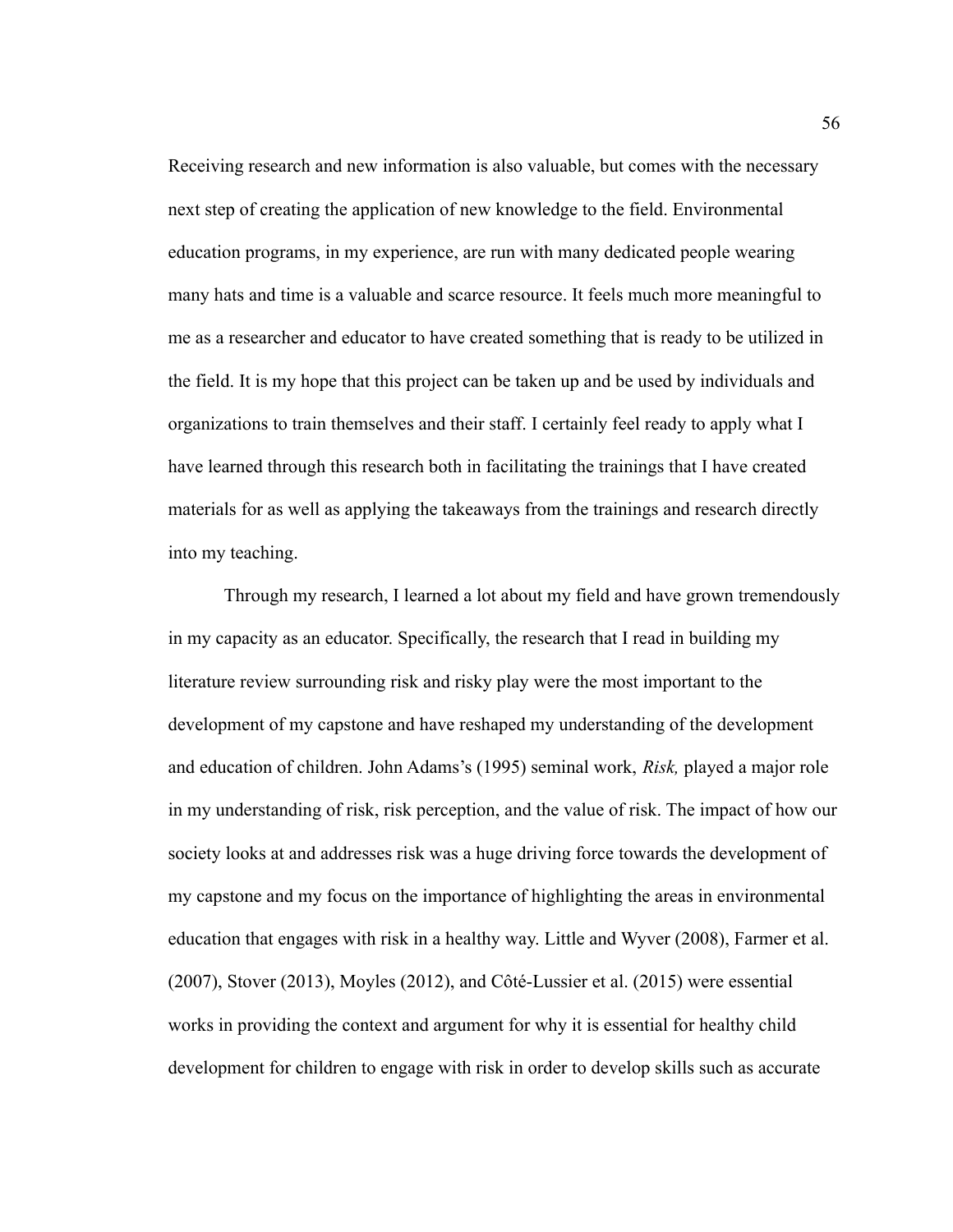risk perception, confidence, healthy self-esteem, and social skills. These works also highlighted the degree to which the mental, physical, and social health of our children suffers from a societal culture and policy initiatives that focus solely on risk prevention without weighing the benefits of exposure to age-appropriate risk. The conclusions drawn by these works helped to cement the rationale behind both my research question as well as the importance of the application of my question through my capstone project.

My capstone project was heavily influenced by the works of Norwegian researcher Ellen Sandseter (2007; 2009) who is the leading expert on risky play for children. Her works outlined the groundwork of what risky play is, its impact, and how it can be framed and utilized with children. Sandseter's works laid the foundation from which I was able to specifically connect areas in environmental education programming to the concepts and applications of risky play that she outlined. Together, with the additional works from Coe (2017), Knight (2011), and Tiplady and Menter (2021) whose research on risky play in nature preschools and forest kindergartens, these works provided a body of research that gave validity to the connections that I drew from research on risk, child development, and mental health to the context of environmental education and how it holds natural strengths in facilitating risky play for children.

The structure of my project was most importantly influenced by the professional development materials of BEETLES (n.d., 2020). The framework and structure provided by the professional development materials designed by and for environmental educators were essential to creating my project. BEETLES materials provided successful, and well-utilized in the field, examples of trainings that I sought to model my own project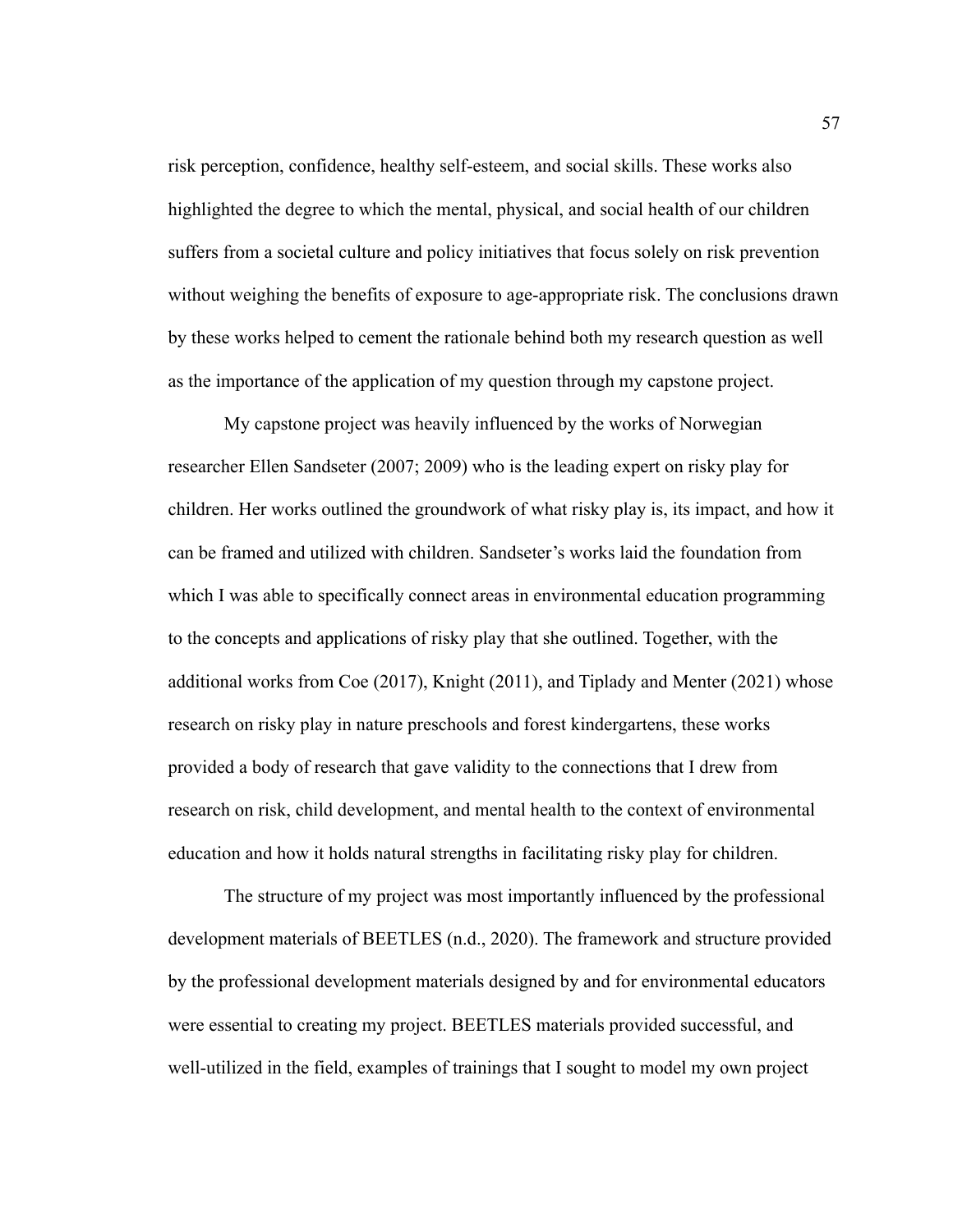after in order to create something that would be useful and practical for environmental education programs to utilize.

The process of researching, writing, and creating my capstone project has been an immense learning experience for me. This section reviewed important reflections on my learnings. Collaborating with a cohort of peers undergoing a similar process was a valuable learning experience and played an important role in my research and writing process. I gained immense value as a researcher from creating an applicable product from my research that felt impactful to the field of environmental education. The research surrounding risk and risky play were perhaps the most important works that I read in influencing and informing my research and project. Additionally, the structure of BEETLES trainings provided an essential framework for me to model the structure of my professional development materials after. This process was filled with personal learning and growth, however, the true reach of this project will be gained through the implications it has for the field of environmental education, educators in the field, and the students that benefit from environmental education programs.

### **Capstone Implications**

The intentional integration of social and emotional learning into environmental education is on the forefront of new changes in the field of environmental education. This section will discuss the implications of this capstone project to the broad field of environmental education, individual educators in the field, as well as the students that participate in environmental education programs.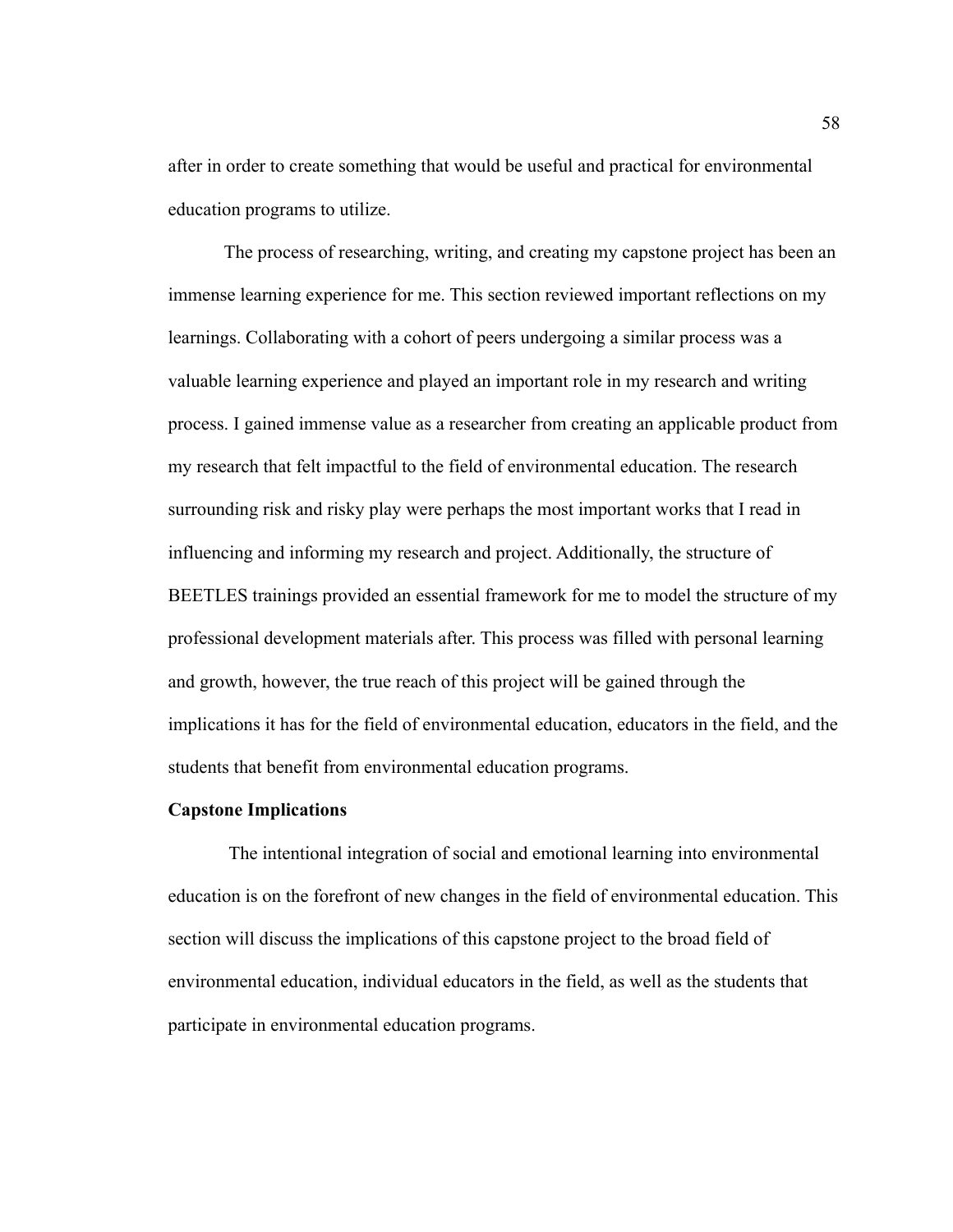Social and emotional learning has been gaining traction within the field of environmental education in the past few years. This is evidenced by a toolkit being put together through a collaboration between 11 different environmental education programs nationwide to integrate SEL into programs that has been in progress since 2018 (Grow Outside, n.d.). This new focus on an approach to build social and emotional skills in students attending environmental education programs shows a desire to learn and integrate this concept into the field. It also creates a need for resources, training, and tools to be able to incorporate social and emotional skill building in environmental education. This capstone project supports this need as it helps to fill the void of environmental education specific resources that target the development of social and emotional skills for the purpose of building healthy self-esteem and confidence in students. Because of the structure of the project, the training will be able to be spread from program to program and be utilized by many educators without the need for myself to conduct every single training session. The materials are set up in a manner to give a facilitator all the information they need in order to conduct the trainings themselves. This allows the trainings to reach more educators and more programs.

These trainings also have the implications of helping to create better educators who are able to meet the learning needs of all students. Training for environmental educators is an essential tool in creating well-qualified and effective educators. The materials created through this project provide a useful tool for programs to increase the efficacy of their educators as well as creating an opportunity for individual educators to engage directly with the materials.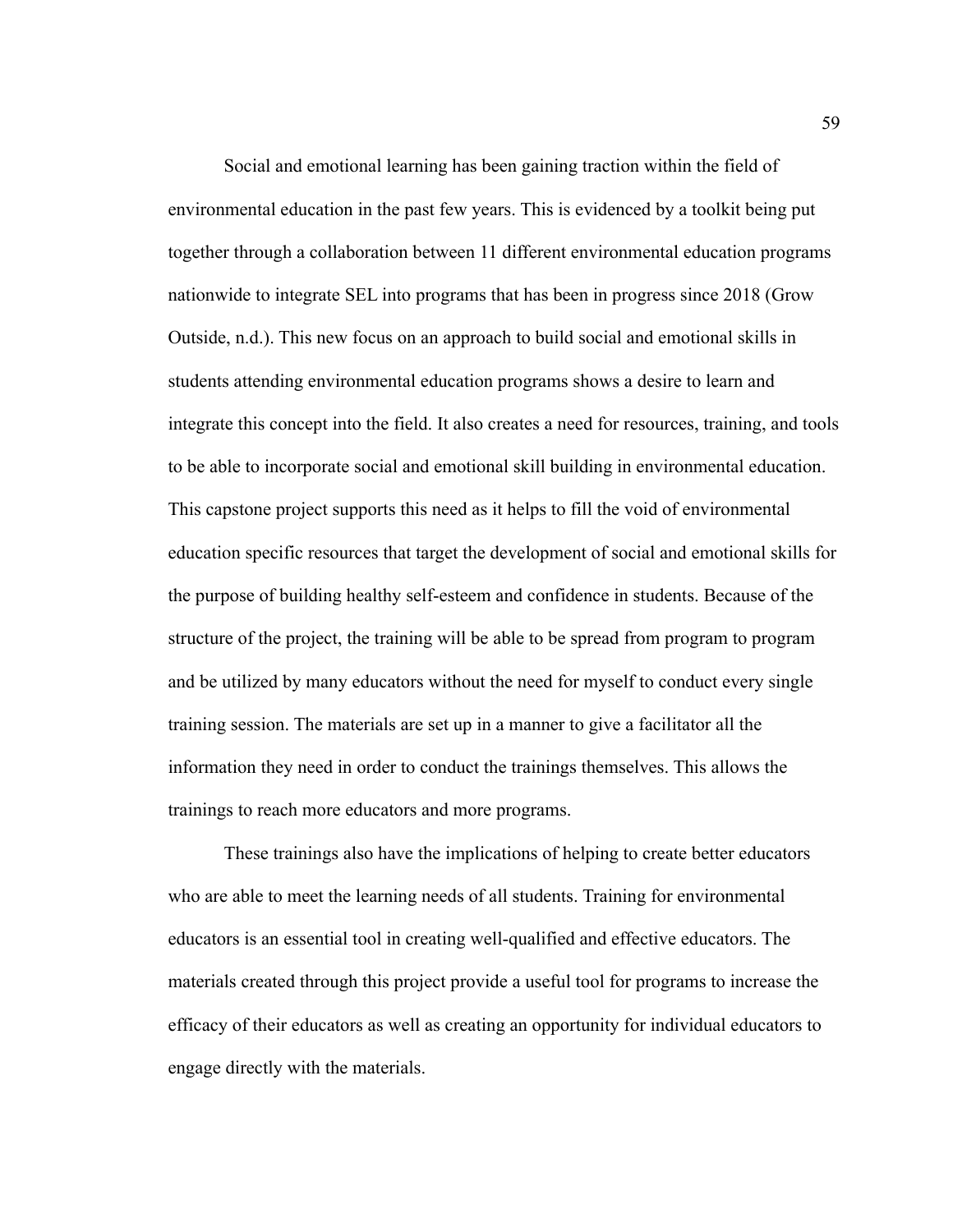As more educators and programs incorporate more social and emotional skill building into their programs, this will provide increases in the learning gains for the students that participate in these programs. While students already receive benefits in social and emotional learning from participating in environmental education programs, capitalizing on these benefits by intentionally incorporating social and emotional learning into the program structure, curriculum, and teaching techniques of educators will allow students to get more out of these experiences.

In the large scope, as the benefits and learnings of environmental education programs continue to improve, the value of these programs to students nationwide will also increase. This could also have significant policy implications for the improved financial support of schools to seek out and fund environmental education experiences for their students. Additionally, it could provide additional public and private funding for environmental education programs, many of which are run by nonprofit groups. While Oregon, Washington, and California all have legislation that supports the funding of and attendance at outdoor education opportunities for students, there are many states where students do not have access to these types of learning opportunities (California Outdoor Schools Association, 2021; Friends of Outdoor School, n.d.). Improved support through local, state, and national policy could also increase the reach of environmental education.

This capstone holds direct implications for the incorporation of social and emotional learning into the field of environmental education. It provides tangible resources that will help programs incorporate these concepts as well as train educators to support them. The application of these trainings into environmental education programs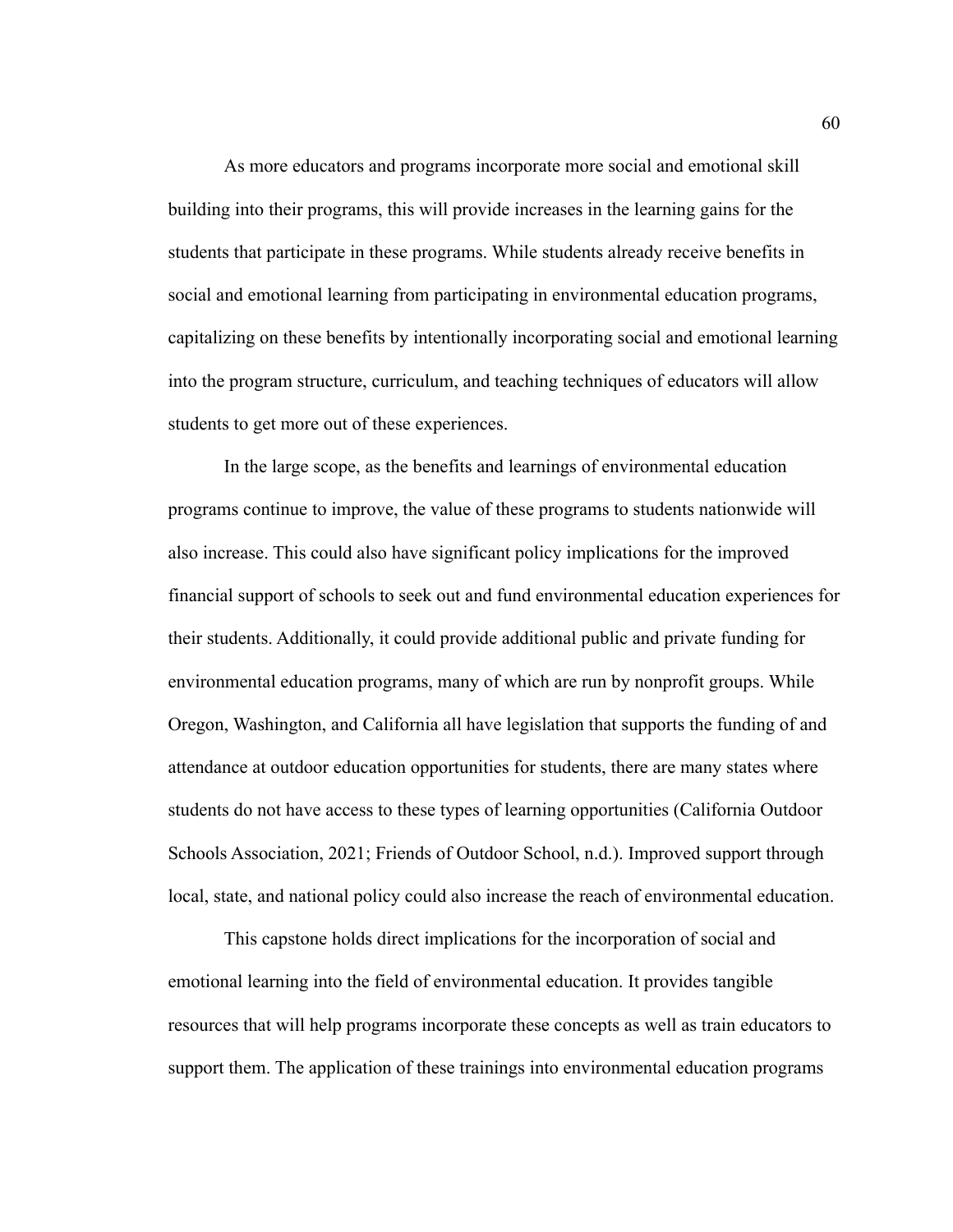will have implications for increasing the social and emotional skill building of students that attend these programs. The increased benefits of students from environmental education programs has potential policy implications of increased support in state and national legislation that could help to increase access and funding for environmental education. This capstone project is just one small piece of this process and there are limitations to its impact as well as areas that can be addressed by future research.

#### **Limitations and Next Steps**

This section will identify limitations of this capstone project, then will discuss areas for future research and projects. Finally, it will discuss how this project will be implemented.

This capstone focused on environmental education programs, such as outdoor schools, that take place away from the traditional school environment. Oftentimes these programs are short in duration, 1-3 days, and sometimes students spend the night in a residential setting. This type of program does not encompass all environmental education programs. Some programs such as nature centers and programs operating within schools have a different structure, such as seeing students weekly or monthly. Different program structures may allow for differing levels of applicability for all aspects of these trainings. While some of the approaches identified still have applications to other program types, some trainings may be more relevant than others. Additionally, there may be more opportunities for partnering with schools more directly if the programs are run more consistently. This may mean that different approaches are more relevant. This provides space for further research and development of resources to specifically address differing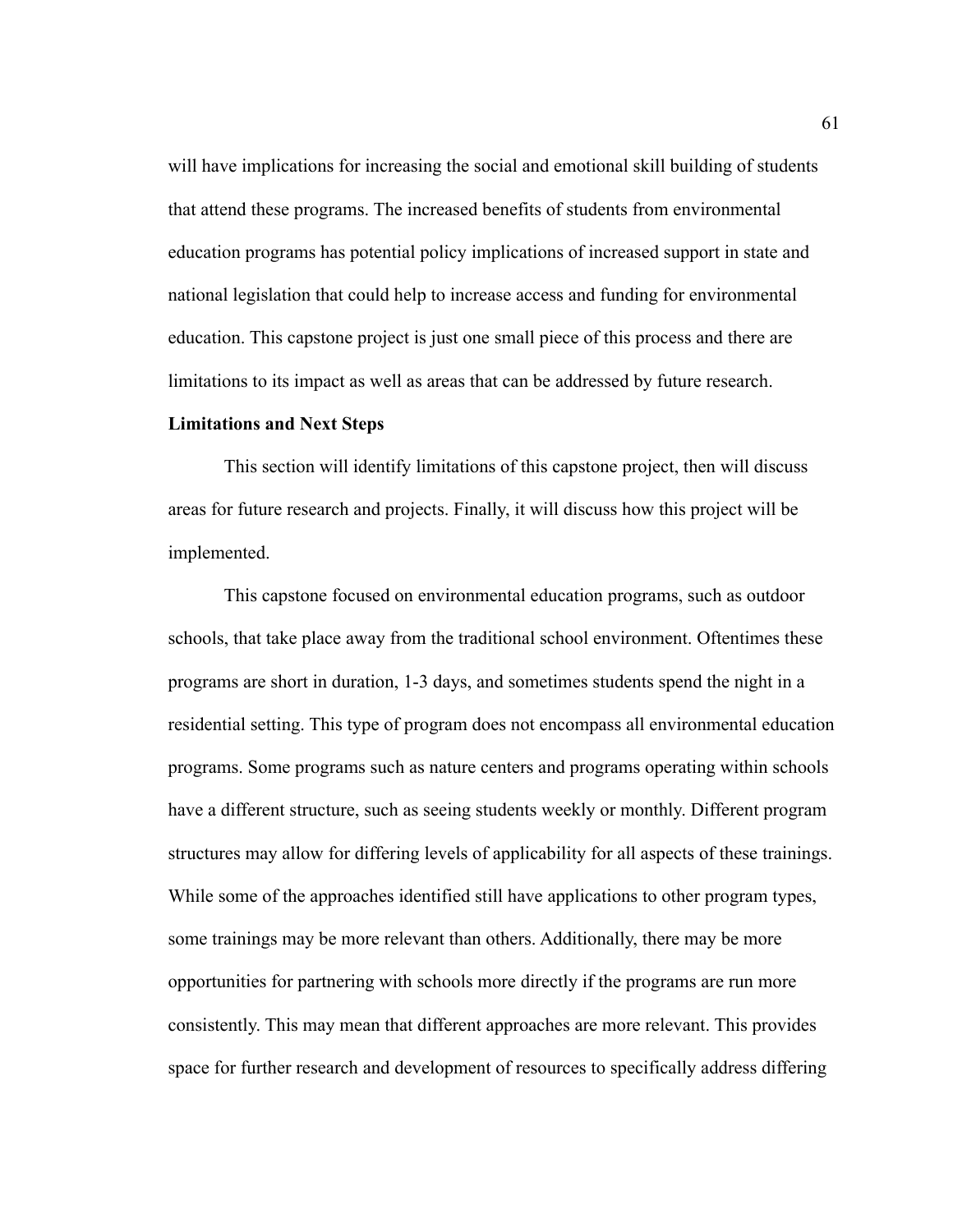program structures, such as continuous program attendance, or programs conducted in urban environments.

Another limitation of this capstone is the newness of the application of social and emotional learning research to the field of environmental education. There was very little literature that looked at specific gains or long-term benefits of social and emotional learning outcomes in environmental education. This provides a ripe environment for future research that can look at the efficacy of the implementation of social and emotional learning in environmental education. Studies that look at the longevity of the impact are especially needed, as very few studies in environmental education have looked at the long-term benefits and effects of programs.

This capstone project will initially be disseminated through a training series at the North Cascades Institute for their Mountain School staff. While the dates and details are still pending, either myself or their Mountain School Manager will deliver the trainings depending on the training schedule and school schedule. The trainings will provide feedback through the training evaluations, structured in a discussion format at the end of each training session, which will allow me to adjust the content of the trainings before further dissemination. After the conclusion of the trial training with the North Cascades Institute, the professional development materials will be given to all of the program staff and educators for them to reference and share as they see fit, including bringing them to other organizations. Additionally, the trainings will be sent to a number of other local environmental educations programs as well as programs across the country that I have connections with.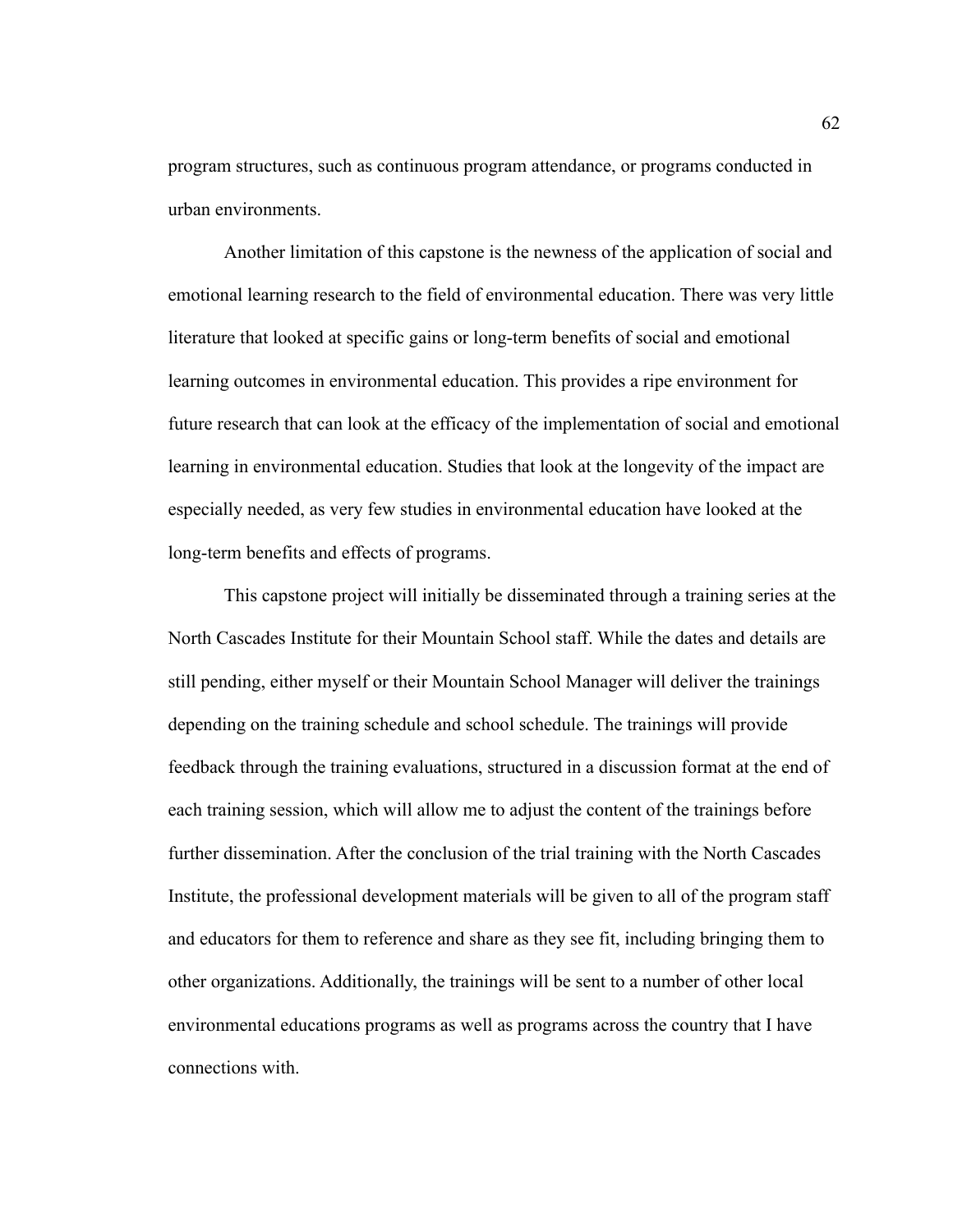The limitations of this project provide opportunities for further research and projects. The scope of this project is limited to field-trip styles, residential focused environmental education programs, however there are many other types of programs that exist. This provides room for future research to look into how social and emotional learning goals can be extended to other types of programs. Additionally, this research is limited by the newness of the application of this concept to environmental education. Studies of the efficacy of incorporating social and emotional learning outcomes and methods in environmental education is still needed. Despite its limitations, these trainings will provide valuable professional development to environmental education programs through its dissemination both through a scheduled training session and providing the materials to numerous educators and programs for their own usage.

### **Conclusion**

This chapter concluded the capstone described the learnings, implications, limitations, and next steps of this capstone project. The professional development materials that resulted sought to answer: *how can environmental education best facilitate outdoor learning environments that foster the social and emotional skills necessary for building healthy self-esteem in students?* This chapter reflected on the capstone process, personal learnings, and significant research. Additionally it discussed various implications of the project, while reflecting on its limitations. The limitations, however, provide avenues for future research and work in the field. Finally, this chapter described how this project will be disseminated through the environmental education community.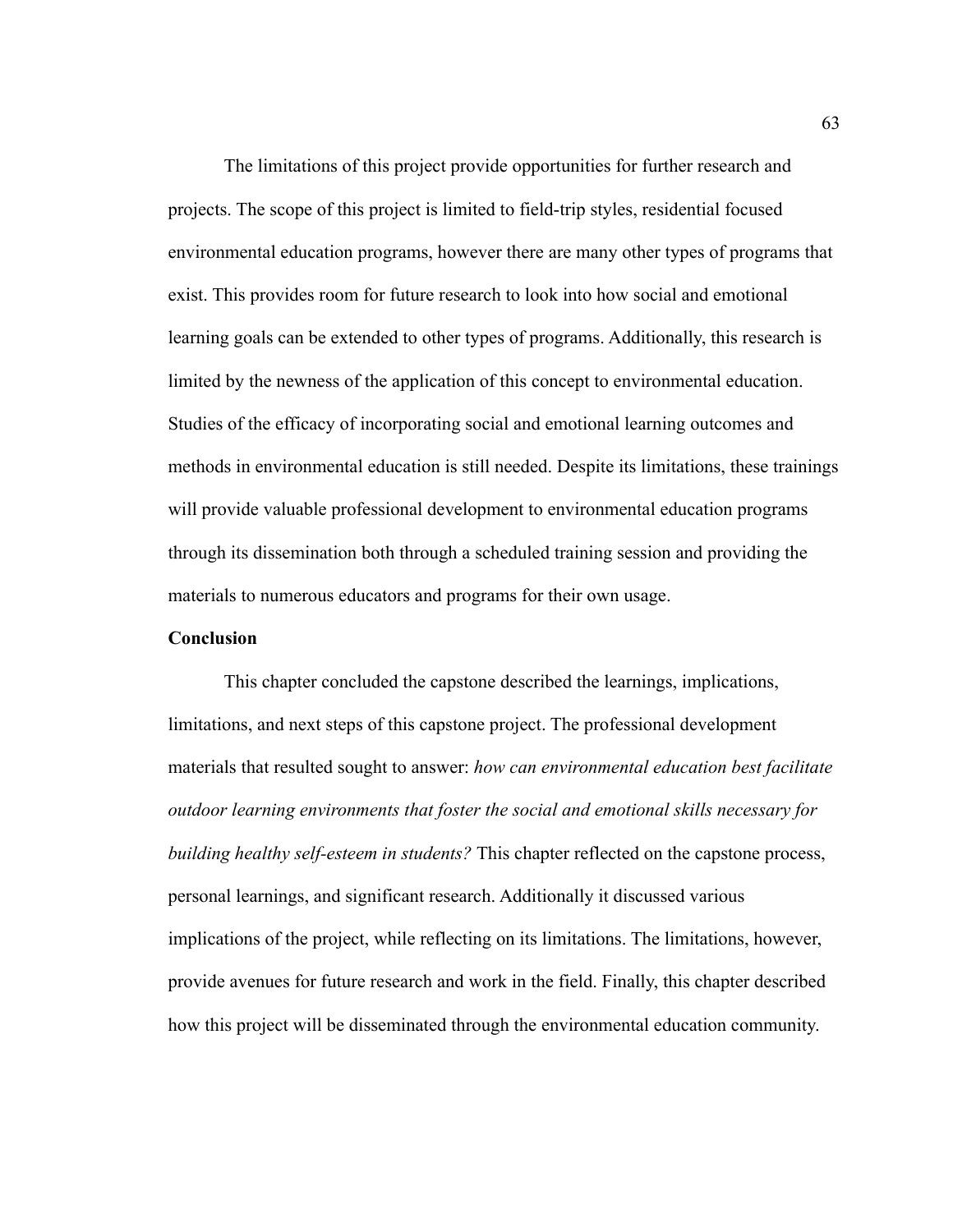#### **REFERENCES**

Adams, J. (1995). *Risk*. UCL Press.

- Akin, I., & Radford, L. (2018). Exploring the development of student self-esteem and resilience in urban schools. *Contemporary Issues in Education Research*, *11*(1), 15–22.
- Ardoin, N. M., Bowers, A. W., Roth, N. W., & Holthuis, N. (2018). Environmental education and K-12 student outcomes: A review and analysis of research. *The Journal of Environmental Education*, *49*(1), 1–17. https://doi.org/10.1080/00958964.2017.1366155

Bandura, A. (1977). *Social learning theory*. Prentice Hall.

- Baumeister, R. F., Campbell, J. D., Krueger, J. I., & Vohs, K. D. (2003). Does high self-esteem cause better performance, interpersonal success, happiness, or healthier lifestyles? *Psychological Science in the Public Interest*, *4*(1), 1–44. https://doi.org/10.1111/1529-1006.01431
- Baumeister, R. F., Campbell, J. D., Krueger, J. I., & Vohs, K. D. (2005). Exploding the self-esteem myth. *Scientific American Mind*, *16*(4), 50–57. https://doi.org/10.1038/scientificamericanmind1205-50
- Bednar, R. L., & Peterson, S. R. (1995). *Self-esteem: Paradoxes and innovations in clinical theory and practice, 2nd ed* (pp. xiv, 433). American Psychological Association. https://doi.org/10.1037/10174-000
- BEETLES. (n.d.). *Engaging and Managing Students in Outdoor Science*. BEETLES Project. Retrieved December 7, 2021, from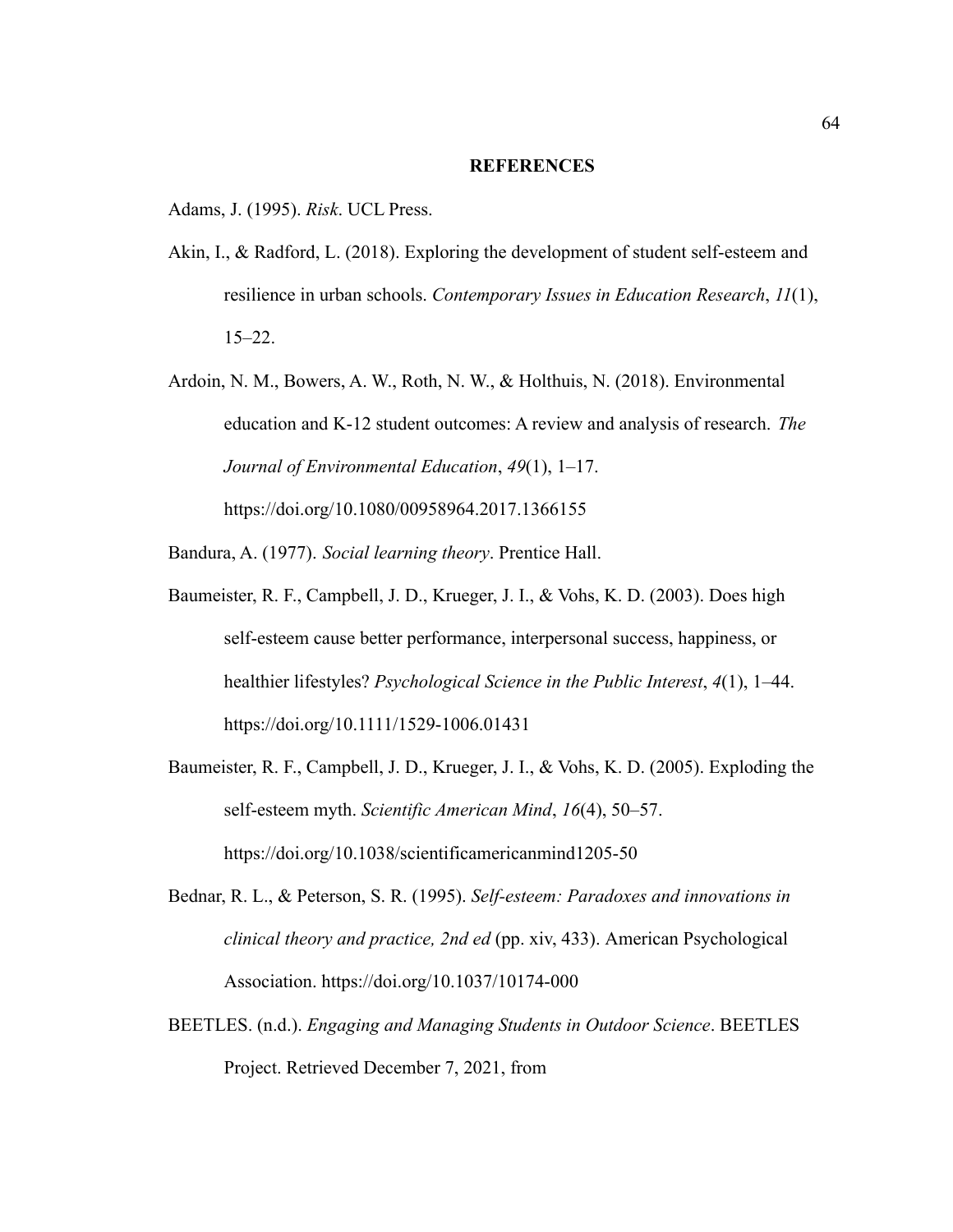http://beetlesproject.org/engaging-and-managing-students/

- BEETLES. (2020). *Student Activity Guide: Social Emotional Learning Routine*. http://beetlesproject.org/cms/wp-content/uploads/2020/05/Social-Emotional-Lear ning.pdf
- Berman, D. S., & Davis-Berman, J. (2005). Positive psychology and outdoor education. *Journal of Experiential Education*, *28*(1), 17–24. https://doi.org/10.1177/105382590502800104
- Berndt, T. J. (2002). Friendship quality and social development. *Current Directions in Psychological Science*, *11*(1), 7–10. https://doi.org/10.1111/1467-8721.00157
- Bitsko, R. H., Holbrook, J. R., Ghandour, R. M., Blumberg, S. J., Visser, S. N., Perou, R., & Walkup, J. T. (2018). Epidemiology and impact of health care provider-diagnosed anxiety and depression among US children. *Journal of Developmental and Behavioral Pediatrics: JDBP*, *39*(5), 395–403. https://doi.org/10.1097/DBP.0000000000000571
- Blair, D. J. (2016). Experiential learning for teacher professional development at historic sites. *The Journal of Experiential Education*, *39*(2), 130–144. https://doi.org/10.1177/1053825916629164
- Bohanek, J. G., Marin, K. A., & Fivush, R. (2008). Family narratives, self, and gender in early adolescence. *The Journal of Early Adolescence*, *28*(1), 153–176. https://doi.org/10.1177/0272431607308673
- Bos, A. E. R., Muris, P., Mulkens, S., & Schaalma, H. P. (2006). Changing self-esteem in children and adolescents: A roadmap for future interventions. *Netherlands*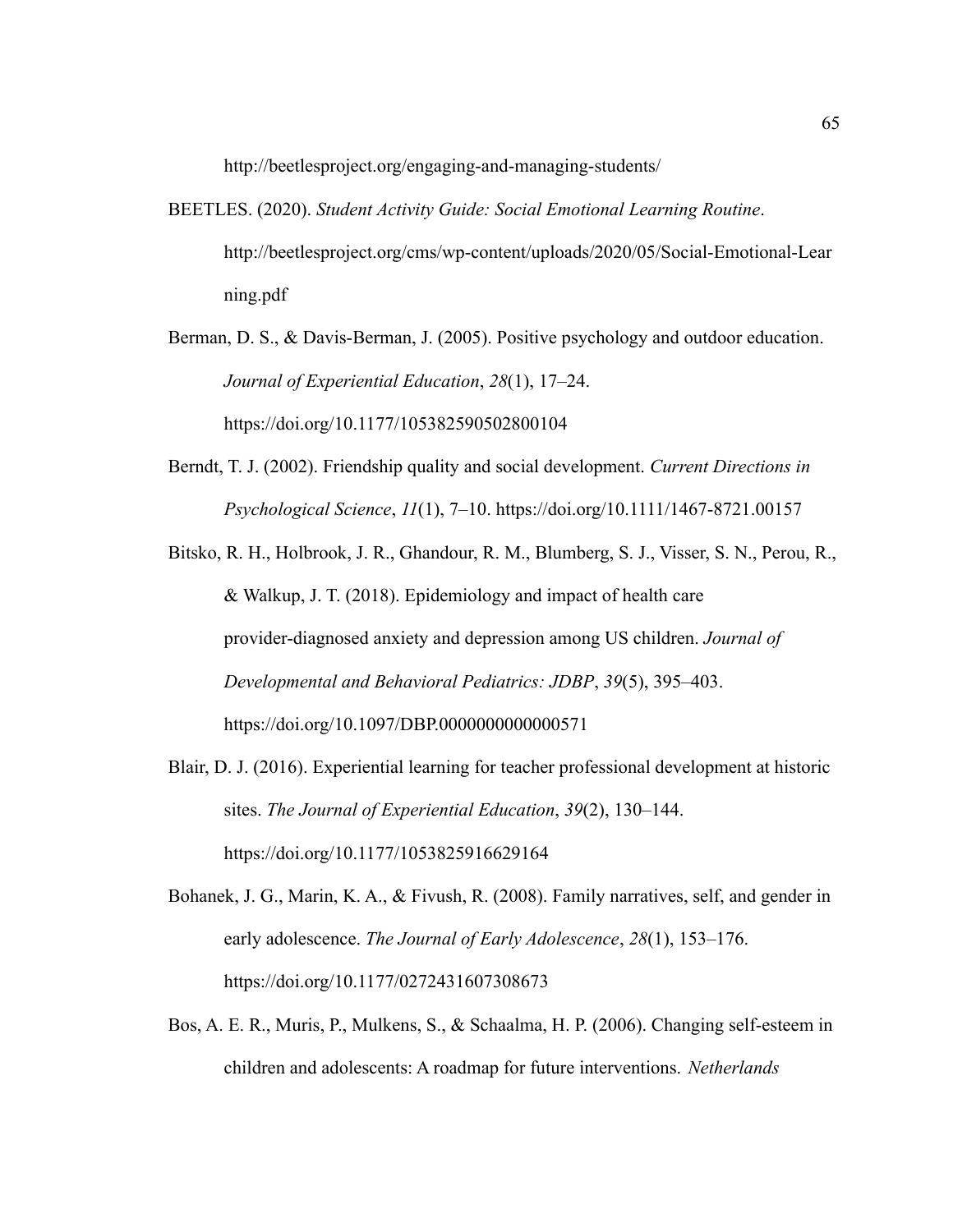*Journal of Psychology*, *62*(1), 26–33. https://doi.org/10.1007/BF03061048

- Botsoglou, K., Hrisikou, S., & Kakana, D. M. (2011). Measuring safety levels in playgrounds using environment assessment scales: The issue of playground safety in Greece. *Early Child Development and Care*, *181*(6), 749–760. https://doi.org/10.1080/03004430.2010.486897
- Brookman, D. M. (1989). Maslow's hierarchy and student retention. *NACADA Journal*, *9*(1), 69–74. https://doi.org/10.12930/0271-9517-9.1.69
- Brown, M., & Beames, S. (2017). Adventure education: Redux. *Journal of Adventure Education and Outdoor Learning*, *17*(4), 294–306. https://doi.org/10.1080/14729679.2016.1246257
- Brussoni, M., Gibbons, R., Gray, C., Ishikawa, T., Sandseter, E. B. H., Bienenstock, A., Chabot, G., Fuselli, P., Herrington, S., Janssen, I., Pickett, W., Power, M., Stanger, N., Sampson, M., & Tremblay, M. S. (2015). What is the relationship between risky outdoor play and health in children? A systematic review. *International Journal of Environmental Research and Public Health*, *12*(6), 6423–6454. https://doi.org/10.3390/ijerph120606423
- Butler, G., & Mathews, A. (1983). Cognitive processes in anxiety. *Advances in Behaviour Research and Therapy*, *5*(1), 51–62.

https://doi.org/10.1016/0146-6402(83)90015-2

California Outdoor Schools Association. (2021, February 11). *California Outdoor Schools Association*. California Department of Education. https://www.cde.ca.gov/pd/ca/sc/oeecosa.asp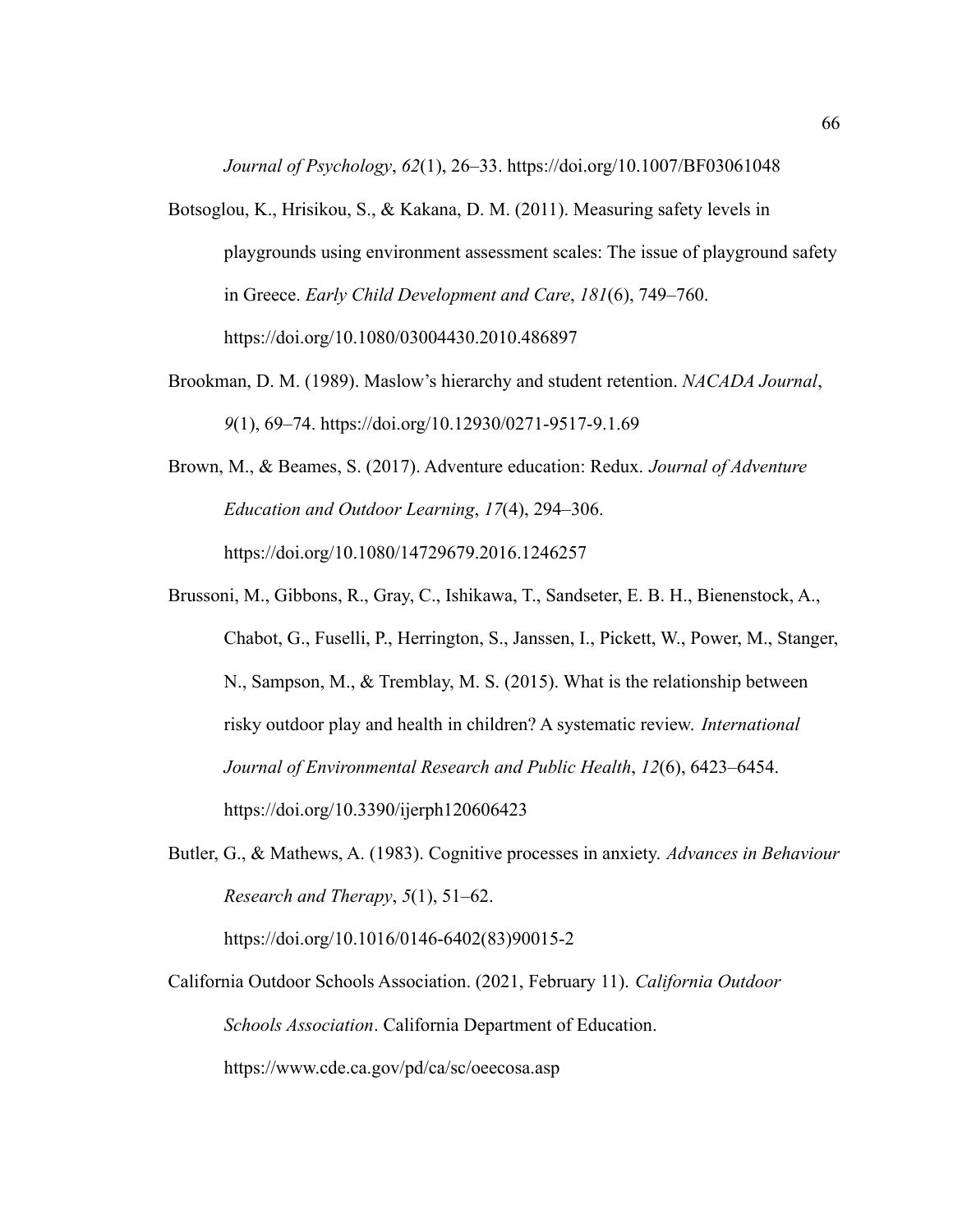- Carter, D. (2016). A nature-based social-emotional approach to supporting young children's holistic development in classrooms with and without walls: The Social-Emotional and Environmental Education Development (SEED) framework. *International Journal of Early Childhood Environmental Education*, *4*(1), 9–24.
- Carter, R. L., & Simmons, B. (2010). The history and philosophy of environmental education. In A. M. Bodzin, B. Shiner Klein, & S. Weaver (Eds.), *The Inclusion of Environmental Education in Science Teacher Education* (pp. 3–16). Springer Netherlands. https://doi.org/10.1007/978-90-481-9222-9\_1
- CASEL. (n.d.). *Our History*. CASEL. Retrieved October 30, 2021, from https://casel.org/about-us/our-history/
- CASEL. (2015). *2015 CASEL guide: Effective social and emotional learning programs: Secondary school edition*.
- CASEL. (2020). *CASEL's SEL Framework*.

https://casel.org/casel-sel-framework-11-2020/

- Children's Play Council. (2002). *More than swings and roundabouts: Planning for outdoor play*. National Children's Bureau.
- Cincera, J., Johnson, B., & Kroufek, R. (2020). Outdoor environmental education programme leaders' theories of experiential learning. *Cambridge Journal of Education*, *50*(6), 729–745. https://doi.org/10.1080/0305764X.2020.1770693
- Coe, H. A. (2017). Embracing risk in the canadian woodlands: Four children's risky play and risk-taking experiences in a canadian forest kindergarten. *Journal of Early*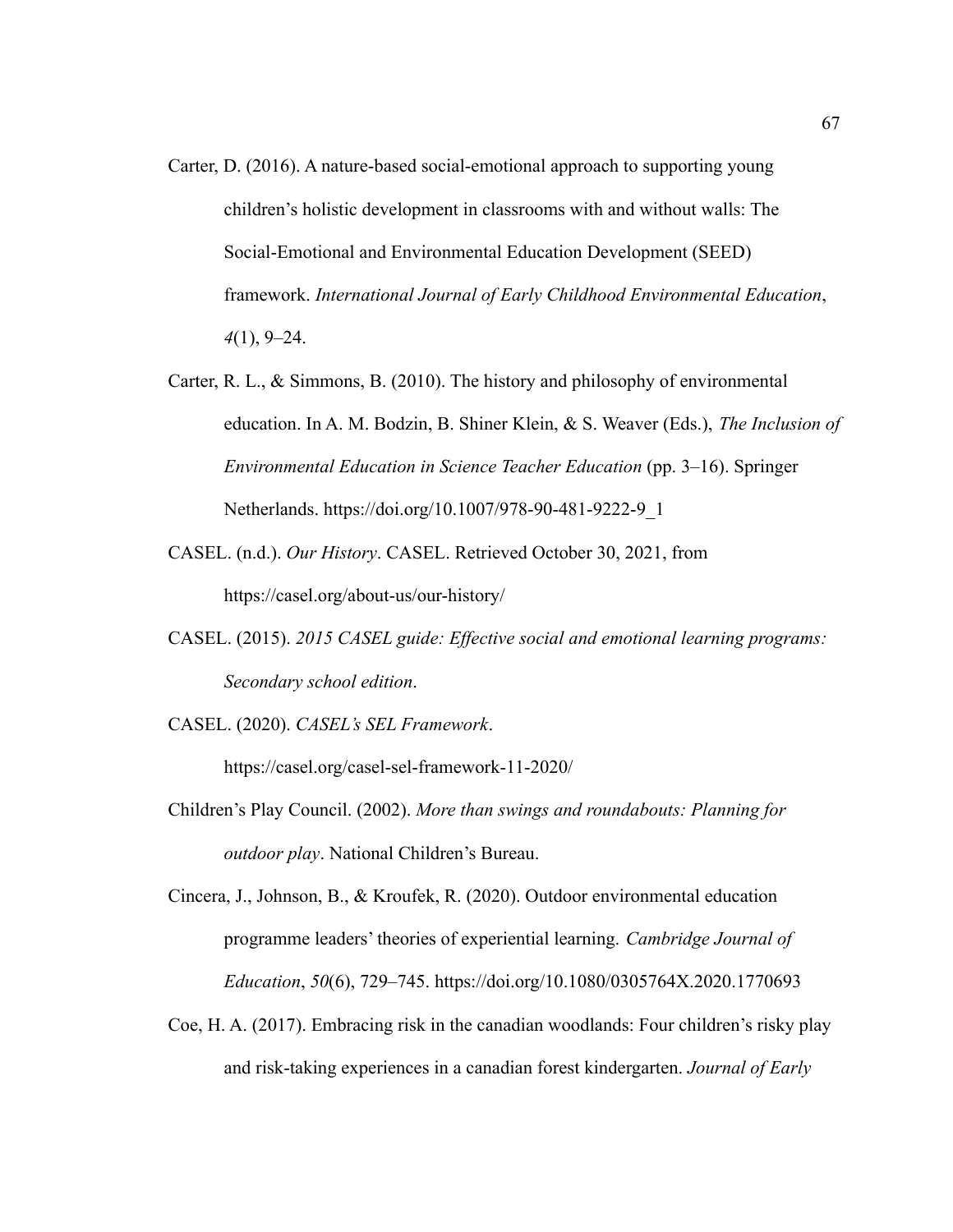*Childhood Research*, *15*(4), 374–388. https://doi.org/10.1177/1476718X15614042

- Coker, J. S., Heiser, E., Taylor, L., & Book, C. (2017). Impacts of experiential learning depth and breadth on student outcomes. *The Journal of Experiential Education*, *40*(1), 5–23. https://doi.org/10.1177/1053825916678265
- Copeland, W. E., Adair, C. E., Smetanin, P., Stiff, D., Briante, C., Colman, I., Fergusson, D., Horwood, J., Poulton, R., Jane Costello, E., & Angold, A. (2013). Diagnostic transitions from childhood to adolescence to early adulthood. *Journal of Child Psychology and Psychiatry*, *54*(7), 791–799. https://doi.org/10.1111/jcpp.12062
- Côté-Lussier, C., Mathieu, M.-È., Barnett, T. A., Côté-Lussier, C., & Mathieu, M.-È. (2015). Independent associations between child and parent perceived neighborhood safety, child screen time, physical activity and BMI: A structural equation modeling approach. *International Journal of Obesity*, *39*(10), 1475–1481. https://doi.org/10.1038/ijo.2015.98
- Curtin, S. C. (2020). *State Suicide Rates Among Adolescents and Young Adults Aged 10–24: United States, 2000–2018* (Volume 69, Number 11; National Vital Statistics Reports, p. 10). National Center for Health Statistics.
- Dalgas-Pelish, P. (2006). Effects of a self-esteem intervention program on school-age children. *Pediatric Nursing*, *32*(4), 341–348.
- D'Amico, A., & Cardaci, M. (2003). Relations among perceived self-efficacy, self-esteem, and school achievement. *Psychological Reports*, *92*(3), 745–754. https://doi.org/10.2466/pr0.2003.92.3.745

Darling-Hammond, L., Hyler, M., & Gardner, M. (2017). *Effective Teacher Professional*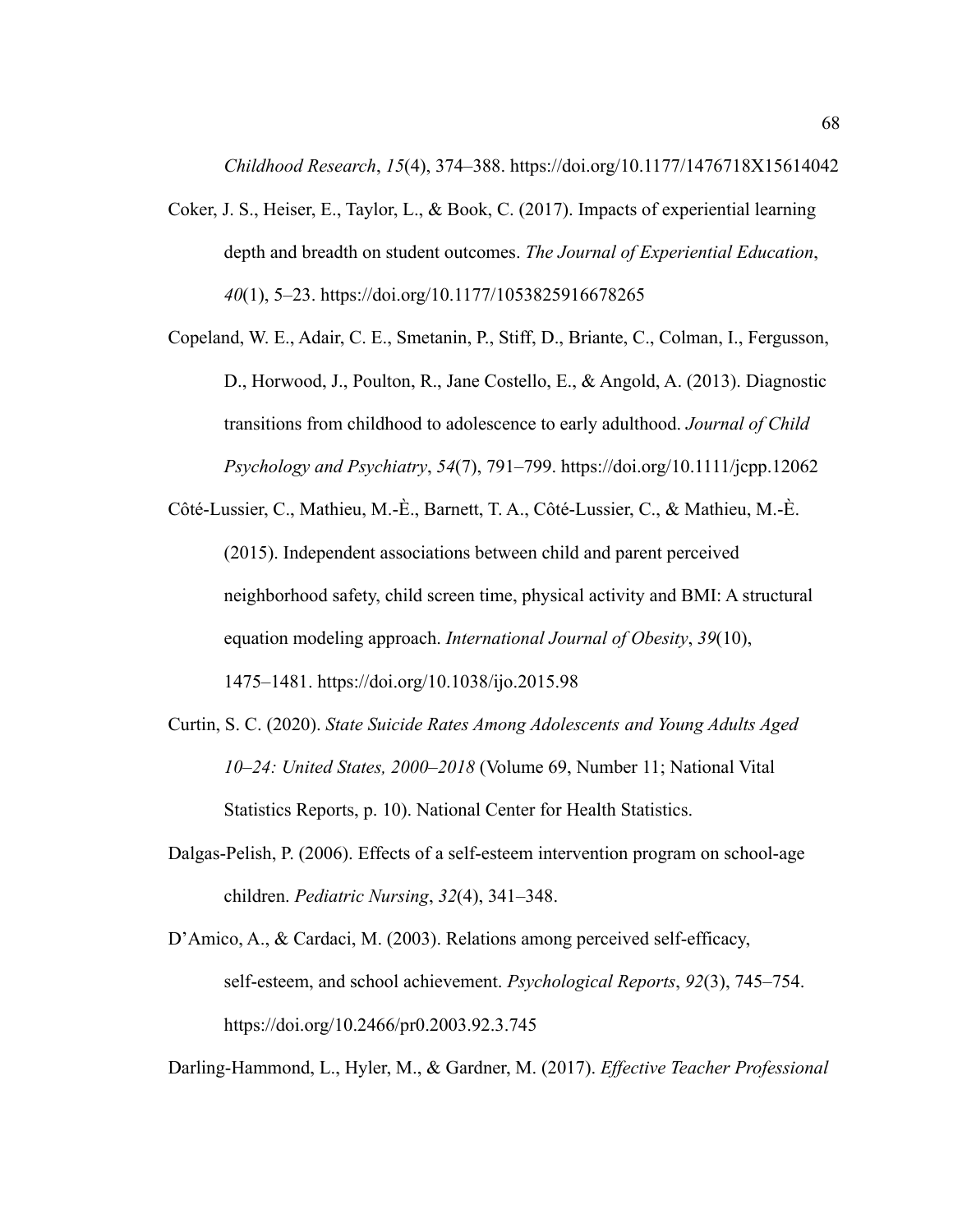*Development*. Learning Policy Institute. https://doi.org/10.54300/122.311

- Davidson, C., Ewert, A., & Chang, Y. (2016). Multiple methods for identifying outcomes of a high challenge adventure activity. *The Journal of Experiential Education*, *39*(2), 164–178. https://doi.org/10.1177/1053825916634116
- Dorfsman, M. I., & Horenczyk, G. (2018). Educational approaches and contexts in the development of a heritage museum. *The Journal of Experiential Education*, *41*(2), 170–186. https://doi.org/10.1177/1053825917740155
- Dusenbury, L., Calin, S., Domitrovich, C., & Weissberg, R. P. (2015). What does evidence-based instruction in social and emotional learning actually look like in practice? A brief on findings from casel's program reviews. In *Collaborative for Academic, Social, and Emotional Learning*. Collaborative for Academic, Social, and Emotional Learning. https://eric.ed.gov/?id=ED574862
- Dusenbury, L., Newman, J. Z., Weissberg, R. P., Goren, P., & Domitrovich, C. E. (2015). The case for preschool through high school state learning standards for SEL. In J. A. Durlak, C. Domitrovich, R. P. Weissberg, & T. P. Gullotta (Eds.), *Handbook of Social and Emotional Learning: Research and Practice* (pp. 532–548). Guilford.
- Eagle Bluff Environmental Learning Center. (n.d.). *Outdoor School: Classes and Curriculum*. Eagle Bluff Environmental Learning Center. Retrieved November 7, 2021, from https://eaglebluffmn.org/outdoor-school/classes-and-curriculum/
- Ewert, A., & Garvey, D. (2007). Philosophy and theory of adventure education. In D. Prouty, J. Panicucci, & R. Collinson (Eds.), *Adventure education: Theory and applications* (pp. 19–32). Human Kinetics.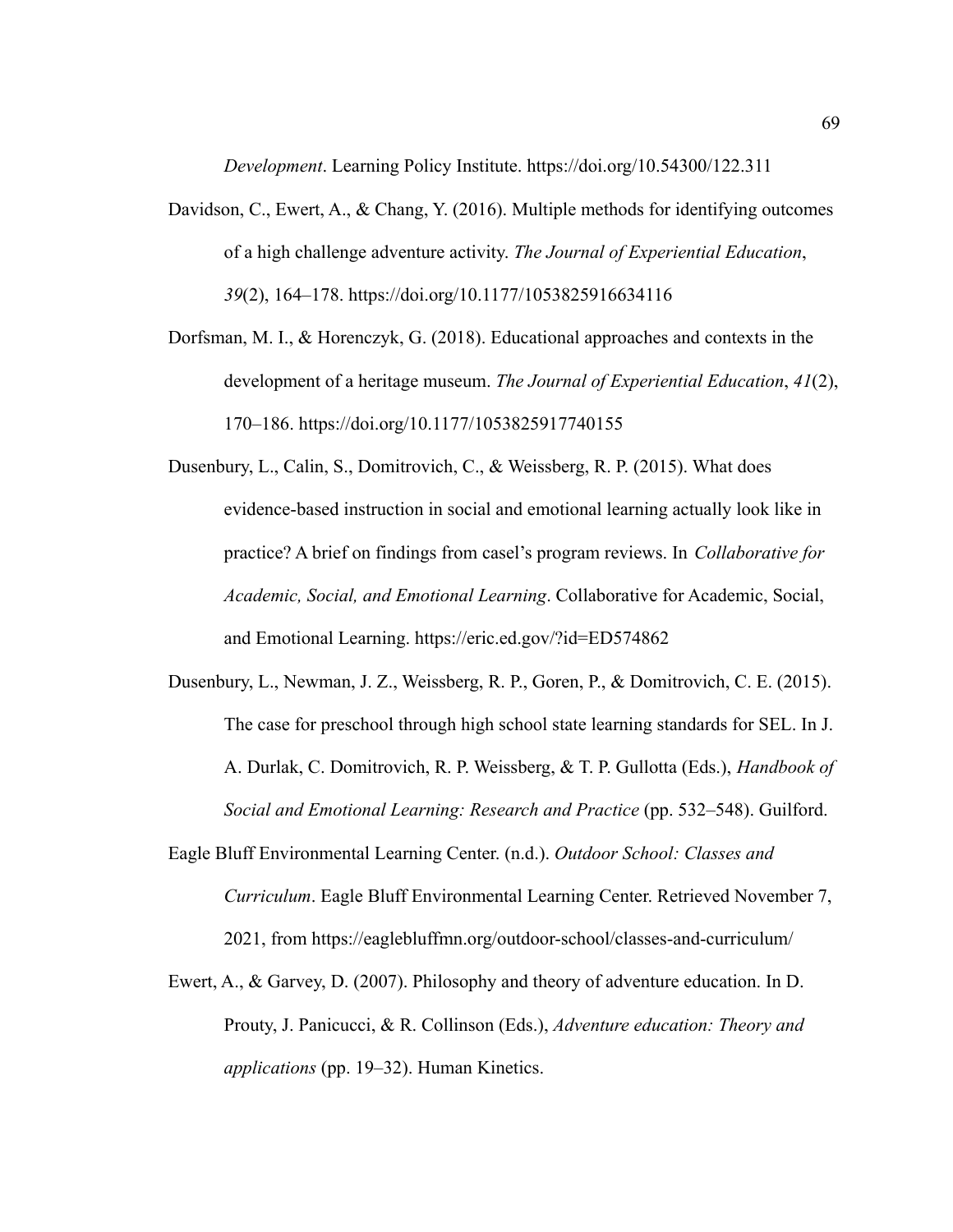https://www.cabdirect.org/cabdirect/abstract/20073088303

- Farmer, J., Knapp, D., & Benton, G. M. (2007). An elementary school environmental education field trip: Long-term effects on ecological and environmental knowledge and attitude development. *The Journal of Environmental Education*, *38*(3), 33–42. https://doi.org/10.3200/JOEE.38.3.33-42
- Fede, J. H., Gorman, K. S., & Cimini, M. E. (2018). Student employment as a model for experiential learning. *The Journal of Experiential Education*, *41*(1), 107–124. https://doi.org/10.1177/1053825917747902
- Fifolt, M., Morgan, A. F., & Burgess, Z. R. (2018). Promoting school connectedness among minority youth through experience-based urban farming. *The Journal of Experiential Education*, *41*(2), 187–203.

https://doi.org/10.1177/1053825917736332

- Fisher, M. H., & Crawford, B. (2020). "From school of crisis to distinguished": Using Maslow's hierarchy in a rural underperforming school. *Rural Educator*, *41*(1), 8–19.
- Fisher, M. H., & Royster, D. (2016). Mathematics teachers' support and retention: Using Maslow's hierarchy to understand teachers' needs. *International Journal of Mathematical Education in Science and Technology*, *47*(7), 993–1008. https://doi.org/10.1080/0020739X.2016.1162333
- Fjørtoft, I. (2001). The natural environment as a playground for children: The impact of outdoor play activities in pre-primary school children. *Early Childhood Education Journal*, *29*(2), 111–117.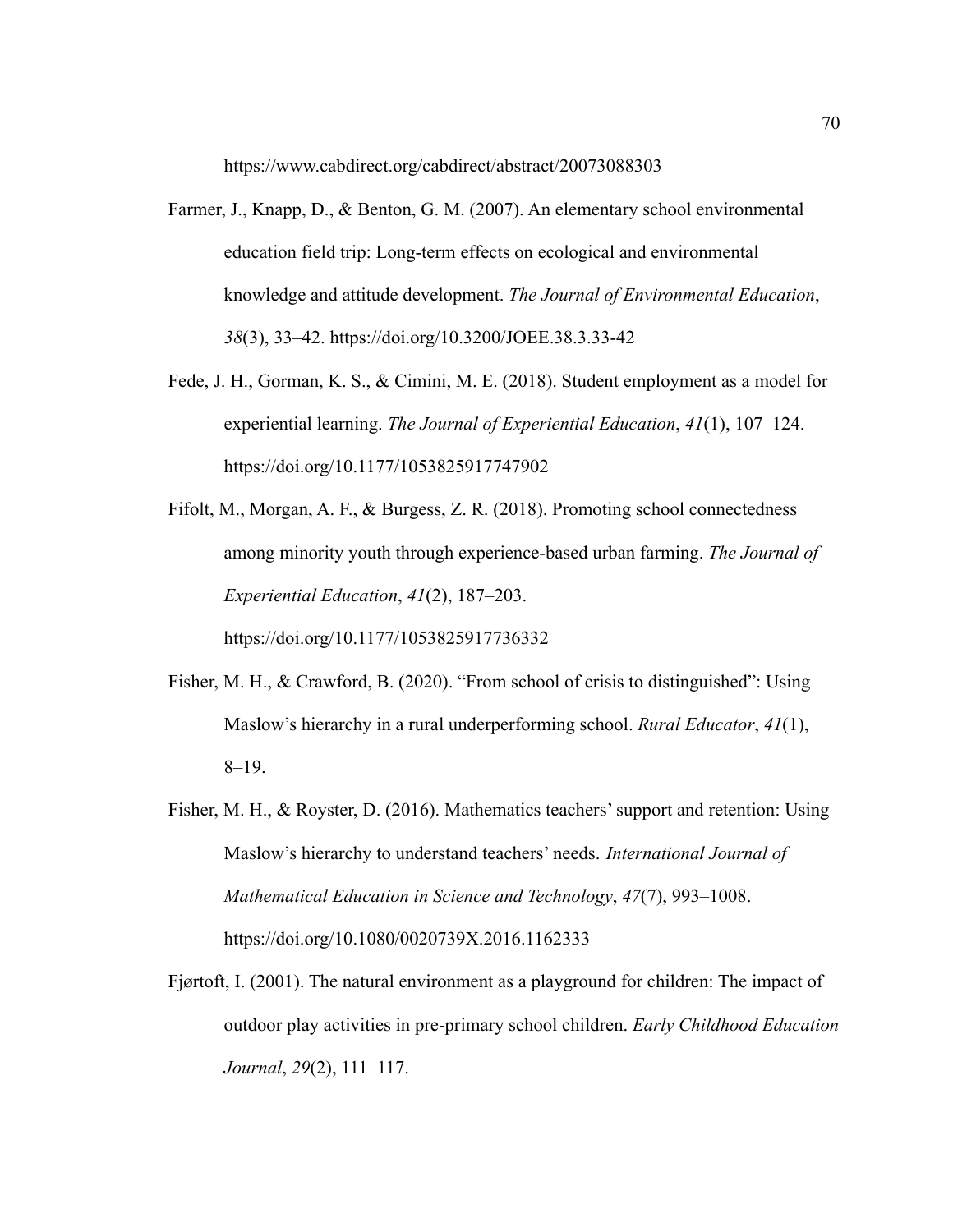- Foundation for Child Development. (2013). *2013 National Child and Youth Well-Being Index*. Foundation for Child Development.
- Friends of Outdoor School. (n.d.). *Statewide Outdoor School Program*. Friends of Outdoor School. Retrieved November 7, 2021, from https://www.friendsofoutdoorschool.org/statewide-ods
- Fűz, N. (2018). Out-of-school learning in Hungarian primary education: Practice and barriers. *The Journal of Experiential Education*, *41*(3), 277–294. https://doi.org/10.1177/1053825918758342
- Gibbons, S., Ebbeck, V., Gruno, J., & Battey, G. (2018). Impact of adventure-based approaches on the self-conceptions of middle school physical education students. *The Journal of Experiential Education*, *41*(2), 220–232. https://doi.org/10.1177/1053825918761996
- Green, E. J., & Kolos, A. C. (2010). Facilitating self-esteem in elementary school-aged children: A child-centered play therapy approach. In *Self-esteem across the lifespan: Issues and interventions* (pp. 49–61). Routledge/Taylor & Francis Group.
- Green, G., Hayes, C., Dickinson, D., Whittaker, A., & Gilheany, B. (2002). The role and impact of social relationships upon well-being reported by mental health service users: A qualitative study. *Journal of Mental Health (Abingdon, England)*, *11*(5), 565–579. <https://doi.org/10.1080/09638230020023912>
- Grow Outside. (n.d.). *About*. Grow Outside. Retrieved April 10, 2022, fro[m](https://grow-outside.org/overview/about/) <https://grow-outside.org/overview/about/>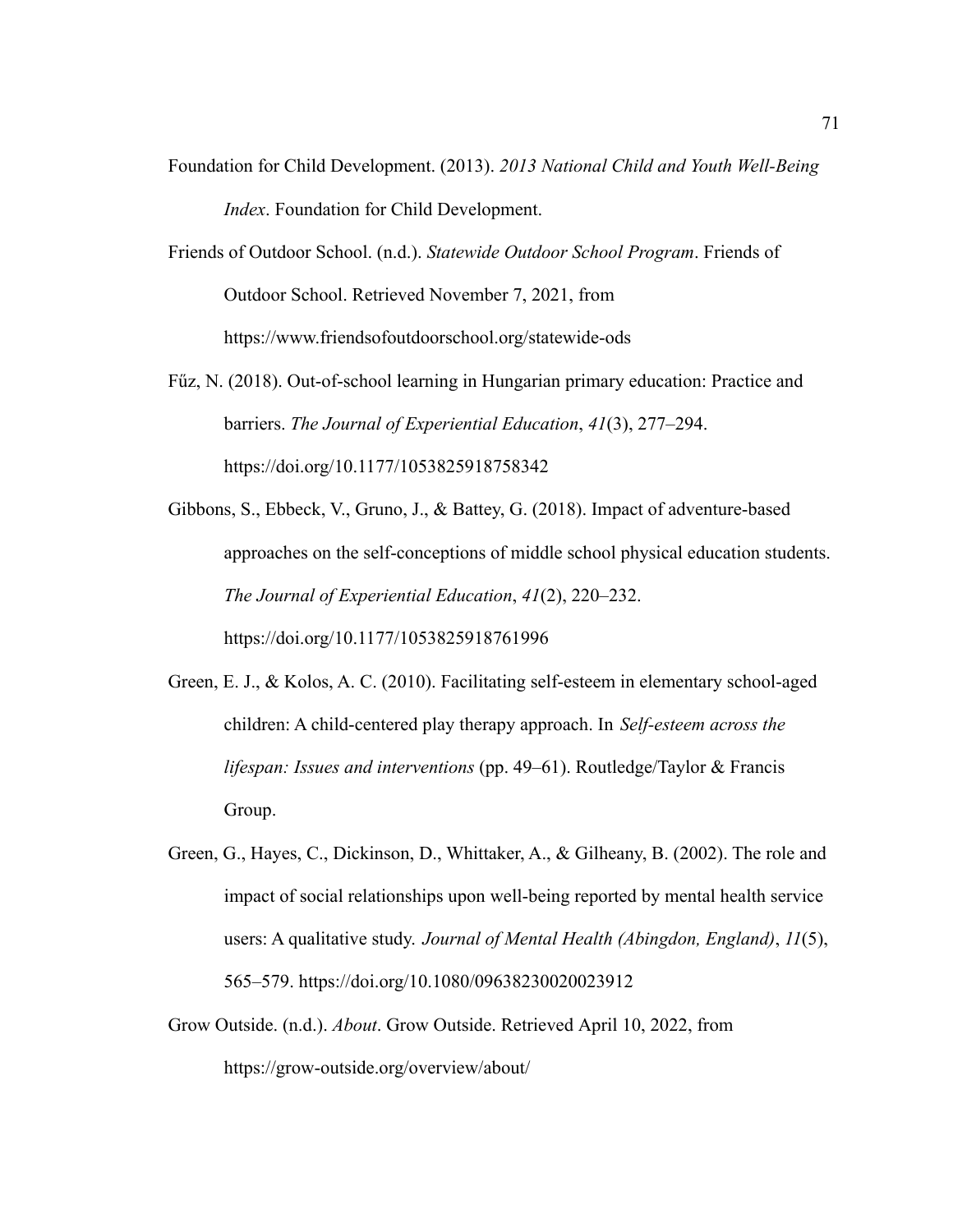- Halpern, R., & Figueiras, A. C. M. (2004). Environmental influences on child mental health. *Jornal De Pediatria*, *80*(2 Suppl), S104-110. https://doi.org/10.2223/1174
- Hattie, J., Marsh, H. W., Neill, J. T., & Richards, G. E. (1997). Adventure education and outward bound: Out-of-class experiences that make a lasting difference. *Review of Educational Research*, *67*(1), 43–87. https://doi.org/10.3102/00346543067001043
- Hendy, H. M., Eggen, D., Gustitus, C., McLeod, K. C., & Ng, P. (2003). Decision to leave scale: Perceived reasons to stay in or leave violent relationships. *Psychology of Women Quarterly*, *27*(2), 162–173. https://doi.org/10.1111/1471-6402.00096
- Heras, R., Medir, R. M., & Salazar, O. (2020). Children's perceptions on the benefits of school nature field trips. *Education 3-13*, *48*(4), 379–391. https://doi.org/10.1080/03004279.2019.1610024
- Hofmann, S. G., & DiBartolo, P. M. (Eds.). (2014). *Social Anxiety: Clinical, Developmental, and Social Perspectives* (3rd ed.). Elsevier Science & Technology.
- Hou, S.-I., & Pereira, V. (2017). Measuring infusion of service-learning on student program development and implementation competencies. *The Journal of Experiential Education*, *40*(2), 170–186.

https://doi.org/10.1177/1053825917699518

Humberstone, B., & Stan, I. (2011). Outdoor learning: Primary pupils' experiences and teachers' interaction in outdoor learning. *Education 3-13*, *39*(5), 529–540. https://doi.org/10.1080/03004279.2010.487837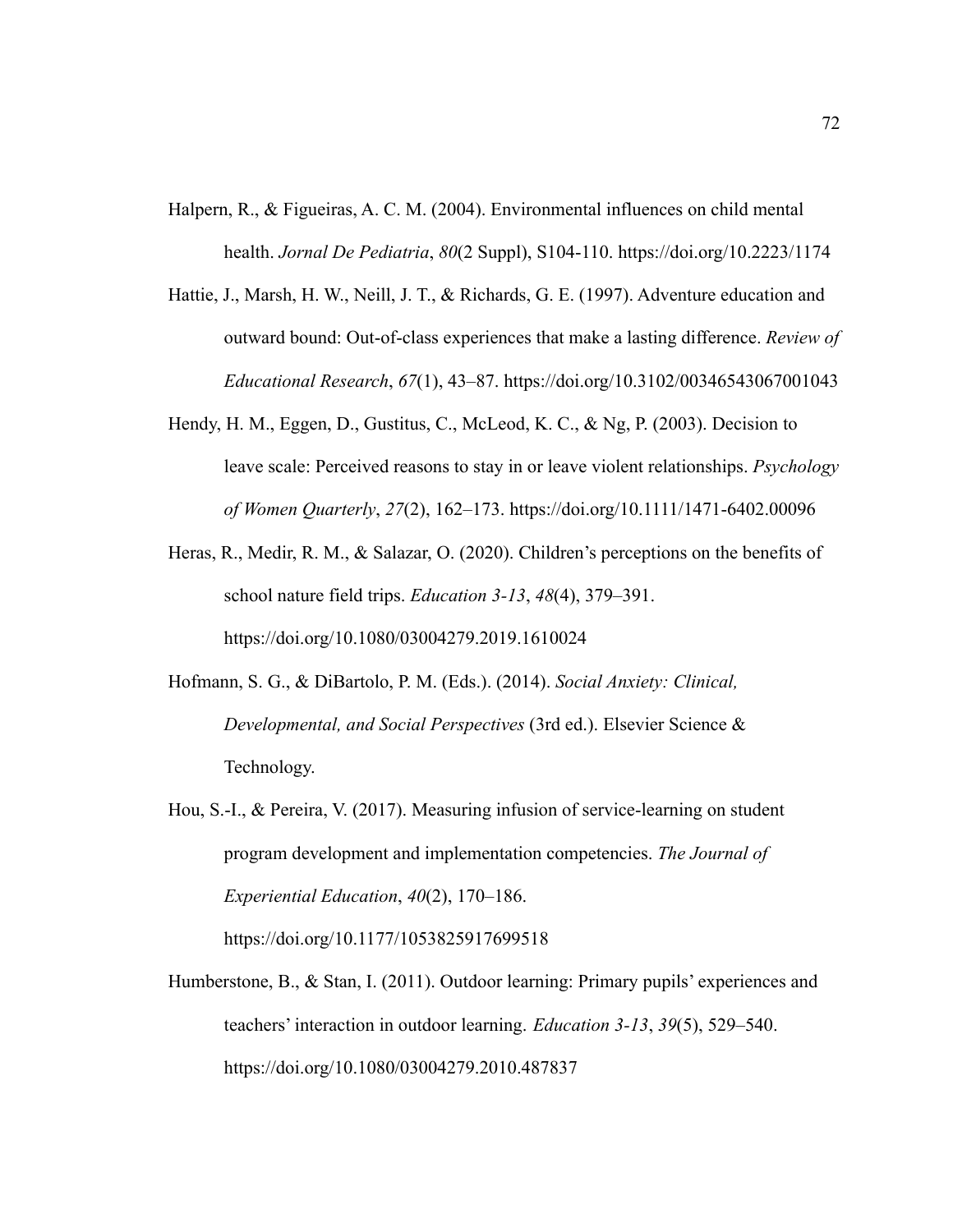Ingen, D. J. van, Freiheit, S. R., Steinfeldt, J. A., Moore, L. L., Wimer, D. J., Knutt, A. D., Scapinello, S., & Roberts, A. (2015). Helicopter parenting: The effect of an overbearing caregiving style on peer attachment and self-efficacy. *Journal of College Counseling*, *18*(1), 7–20.

https://doi.org/10.1002/j.2161-1882.2015.00065.x

- Isaak, J., Devine, M., Gervich, C., & Gottschall, R. (2018). Are we experienced? Reflections on the SUNY experiential learning mandate. *The Journal of Experiential Education*, *41*(1), 23–38. https://doi.org/10.1177/1053825917740377
- Karoff, M., Tucker, A. R., Alvarez, T., & Kovacs, P. (2017). Infusing a peer-to-peer support program with adventure therapy for adolescent students with autism spectrum disorder. *The Journal of Experiential Education*, *40*(4), 394–408. https://doi.org/10.1177/1053825917727551
- Katja, K., & Katarina, H. (2013). Analysis of learning environment factors based on Maslow's hierarchy of needs. *Revija Za Elementarno Izobraževanje*, *6*(2–3), 173.
- Kemple, K. M., Oh, J., Kenney, E., & Smith-Bonahue, T. (2016). The power of outdoor play and play in natural environments. *Childhood Education*, *92*(6), 446–454. https://doi.org/10.1080/00094056.2016.1251793

Kenrick, D. T., Griskevicius, V., Neuberg, S. L., & Schaller, M. (2010). Renovating the pyramid of needs: Contemporary extensions built upon ancient foundations. *Perspectives on Psychological Science : A Journal of the Association for Psychological Science*, *5*(3), 292–314. https://doi.org/10.1177/1745691610369469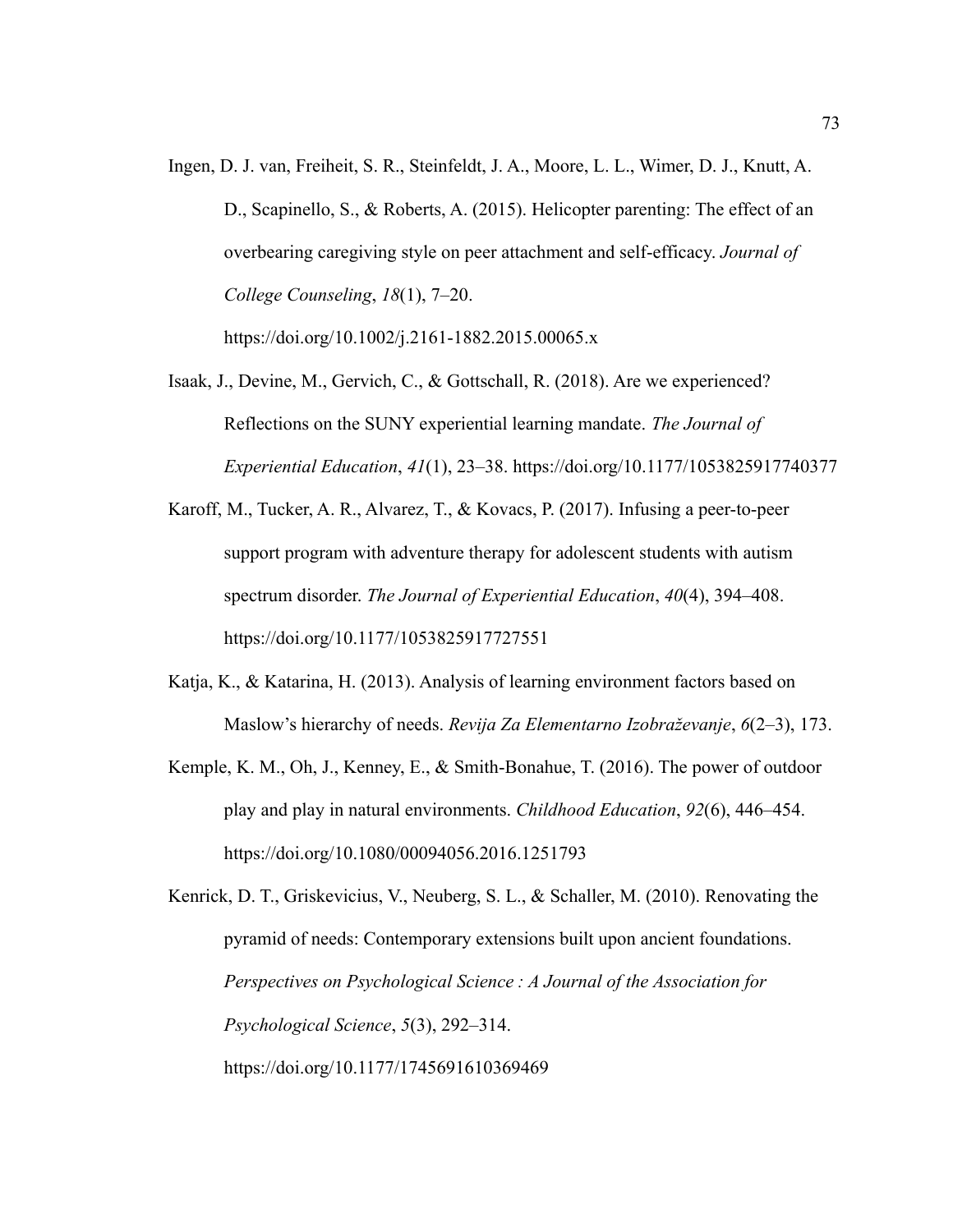- Khazanchi, R., Khazanchi, P., Mehta, V., & Tuli, N. (2021). Incorporating social-emotional learning to build positive behaviors. *Kappa Delta Pi Record*, *57*(1), 11–17. https://doi.org/10.1080/00228958.2021.1851581
- Knight, S. (2011). *Risk & Adventure in Early Years Outdoor Play: Learning from Forest Schools*. SAGE.
- Kolb, D. A. (1984). *Experiential learning: Experience as the source of learning and development*. Prentice-Hall.
- Kunz, J., & Kalil, A. (1999). Self-esteem, self-efficacy, and welfare use. *Social Work Research*, *23*(2), 119–126. https://doi.org/10.1093/swr/23.2.119
- Larouche, M.-N., Galand, B., & Bouffard, T. (2008). The illusion of scholastic incompetence and peer acceptance in primary school. *European Journal of Psychology of Education*, *23*(1), 25–39. https://doi.org/10.1007/BF03173138
- Little, H. (2006). Children's risk-taking behaviour: Implications for early childhood policy and practice. *International Journal of Early Years Education*, *14*(2), 141–154. https://doi.org/10.1080/09669760600661427
- Little, H., & Wyver, S. (2008). Outdoor play: Does avoiding the risks reduce the benefits? *Australasian Journal of Early Childhood*, *33*(2), 33–40. https://doi.org/10.1177/183693910803300206
- Liu, C., & Wu, Q. (Eds.). (2015). *A Study of Farmers' Rationality Based on Maslow's Hierarchy of Needs*. https://doi.org/10.22004/ag.econ.240739
- Lorian, C. N., & Grisham, J. R. (2010). The safety bias: Risk-avoidance and social anxiety pathology. *Behaviour Change*, *27*(1), 29–41.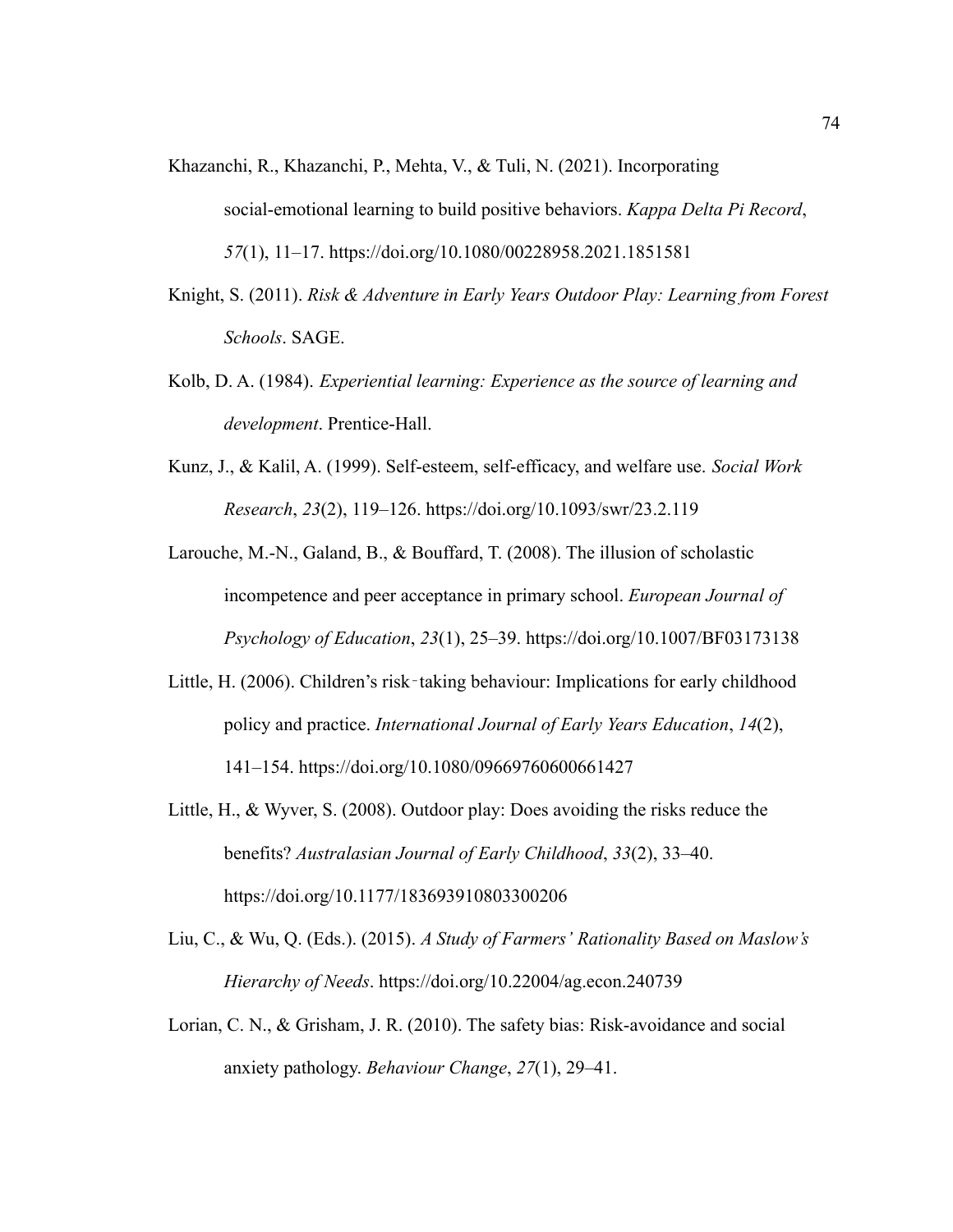https://doi.org/10.1375/bech.27.1.29

Lorian, C. N., & Grisham, J. R. (2011). Clinical implications of risk aversion: An online study of risk-avoidance and treatment utilization in pathological anxiety. *Journal of Anxiety Disorders*, *25*(6), 840–848.

https://doi.org/10.1016/j.janxdis.2011.04.008

- Malone, K. (2001). Children, youth and sustainable cities. *Local Environment*, *6*(1), 5–12. https://doi.org/10.1080/13549830120024215
- Maner, J. K., Richey, J. A., Cromer, K., Mallott, M., Lejuez, C. W., Joiner, T. E., & Schmidt, N. B. (2007). Dispositional anxiety and risk-avoidant decision-making. *Personality and Individual Differences*, *42*(4), 665–675. https://doi.org/10.1016/j.paid.2006.08.016
- Maner, J. K., & Schmidt, N. B. (2006). The role of risk avoidance in anxiety. *Behavior Therapy*, *37*(2), 181–189. https://doi.org/10.1016/j.beth.2005.11.003
- Margolin, S. (2007). Non-aggressive isolated and rejected students: School social work interventions to help them. *School Social Work Journal*, *32*(1), 46–66.
- Maslow, A. H. (1943). A theory of human motivation. *Psychological Review*, *50*(4), 370–396. https://doi.org/10.1037/h0054346

Maslow, A. H. (1981). *Motivation And Personality* (3rd ed.). Harper and Row.

McDowell Environmental Center. (n.d.). *Classes, Curriculum & Standards*. Camp McDowell. Retrieved November 7, 2021, from https://campmcdowell.org/classes-curriculum-standards

Miles, J. C., & Priest, S. (1990). *Adventure education*. Venture Pub.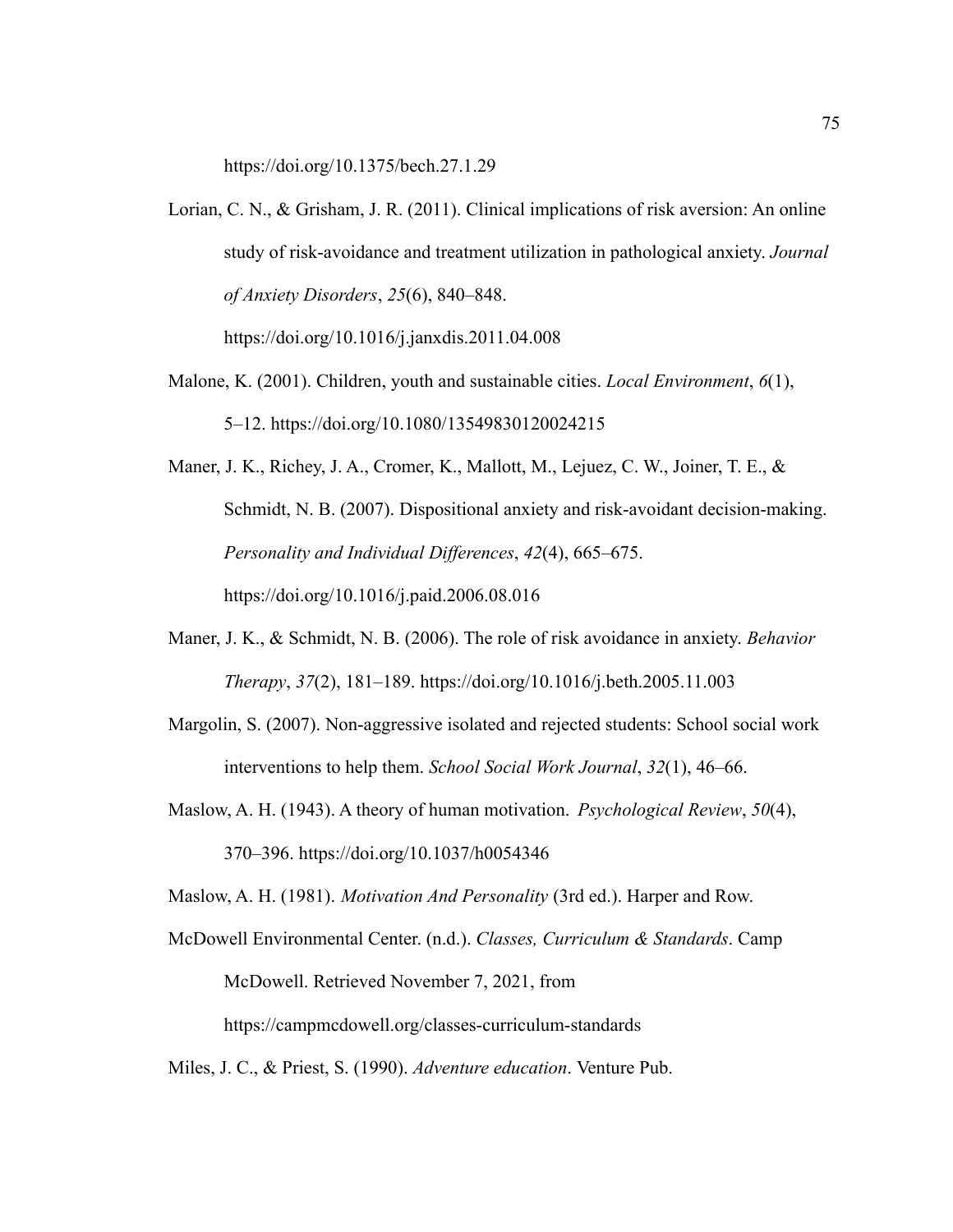Morris, T. H. (2020). Experiential learning – a systematic review and revision of Kolb's model. *Interactive Learning Environments*, *28*(8), 1064–1077. https://doi.org/10.1080/10494820.2019.1570279

Moyles, J. (2012). *A-Z of Play in Early Childhood*. McGraw-Hill Education.

- Muris, P., & van der Heiden, S. (2006). Anxiety, depression, and judgments about the probability of future negative and positive events in children. *Journal of Anxiety Disorders*, *20*(2), 252–261. https://doi.org/10.1016/j.janxdis.2004.12.001
- Myers, J. E., Willse, J. T., & Villalba, J. A. (2011). Promoting self-esteem in adolescents: The influence of wellness factors. *Journal of Counseling and Development*, *89*(1), 28–36. https://doi.org/10.1002/j.1556-6678.2011.tb00058.x
- Mygind, E. (2009). A comparison of childrens' statements about social relations and teaching in the classroom and in the outdoor environment. *Journal of Adventure Education and Outdoor Learning*, *9*(2), 151–169. https://doi.org/10.1080/14729670902860809
- Mygind, L., Kjeldsted, E., Hartmeyer, R., Mygind, E., Bølling, M., & Bentsen, P. (2019). Mental, physical and social health benefits of immersive nature-experience for children and adolescents: A systematic review and quality assessment of the evidence. *Health & Place*, *58*, 102136.

https://doi.org/10.1016/j.healthplace.2019.05.014

Nassar-McMillan, S. C., & Cashwell, C. S. (1997). Building self-esteem of children and adolescents through adventure-based counseling. *The Journal of Humanistic Education and Development*, *36*(2), 59–67.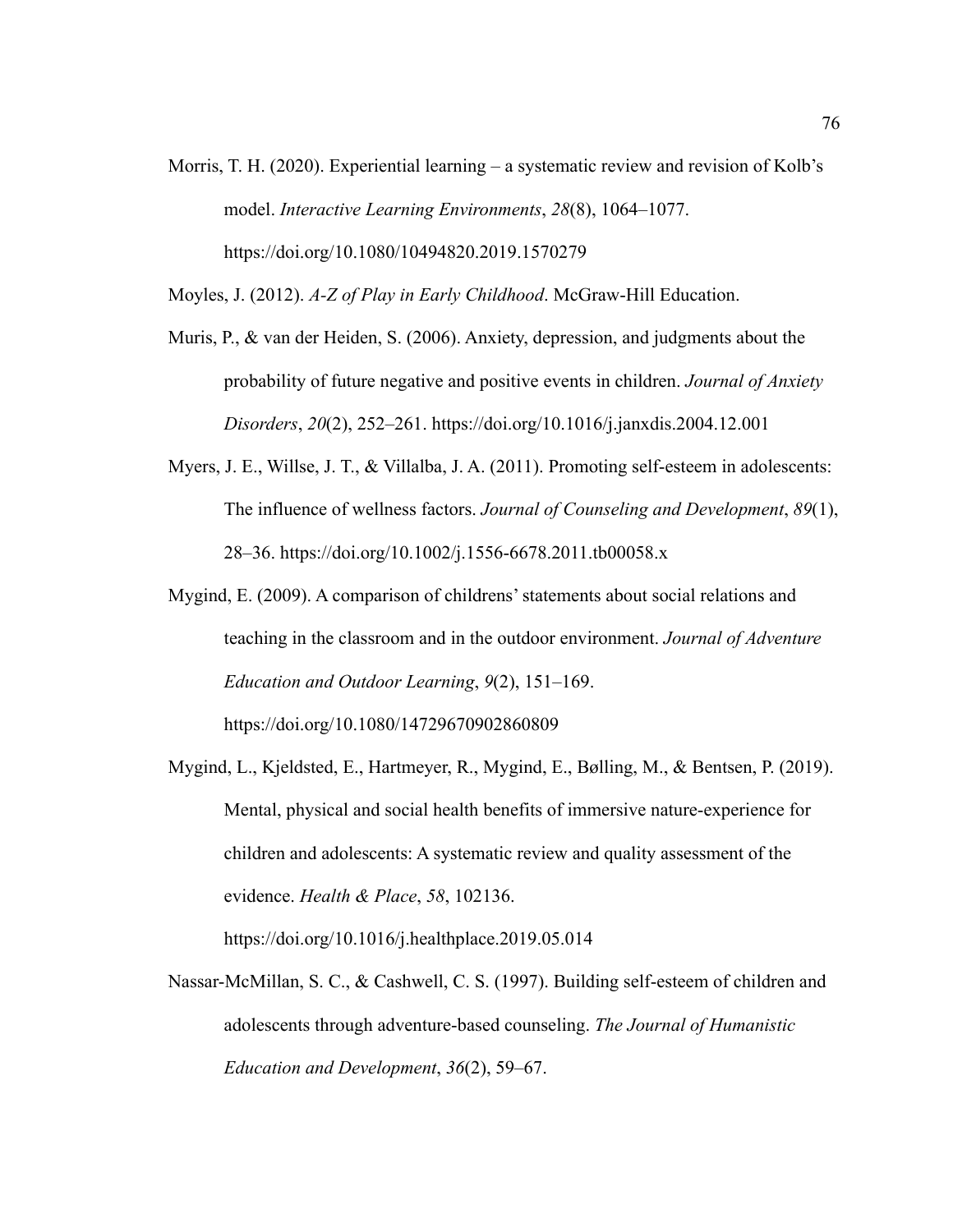https://doi.org/10.1002/j.2164-4683.1997.tb00373.x

National Center for Health Statistics. (n.d.). *Underlying Cause of Death 1999-2019*. Centers for Disease Control and Prevention. Retrieved November 6, 2021, from http://wonder.cdc.gov/ucd-icd10.html

National Highway Traffic Safety Administration. (1995). *Traffic Safety Facts: 1994* (DOT HS 813 079). U.S. Department of Transportation.

https://crashstats.nhtsa.dot.gov/#!/#%2FDocumentTypeList%2F11

- National Highway Traffic Safety Administration. (2021). *Pedestrians* (DOT HS 813 079; Traffic Safety Facts: 2019 Data). U.S. Department of Transportation. https://crashstats.nhtsa.dot.gov/#!/#%2FDocumentTypeList%2F11
- North American Association for Environmental Education. (2015, May 19). *About EE and Why It Matters*. NAAEE.

https://naaee.org/about-us/about-ee-and-why-it-matters

North Cascades Institute. (n.d.). *Curriculum*. North Cascades Institute. Retrieved November 7, 2021, from

https://ncascades.org/signup/schools/mountain-school/curriculum

- Ollendick, T. H., Shortt, A. L., & Sander, J. B. (2008). Internalizing disorders in children and adolescents. In *Psychopathology: Foundations for a contemporary understanding, 2nd ed* (pp. 375–399). Routledge/Taylor & Francis Group.
- Pailing, A. N., & Reniers, R. L. E. P. (2018). Depressive and socially anxious symptoms, psychosocial maturity, and risk perception: Associations with risk-taking behaviour. *PLoS ONE*, *13*(8), 1–16. https://doi.org/10.1371/journal.pone.0202423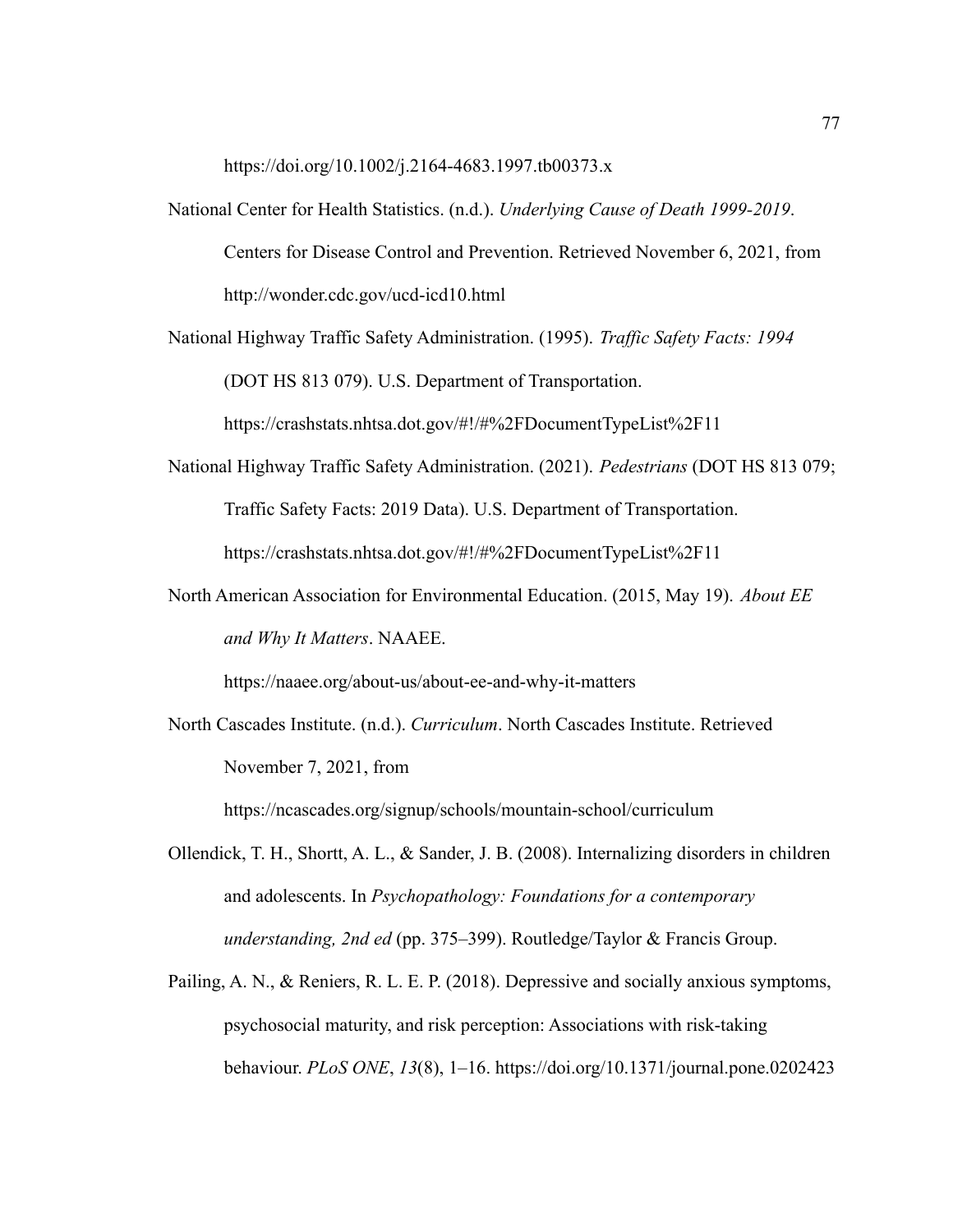Parodi, K. B., Holt, M. K., Green, J. G., Porche, M. V., Koenig, B., & Xuan, Z. (2021). Time trends and disparities in anxiety among adolescents, 2012-2018. *Social Psychiatry and Psychiatric Epidemiology*. https://doi.org/10.1007/s00127-021-02122-9

Pellegrini, A. D., & Bjorklund, D. F. (2004). The ontogeny and phylogeny of children's object and fantasy play. *Human Nature*, *15*(1), 23–43. https://doi.org/10.1007/s12110-004-1002-z

- Reicher, H., & Matischek-Jauk, M. (2019). Depressive adolescents at risk of social exclusion: The potentials of social-emotional learning in schools. *Improving Schools*, *22*(1), 43–54. https://doi.org/10.1177/1365480218763845
- Reniers, R. L. E. P., Murphy, L., Lin, A., Bartolomé, S. P., & Wood, S. J. (2016). Risk perception and risk-taking behaviour during adolescence: The influence of personality and gender. *PLoS ONE*, *11*(4), 1–14. https://doi.org/10.1371/journal.pone.0153842
- Richards, D., Caldwell, P. H. Y., & Go, H. (2015). Impact of social media on the health of children and young people. *Journal of Paediatrics and Child Health*, *51*(12), 1152–1157. https://doi.org/10.1111/jpc.13023
- Rigby, K., & Cox, I. (1996). The contribution of bullying at school and low self-esteem to acts of delinquency among Australian teenagers. *Personality and Individual Differences*, *21*(4), 609–612. https://doi.org/10.1016/0191-8869(96)00105-5
- Rivkin, M. S. (1995). *The great outdoors: Restoring children's right to play outside*. National Association for the Education of Young Children.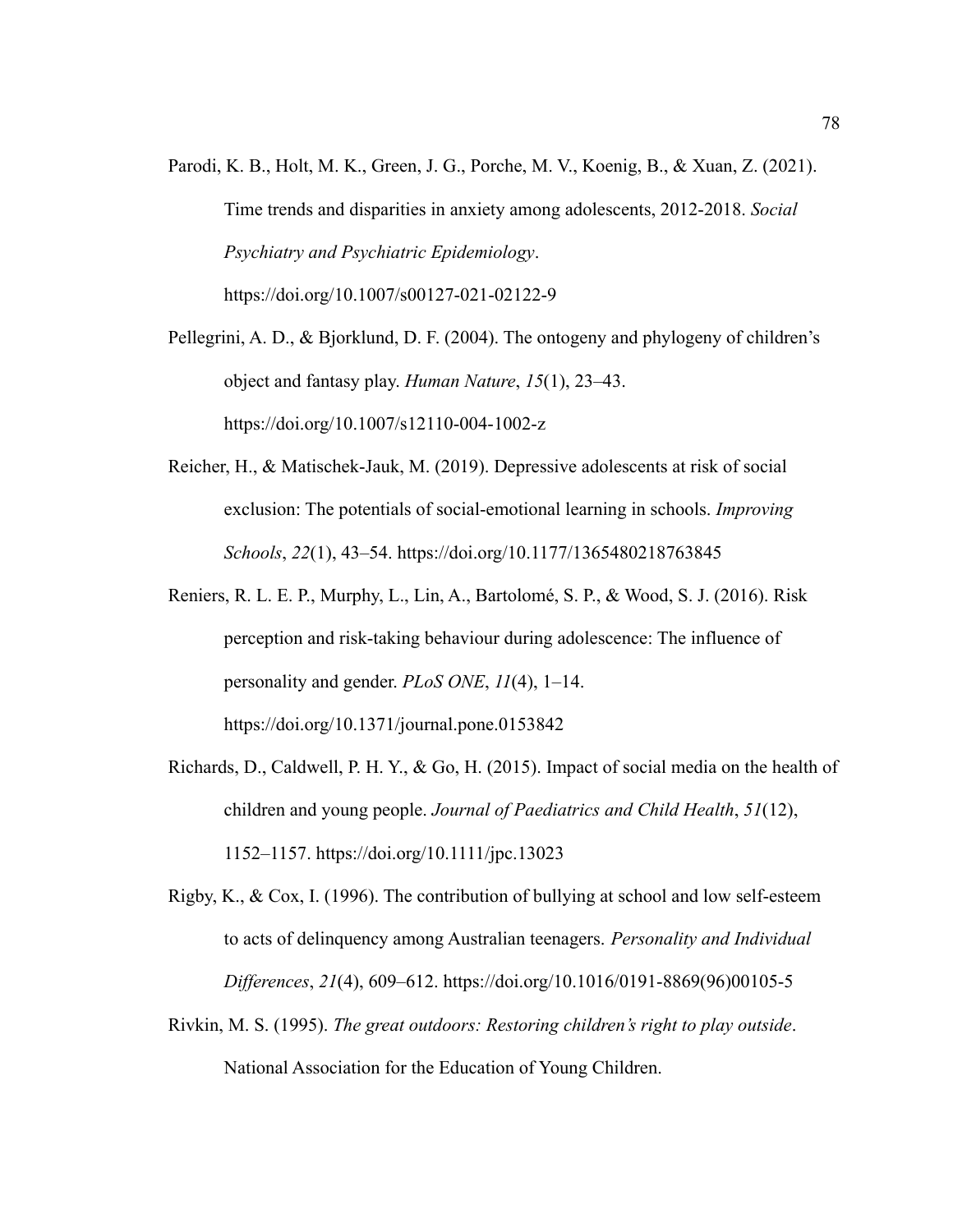- Sandseter, E. B. H. (2007). Categorising risky play—How can we identify risk-taking in children's play? *European Early Childhood Education Research Journal*, *15*(2), 237–252. https://doi.org/10.1080/13502930701321733
- Sandseter, E. B. H. (2009). Characteristics of risky play. *Journal of Adventure Education and Outdoor Learning*, *9*(1), 3–21. https://doi.org/10.1080/14729670802702762
- Schweizer, S. (2009). *Under the Sky: Playing, Working, and Enjoying Adventures in the Open Air, a Handbook for Parents, Carers, and Teachers*. Rudolf Steiner Press.
- Seaman, J., Brown, M., & Quay, J. (2017). The evolution of experiential learning theory: Tracing lines of research in the JEE. *The Journal of Experiential Education*, *40*(4), NP1–NP21. https://doi.org/10.1177/1053825916689268
- Searcy, Y. D. (2007). Placing the horse in front of the wagon: Toward a conceptual understanding of the development of self-esteem in children and adolescents. *Child and Adolescent Social Work Journal*, *24*(2), 121–131. https://doi.org/10.1007/s10560-006-0070-9
- Shore, R. (1997). *Rethinking the brain: New insights into early development*. Families and Work Institute.
- Skenazy, L. (2021). *Free Range Kids: How Parents and Teachers can Let Go and Let Grow* (2nd ed.). Jossey-Bass.
- Slee, V., & Allan, J. F. (2019). Purposeful outdoor learning empowers children to deal with school transitions. *Sports (Basel, Switzerland)*, *7*(6), E134. https://doi.org/10.3390/sports7060134

Stephenson, A. (2003). Physical risk-taking: Dangerous or endangered? *Early Years*,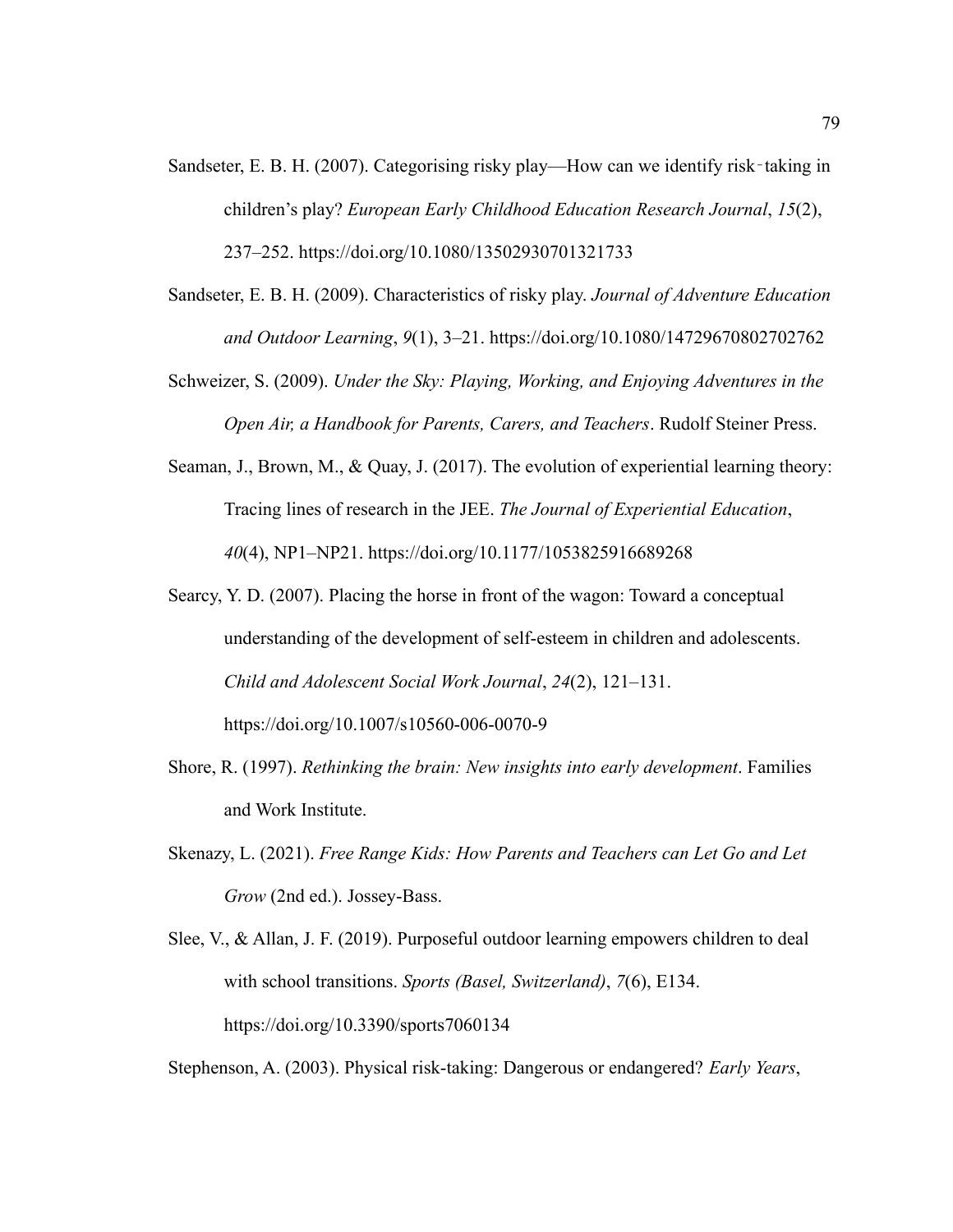*23*(1), 35–43. https://doi.org/10.1080/0957514032000045573

- Stover, S. (2013). Odd alliances: Working theories on 'unintended consequences' of early childhood education in Aotearoa, New Zealand. *Australasian Journal of Early Childhood*, *38*(3), 4–8. https://doi.org/10.1177/183693911303800302
- Taylor, A. F., Kuo, F. E., & Sullivan, W. C. (2001). Coping with add: The surprising connection to green play settings. *Environment and Behavior*, *33*(1), 54–77. https://doi.org/10.1177/00139160121972864
- Taylor, A. F., Wiley, A., Kuo, F. E., & Sullivan, W. C. (1998). Growing up in the inner city: green spaces as places to grow. *Environment and Behavior*, *30*(1), 3–27. https://doi.org/10.1177/0013916598301001
- Taylor, R. D., Oberle, E., Durlak, J. A., & Weissberg, R. P. (2017). Promoting positive youth development through school‐based social and emotional learning interventions: A meta‐analysis of follow‐up effects. *Child Development*, *88*(4), 1156–1171. https://doi.org/10.1111/cdev.12864
- Thapa, A., Cohen, J., Guffey, S., & Higgins-D'Alessandro, A. (2013). A review of school climate research. *Review of Educational Research*, *83*(3), 357–385. https://doi.org/10.3102/0034654313483907

Tillmann, S., Tobin, D., Avison, W., & Gilliland, J. (2018). Mental health benefits of interactions with nature in children and teenagers: A systematic review. *Journal of Epidemiology and Community Health*, *72*(10), 958–966. https://doi.org/10.1136/jech-2018-210436

Tiplady, L. S. E., & Menter, H. (2021). Forest school for wellbeing: An environment in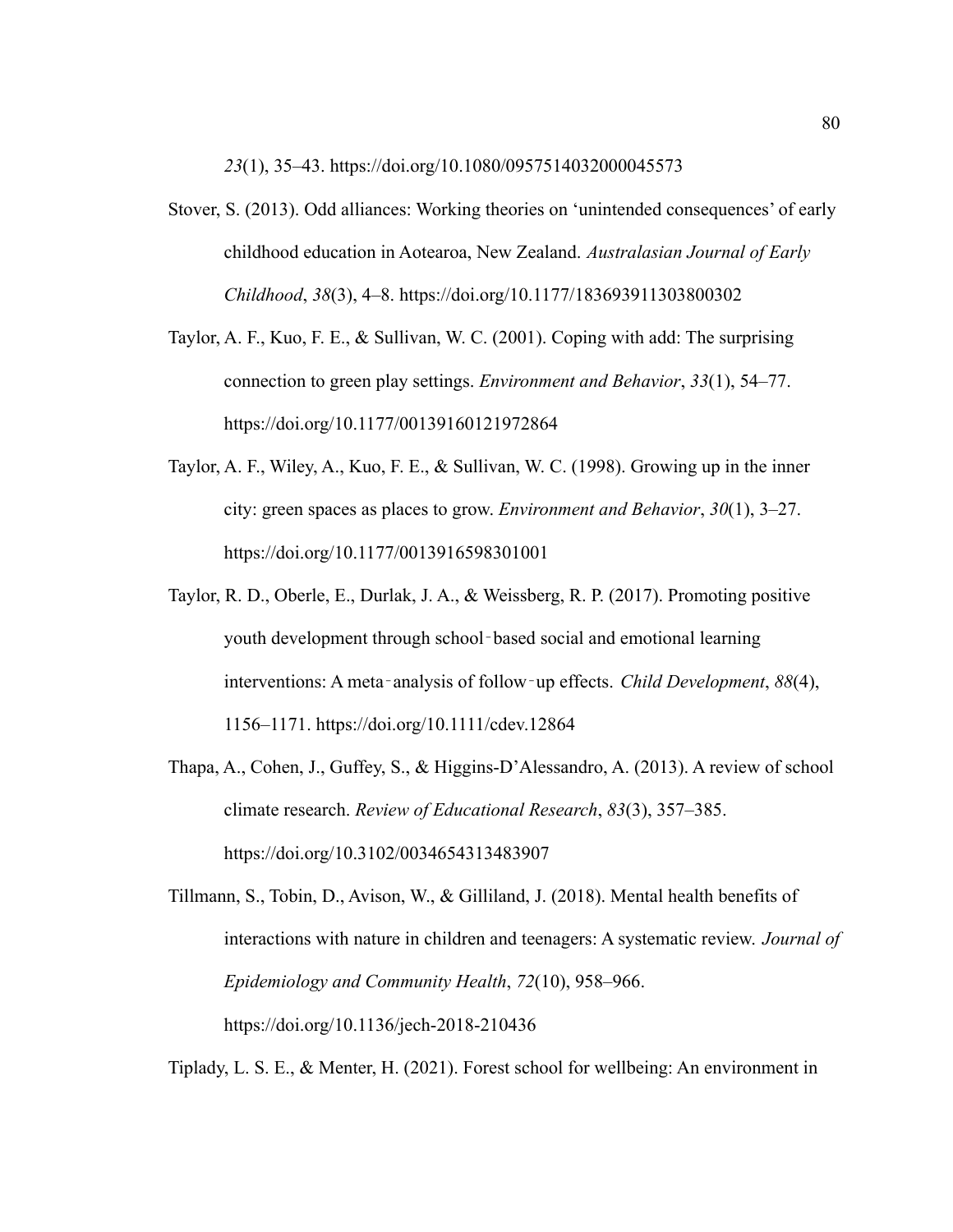which young people can 'take what they need.' *Journal of Adventure Education and Outdoor Learning*, *21*(2), 99–114. https://doi.org/10.1080/14729679.2020.1730206

Turner, S. G., Kaplan, C. P., Zayas, L., & Ross, R. E. (2002). Suicide attempts by adolescent latinas: An exploratory study of individual and family correlates. *Child & Adolescent Social Work Journal*, *19*(5), 357–374. https://doi.org/10.1023/A:1020270430436

- Twenge, J. M. (2000). The age of anxiety? The birth cohort change in anxiety and neuroticism, 1952–1993. - PsycNET. *Journal of Personality and Social Psychology*, *79*(6), 1007–1021.
- Twenge, J. M., & Campbell, W. K. (2001). Age and birth cohort differences in self-esteem: A cross-temporal meta-analysis. *Personality and Social Psychology Review*, *5*(4), 321–344. https://doi.org/10.1207/S15327957PSPR0504\_3
- US Consumer Product Safety Commission. (2008). *Public Playground Safety Handbook*. DIANE Publishing.
- US EPA, O. (2012, December 13). *What is Environmental Education?* [Overviews and Factsheets]. https://www.epa.gov/education/what-environmental-education
- Vernon, M. E. L., Green, J. A., & Frothingham, T. E. (1983). Teenage pregnancy: A prospective study of self-esteem and other sociodemographic factors. *Pediatrics*, *72*(5), 632–635.
- Victoira, P., Andrews, J. J. W., & Nordstokke, D. (2021). Peer victimization and anxiety in youth: A moderated mediation of peer perceptions and social self-efficacy.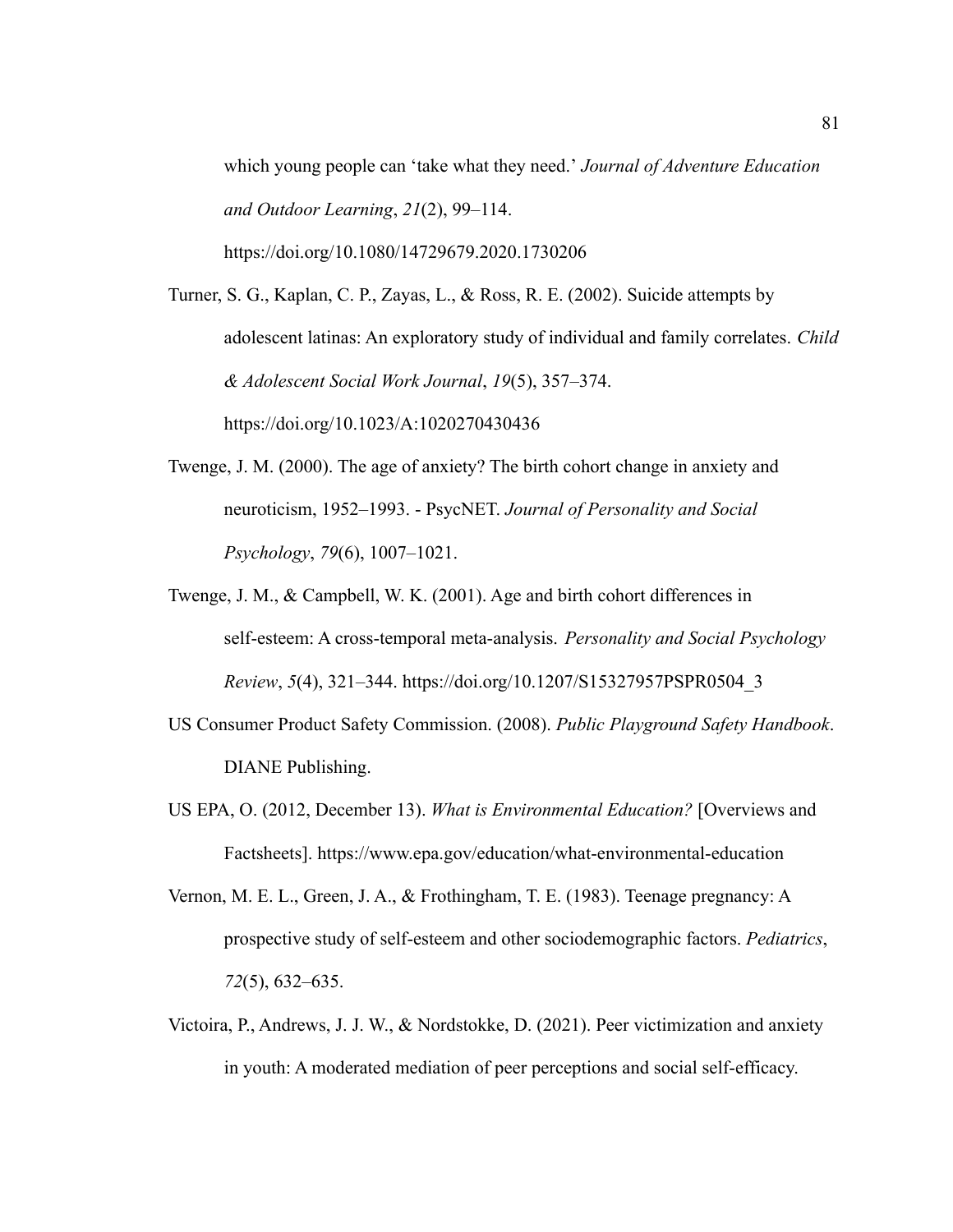*Canadian Journal of School Psychology*, *36*(1), 9–22. https://doi.org/10.1177/0829573520951041

- Vincenten, J. A., Sector, M. J., Rogmans, W., & Bouter, L. (2005). Parents' perceptions, attitudes and behaviours towards child safety: A study in 14 European countries. *International Journal of Injury Control and Safety Promotion*, *12*(3), 183–189. https://doi.org/10.1080/17457300500136557
- Weinstein, N., Przybylski, A. K., & Ryan, R. M. (2009). Can nature make us more caring? effects of immersion in nature on intrinsic aspirations and generosity. *Personality and Social Psychology Bulletin*, *35*(10), 1315–1329. https://doi.org/10.1177/0146167209341649
- Weller, L. D. (1982). Principals, meet Maslow: A prescription for teacher retention. *NASSP Bulletin*, *66*(456), 32–36. https://doi.org/10.1177/019263658206645605
- Whittington, A., Garst, B. A., Gagnon, R. J., & Baughman, S. (2017). Living without boys: A retrospective analysis of the benefits and skills gained at all-female camps. *The Journal of Experiential Education*, *40*(2), 97–113. https://doi.org/10.1177/1053825916689266
- Yarcheski, T. J., Mahon, N. E., & Yarcheski, A. (2003). Social support, self-esteem, and positive health practices of early adolescents. *Psychological Reports*, *92*(1), 99–103. https://doi.org/10.2466/pr0.2003.92.1.99
- Young, E. L., & Hoffmann, L. L. (2004). *Self-Esteem in Children: Strategies for Parents and Educators* (Helping Children at Home and School II, pp. 87–89). National Association of School Psychologists.